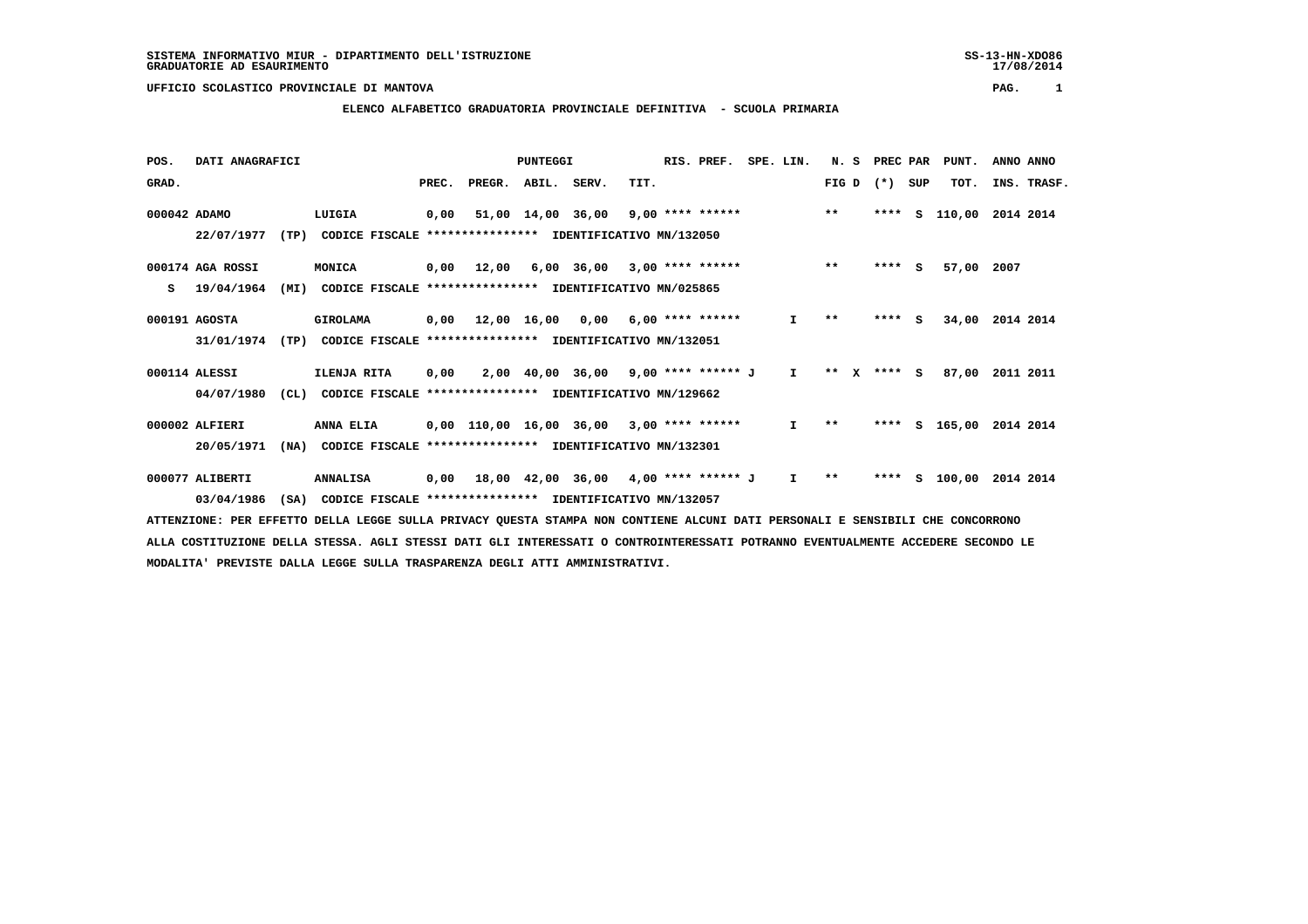#### **ELENCO ALFABETICO GRADUATORIA PROVINCIALE DEFINITIVA - SCUOLA PRIMARIA**

| POS.  | DATI ANAGRAFICI   |      |                                                          |       |                                            | PUNTEGGI   |                                              |      | RIS. PREF.         | SPE. LIN. | N.S        | PREC PAR |     | PUNT.      | ANNO ANNO   |
|-------|-------------------|------|----------------------------------------------------------|-------|--------------------------------------------|------------|----------------------------------------------|------|--------------------|-----------|------------|----------|-----|------------|-------------|
| GRAD. |                   |      |                                                          | PREC. | PREGR. ABIL. SERV.                         |            |                                              | TIT. |                    |           | FIG D      | $(*)$    | SUP | TOT.       | INS. TRASF. |
|       | 000183 ALLEGRETTI |      | <b>ELISA</b>                                             | 0,00  | 40,00                                      | 6,00       | 0,00                                         |      | $0.00$ **** ****** |           | $***$      | $***$ S  |     | 46,00      | 2014 2014   |
| s     | 10/09/1973        | (MO) | CODICE FISCALE                                           |       | **************** IDENTIFICATIVO MN/132119  |            |                                              |      |                    |           |            |          |     |            |             |
|       | 000056 ALTOMARE   |      | <b>GIUSEPPINA</b>                                        |       | $0,00$ 53,00 15,00 36,00 0,00 **** ******  |            |                                              |      |                    | F         | $* *$      | ****     |     | $S$ 104,00 | 2011 2011   |
|       | 16/02/1960        | (CS) | CODICE FISCALE **************** IDENTIFICATIVO MN/129664 |       |                                            |            |                                              |      |                    |           |            |          |     |            |             |
|       | 000001 AMALFA     |      | <b>CETTINA</b>                                           |       | $0.00$ 147.00 16.00 36.00 3.00 **** ****** |            |                                              |      |                    | I.        | $* *$      | ****     | s.  | 202,00     | 2014 2014   |
|       | 23/07/1974        | (ME) | CODICE FISCALE **************** IDENTIFICATIVO MN/132122 |       |                                            |            |                                              |      |                    |           |            |          |     |            |             |
|       | 000097 ANICITO    |      | GRAZIELLA                                                | 0,00  | 41,00 13,00 34,00                          |            |                                              |      | $3,00$ **** ****** |           | $***$      | ****     | - S | 91,00      | 2007 2007   |
|       | 05/05/1978        | (CT) | CODICE FISCALE **************** IDENTIFICATIVO MN/026055 |       |                                            |            |                                              |      |                    |           |            |          |     |            |             |
|       | 000091 ARDUINI    |      | <b>ALICE</b>                                             | 0,00  |                                            |            | $12,00$ $42,00$ $36,00$ $3,00$ **** ****** J |      |                    | I.        | $* *$      | ****     | s   | 93,00      | 2007        |
|       | 03/10/1986        | (BS) | CODICE FISCALE                                           |       | **************** IDENTIFICATIVO MN/025867  |            |                                              |      |                    |           |            |          |     |            |             |
|       | 000217 ARDUINO    |      | <b>GIUSEPPA</b>                                          | 0,00  |                                            | 5,00 14,00 | 0,00                                         |      | $0,00$ **** ****** |           | $* *$<br>x | **** S   |     | 19,00      | 2004 2004   |
|       | 29/03/1975        | (TP) | CODICE FISCALE **************** IDENTIFICATIVO MN/023983 |       |                                            |            |                                              |      |                    |           |            |          |     |            |             |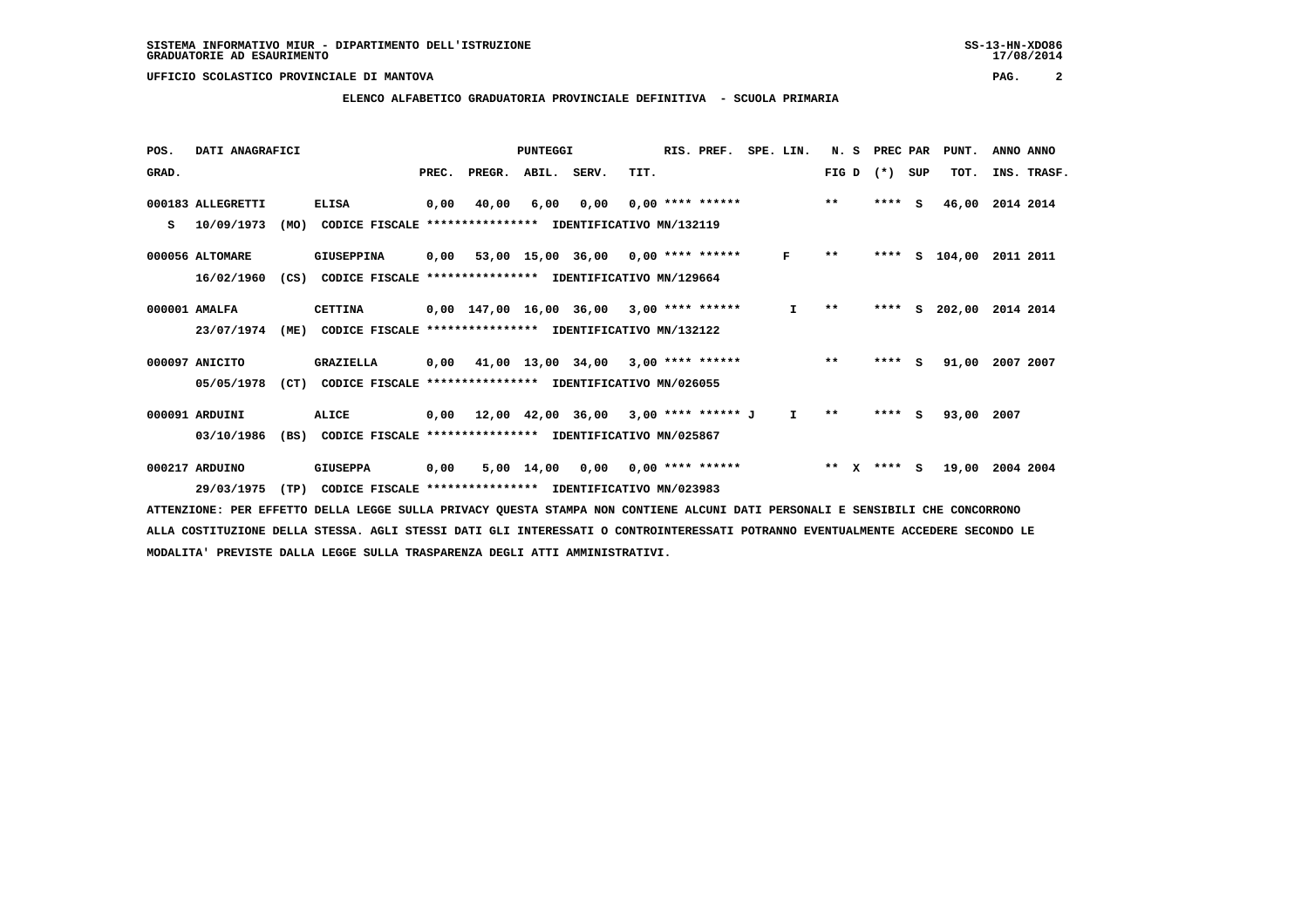#### **ELENCO ALFABETICO GRADUATORIA PROVINCIALE DEFINITIVA - SCUOLA PRIMARIA**

| POS.         | DATI ANAGRAFICI       |                                                                  |       |        | PUNTEGGI               |                                           |      | RIS. PREF.           | SPE. LIN.    | N.S          | PREC PAR    |          | PUNT.  | ANNO ANNO          |
|--------------|-----------------------|------------------------------------------------------------------|-------|--------|------------------------|-------------------------------------------|------|----------------------|--------------|--------------|-------------|----------|--------|--------------------|
| GRAD.        |                       |                                                                  | PREC. | PREGR. | ABIL. SERV.            |                                           | TIT. |                      |              | FIG D        | $(* )$      | SUP      | TOT.   | INS. TRASF.        |
| 000032 BASCO |                       | <b>GIUSEPPINA</b>                                                | 0,00  |        | 66,00 17,00 36,00      |                                           |      | 1,00 **** ******     | F            | $**$         | ****        | s        | 120,00 | 2014 2014          |
|              | 11/05/1976            | (CE)<br>CODICE FISCALE                                           |       |        |                        | *************** IDENTIFICATIVO MN/132131  |      |                      |              |              |             |          |        |                    |
|              | 000035 BASILE GIGANTE | SARA GABRIELL                                                    | 0,00  |        |                        | 36,00 42,00 36,00 3,00 **** ******        |      |                      |              | $**$         | ****        |          |        | S 117,00 2014 2014 |
|              | 01/11/1979            | CODICE FISCALE **************** IDENTIFICATIVO MN/132134<br>(PA) |       |        |                        |                                           |      |                      |              |              |             |          |        |                    |
| 000142 BEFFA |                       | <b>ELISA</b>                                                     | 0,00  |        |                        | $0,00$ 40,00 36,00 0,00 **** ****** J     |      |                      | I.           | $* *$        | **** S      |          | 76,00  | 2007               |
|              | 05/01/1987            | (MN)<br>CODICE FISCALE **************** IDENTIFICATIVO MN/026015 |       |        |                        |                                           |      |                      |              |              |             |          |        |                    |
| 000019 BELLA |                       | <b>ANGELO</b>                                                    |       |        |                        | $0,00$ 84,00 15,00 36,00 0,00 **** ****** |      |                      | $\mathbf{I}$ | $* *$        | ****        | s        | 135,00 | 2014 2014          |
|              | 22/10/1979            | (CT)<br>CODICE FISCALE **************** IDENTIFICATIVO MN/132058 |       |        |                        |                                           |      |                      |              |              |             |          |        |                    |
|              | 000088 BERGAMINI      | <b>AMILCARE</b>                                                  | 0,00  |        |                        | $8,00$ 42,00 36,00 9,00 **** ******       |      |                      |              |              | ** X **** S |          | 95,00  | 2007               |
|              | 13/06/1969            | (MN)<br>CODICE FISCALE                                           |       |        |                        | **************** IDENTIFICATIVO MN/025875 |      |                      |              |              |             |          |        |                    |
|              | 000133 BERTANI        | <b>ELENA</b>                                                     | 0,00  |        | $0,00$ $41,00$ $36,00$ |                                           |      | $3,00$ **** ****** J | I.           | $\star\star$ | ****        | <b>S</b> | 80,00  | 2009               |
|              | 15/03/1988            | (MN)<br>CODICE FISCALE **************** IDENTIFICATIVO MN/127447 |       |        |                        |                                           |      |                      |              |              |             |          |        |                    |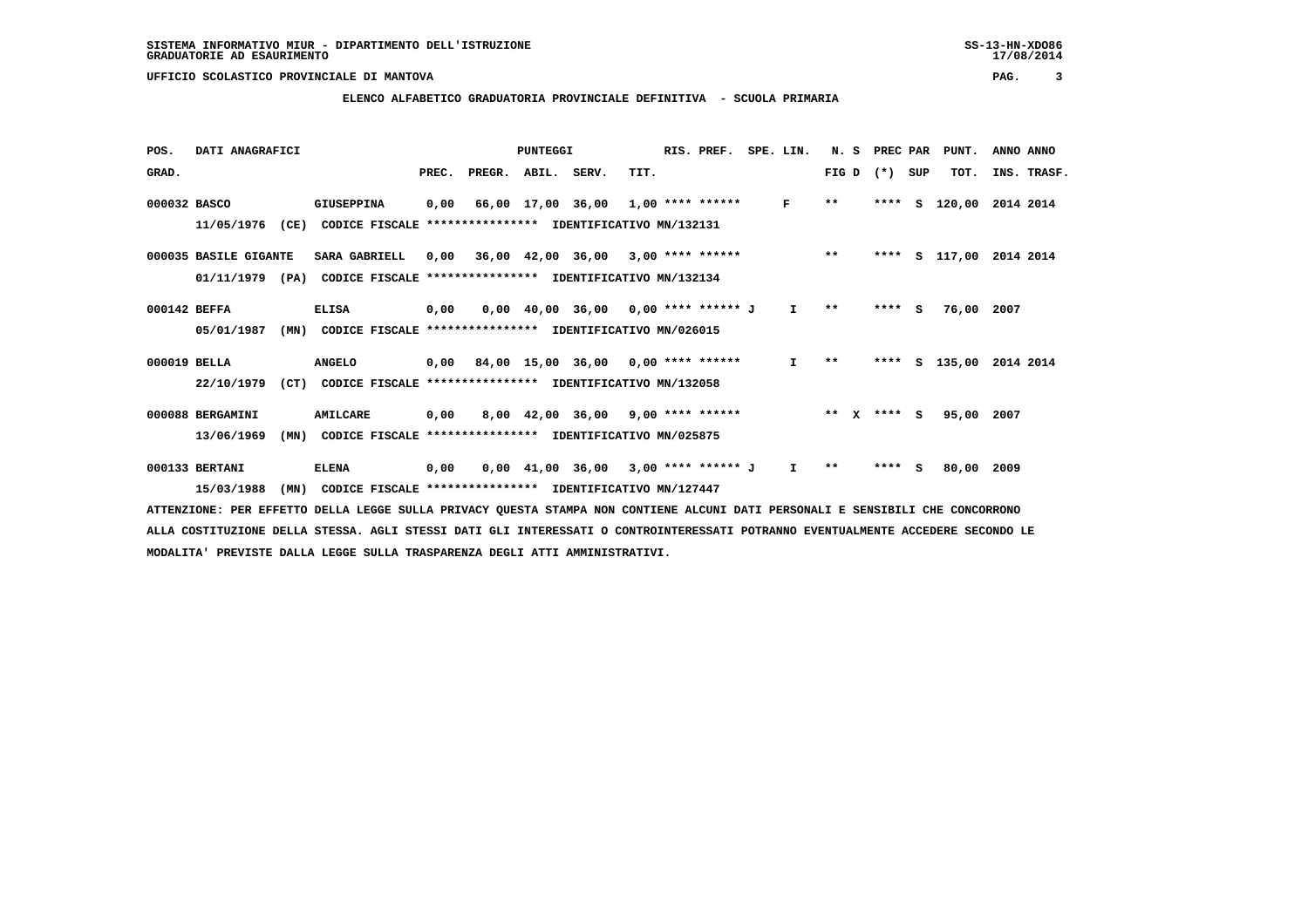#### **ELENCO ALFABETICO GRADUATORIA PROVINCIALE DEFINITIVA - SCUOLA PRIMARIA**

| POS.         | DATI ANAGRAFICI  |      |                                                          |       |        | PUNTEGGI     |                                            |      | RIS. PREF.                | SPE. LIN.    | N.S    | PREC PAR |          | PUNT.    | ANNO ANNO   |
|--------------|------------------|------|----------------------------------------------------------|-------|--------|--------------|--------------------------------------------|------|---------------------------|--------------|--------|----------|----------|----------|-------------|
| GRAD.        |                  |      |                                                          | PREC. | PREGR. | ABIL. SERV.  |                                            | TIT. |                           |              | FIG D  | $(*)$    | SUP      | TOT.     | INS. TRASF. |
|              | 000229 BERTANI   |      | <b>ROBERTA</b>                                           | 0,00  |        | $3,00$ 12,00 | 0.00                                       |      | $0.00$ **** ******        |              | ** $X$ | $***$ S  |          | 15,00    | 2014 2014   |
|              | 30/07/1977       | (RE) | CODICE FISCALE                                           |       |        |              | **************** IDENTIFICATIVO MN/132139  |      |                           |              |        |          |          |          |             |
| 000195 BILLA |                  |      | SONIA                                                    | 0.00  |        | 9,00 16,00   |                                            |      | $0,00$ 3,00 **** ******   | $\mathbf{I}$ | $* *$  | ****     | <b>S</b> | 28,00    | 2014 2014   |
|              | 20/03/1971       | (ME) | CODICE FISCALE **************** IDENTIFICATIVO MN/132087 |       |        |              |                                            |      |                           |              |        |          |          |          |             |
|              | 000070 BLASCO    |      | <b>GIOVANNA</b>                                          | 0,00  |        |              | $51,00$ $14,00$ $36,00$ $0,00$ **** ****** |      |                           |              | $***$  | ****     |          | S 101,00 | 2011 2011   |
|              | 09/01/1979       | (RG) | CODICE FISCALE **************** IDENTIFICATIVO MN/129696 |       |        |              |                                            |      |                           |              |        |          |          |          |             |
|              | 000137 BOSCHETTI |      | <b>AMBRA</b>                                             | 0,00  |        |              | $0,00$ 42,00 36,00 0,00 **** ****** J      |      |                           | $\mathbf{I}$ | $* *$  | ****     | - S      | 78,00    | 2009        |
|              | 12/08/1988       | (BS) | CODICE FISCALE **************** IDENTIFICATIVO MN/127449 |       |        |              |                                            |      |                           |              |        |          |          |          |             |
|              | 000193 BOTTONE   |      | <b>PAOLO</b>                                             | 0,00  | 24,00  | 6,00         |                                            |      | $0,00$ $0,00$ **** ****** |              | $***$  | $***$ S  |          | 30,00    | 2011 2011   |
| s            | 25/07/1973       | (NA) | CODICE FISCALE **************** IDENTIFICATIVO MN/129725 |       |        |              |                                            |      |                           |              |        |          |          |          |             |
|              | 000200 BOTTONE   |      | <b>SANDRO</b>                                            | 0,00  | 18,00  | 6,00         | 0,00                                       |      | $0.00$ **** ******        |              | $***$  | ****     | s        | 24,00    | 2011 2011   |
| s            | 25/07/1973       | (NA) | CODICE FISCALE **************** IDENTIFICATIVO MN/129726 |       |        |              |                                            |      |                           |              |        |          |          |          |             |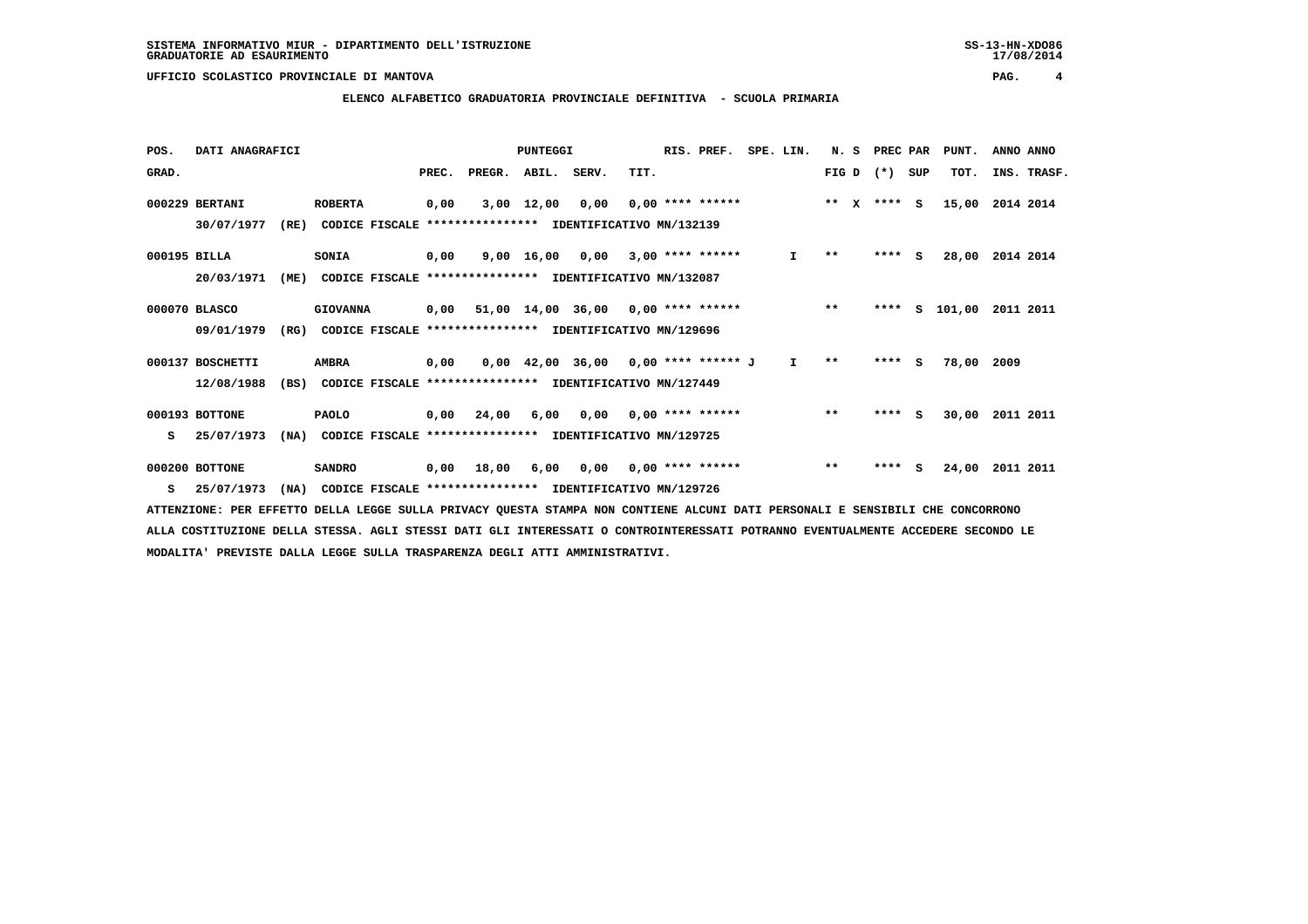#### **ELENCO ALFABETICO GRADUATORIA PROVINCIALE DEFINITIVA - SCUOLA PRIMARIA**

| POS.  | DATI ANAGRAFICI |      |                                                          |       |                    | PUNTEGGI   |                                           |      | RIS. PREF.                | SPE. LIN.    | N. S  |          | PREC PAR    |     | PUNT.              | ANNO ANNO   |
|-------|-----------------|------|----------------------------------------------------------|-------|--------------------|------------|-------------------------------------------|------|---------------------------|--------------|-------|----------|-------------|-----|--------------------|-------------|
| GRAD. |                 |      |                                                          | PREC. | PREGR. ABIL. SERV. |            |                                           | TIT. |                           |              |       |          | FIG D $(*)$ | SUP | TOT.               | INS. TRASF. |
|       | 000021 BRUGNANO |      | TIZIANA                                                  | 0,00  |                    |            | 76,00 17,00 36,00                         |      | $3,00$ **** ******        |              |       |          |             |     | ** x **** s 132,00 | 2014 2014   |
|       | 05/07/1975      | (KR) | CODICE FISCALE                                           |       | ****************   |            | IDENTIFICATIVO MN/132060                  |      |                           |              |       |          |             |     |                    |             |
|       | 000211 BUCCOLO  |      | <b>ROSA</b>                                              | 0,00  |                    | 6,00 15,00 |                                           |      | $0,00$ $0,00$ **** ****** | F            | $* *$ |          | **** S      |     | 21,00              | 2014 2014   |
|       | 03/01/1972      | (MI) | CODICE FISCALE **************** IDENTIFICATIVO MN/132149 |       |                    |            |                                           |      |                           |              |       |          |             |     |                    |             |
|       | 000194 BUSCEMI  |      | <b>SONIA</b>                                             | 0,00  |                    |            | $15,00$ $14,00$ $0,00$ $0,00$ **** ****** |      |                           | S            | $* *$ | <b>X</b> | $***$ S     |     | 29,00              | 2007        |
|       | 28/09/1978      | (AG) | CODICE FISCALE **************** IDENTIFICATIVO MN/022620 |       |                    |            |                                           |      |                           |              |       |          |             |     |                    |             |
|       | 000197 CALIENDO |      | <b>MARIA ROSA</b>                                        |       | 0,00 13,00 13,00   |            |                                           |      | $0,00$ $0,00$ **** ****** | $\mathbf{I}$ | $* *$ |          | ****        | S.  | 26,00              | 2011 2011   |
|       | 02/12/1976      | (NA) | CODICE FISCALE **************** IDENTIFICATIVO MN/129522 |       |                    |            |                                           |      |                           |              |       |          |             |     |                    |             |
|       | 000066 CALISTA  |      | <b>MARIA</b>                                             | 0,00  |                    |            | 77,00 17,00 8,00 0,00 **** ******         |      |                           |              | $***$ |          | ****        |     | S 102,00           | 2014 2014   |
|       | 06/02/1975      | (PA) | CODICE FISCALE                                           |       |                    |            | *************** IDENTIFICATIVO MN/132063  |      |                           |              |       |          |             |     |                    |             |
|       | 000214 CALLEA   |      | <b>ANGELO</b>                                            | 0,00  |                    | 4,00 16,00 | 0,00                                      |      | $0,00$ **** ****** L      |              | $* *$ |          | ****        | s   | 20,00              | 2005 2005   |
|       | 29/05/1963      | (AG) | CODICE FISCALE **************** IDENTIFICATIVO MN/025005 |       |                    |            |                                           |      |                           |              |       |          |             |     |                    |             |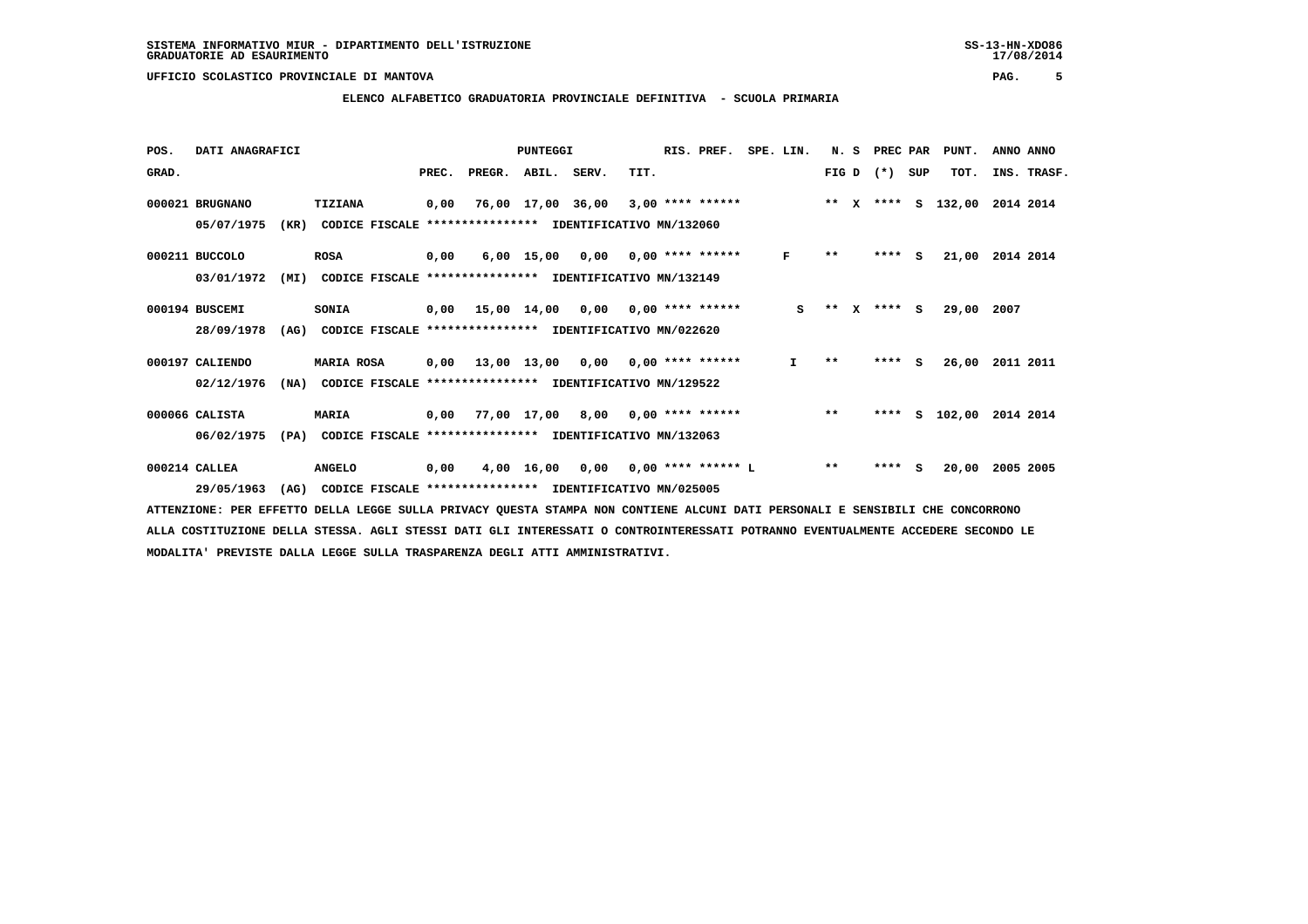**ELENCO ALFABETICO GRADUATORIA PROVINCIALE DEFINITIVA - SCUOLA PRIMARIA**

| POS.         | DATI ANAGRAFICI   |      |                 |       |                                                          | PUNTEGGI          |       |      | RIS. PREF.               | SPE. LIN.    | N.S   |              | PREC PAR |     | PUNT.    | ANNO ANNO |             |
|--------------|-------------------|------|-----------------|-------|----------------------------------------------------------|-------------------|-------|------|--------------------------|--------------|-------|--------------|----------|-----|----------|-----------|-------------|
| GRAD.        |                   |      |                 | PREC. | PREGR.                                                   | ABIL.             | SERV. | TIT. |                          |              | FIG D |              | $(*)$    | SUP | TOT.     |           | INS. TRASF. |
|              | 000080 CAMELI     |      | <b>SILVIA</b>   | 0,00  |                                                          | 12,00 42,00 36,00 |       |      | $9,00$ **** ****** J     | $\mathbf{I}$ | $***$ |              | ****     | s   | 99,00    | 2011 2011 |             |
|              | 14/08/1987        | (AP) |                 |       | CODICE FISCALE **************** IDENTIFICATIVO MN/129710 |                   |       |      |                          |              |       |              |          |     |          |           |             |
|              | 000007 CAMERLINGO |      | <b>RACHELE</b>  |       | 0,00 106,00 12,00 36,00                                  |                   |       |      | $3,00$ **** ******       |              | $* *$ |              | ****     |     | S 157,00 | 2014 2014 |             |
|              | 20/03/1972        | (NA) |                 |       | CODICE FISCALE **************** IDENTIFICATIVO MN/132064 |                   |       |      |                          |              |       |              |          |     |          |           |             |
|              | 000190 CANNATA    |      | TIZIANA         | 0,00  |                                                          | $6,00$ 15,00      |       |      | $0,00$ 13,00 **** ****** | $\mathbf{I}$ | $**$  |              | ****     | - S | 34,00    | 2014 2014 |             |
|              | 17/09/1973        | (RG) |                 |       | CODICE FISCALE **************** IDENTIFICATIVO MN/132158 |                   |       |      |                          |              |       |              |          |     |          |           |             |
|              | 000033 CANNELLA   |      | GIUSEPPINA      | 0,00  | 73,00 16,00 28,00                                        |                   |       |      | $3,00$ **** ******       | I.           | $* *$ |              | ****     | s   | 120,00   | 2014 2014 |             |
|              | 22/03/1976        | (PA) |                 |       | CODICE FISCALE **************** IDENTIFICATIVO MN/132159 |                   |       |      |                          |              |       |              |          |     |          |           |             |
| 000207 CAPPA |                   |      | <b>FLORINDA</b> | 0,00  |                                                          | $6,00$ 15,00      | 0.00  |      | $0.00$ **** ******       |              | $* *$ | $\mathbf{x}$ | ****     |     | 21,00    | 2007 2007 |             |
|              | 27/02/1964        | (MN) |                 |       | CODICE FISCALE **************** IDENTIFICATIVO MN/025808 |                   |       |      |                          |              |       |              |          |     |          |           |             |
| 000098 CAPPI |                   |      | FEDERICA        | 0,00  | 14,00 41,00 36,00 0,00 **** ******                       |                   |       |      |                          | I.           | **    |              | ****     | s   | 91,00    | 2007      |             |
|              | 08/06/1985        | (MN) | CODICE FISCALE  |       | **************** IDENTIFICATIVO MN/025938                |                   |       |      |                          |              |       |              |          |     |          |           |             |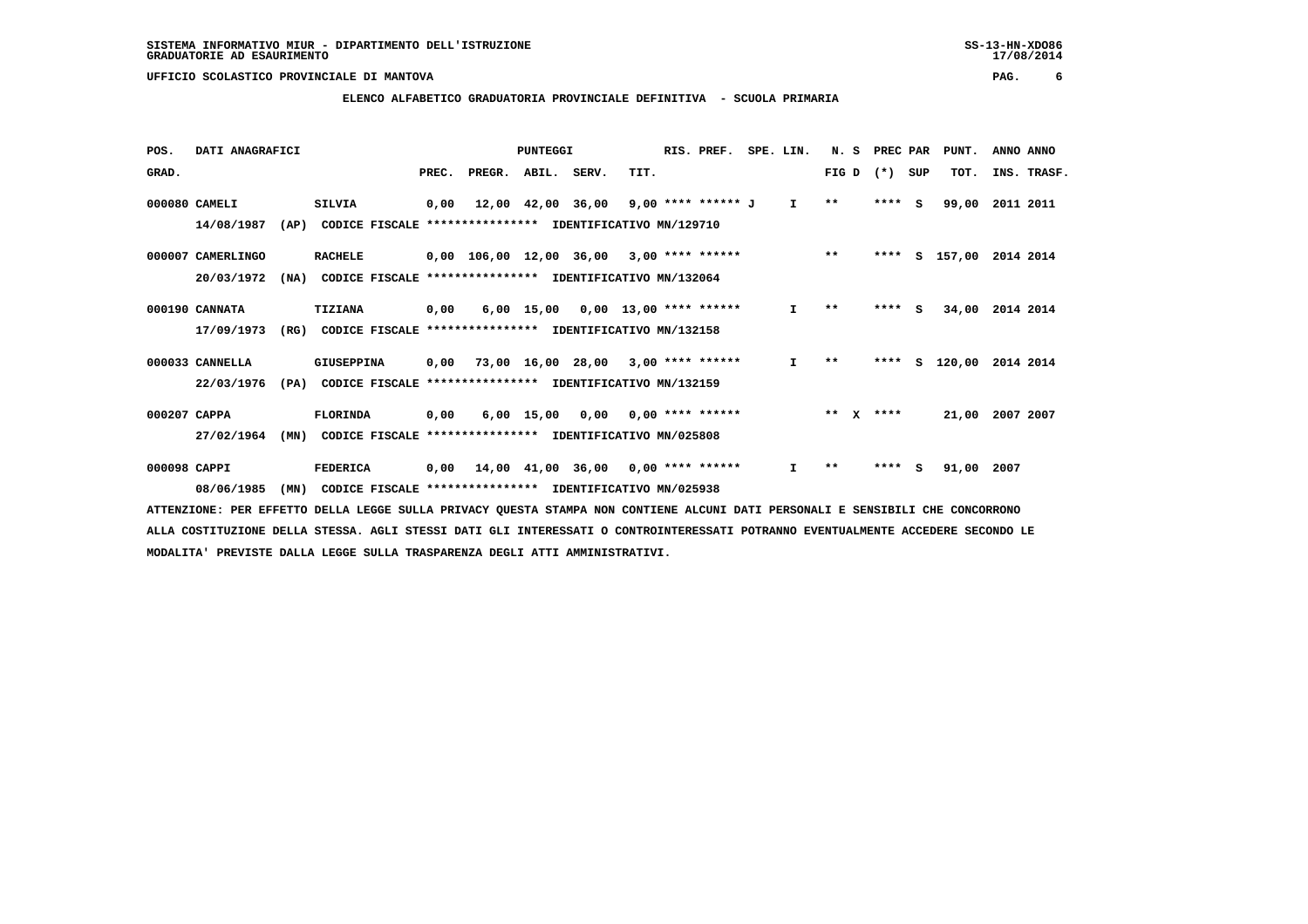#### **ELENCO ALFABETICO GRADUATORIA PROVINCIALE DEFINITIVA - SCUOLA PRIMARIA**

| POS.  | DATI ANAGRAFICI                                                                                                               |      |                  |                |       |                                                          | <b>PUNTEGGI</b> |                                              |      | RIS. PREF.                | SPE. LIN. | N.S          |              | PREC PAR |          | PUNT. | ANNO ANNO   |  |
|-------|-------------------------------------------------------------------------------------------------------------------------------|------|------------------|----------------|-------|----------------------------------------------------------|-----------------|----------------------------------------------|------|---------------------------|-----------|--------------|--------------|----------|----------|-------|-------------|--|
| GRAD. |                                                                                                                               |      |                  |                | PREC. | PREGR.                                                   | ABIL. SERV.     |                                              | TIT. |                           |           | FIG D        |              | $(* )$   | SUP      | TOT.  | INS. TRASF. |  |
|       | 000124 CAPPUCCIO                                                                                                              |      | SERENA VERONI    |                | 0,00  |                                                          |                 | 0,00 41,00 36,00                             |      | 6,00 **** ****** J        | I.        | $* *$        |              | ****     | <b>S</b> | 83,00 | 2007        |  |
|       | 05/12/1987                                                                                                                    | (CS) |                  |                |       | CODICE FISCALE **************** IDENTIFICATIVO MN/025847 |                 |                                              |      |                           |           |              |              |          |          |       |             |  |
|       | 000223 CARBONE                                                                                                                |      | <b>DANIELA</b>   |                | 0,00  |                                                          | $3,00$ 13,00    | 0,00                                         |      | $0.00$ **** ******        |           | $* *$        | $\mathbf{x}$ | **** S   |          | 16,00 | 2007 2007   |  |
|       | 24/04/1966                                                                                                                    | (LE) |                  |                |       | CODICE FISCALE **************** IDENTIFICATIVO MN/026085 |                 |                                              |      |                           |           |              |              |          |          |       |             |  |
|       | 000084 CARDONE                                                                                                                |      | <b>PALMA</b>     |                | 0,00  |                                                          |                 | $12,00$ $41,00$ $36,00$ $9,00$ **** ****** J |      |                           | I.        | $\star\star$ |              | **** S   |          | 98,00 | 2011 2011   |  |
|       | 21/08/1979                                                                                                                    | (BA) |                  |                |       | CODICE FISCALE **************** IDENTIFICATIVO MN/129523 |                 |                                              |      |                           |           |              |              |          |          |       |             |  |
|       | 000228 CARLINI                                                                                                                |      | <b>RAFFAELLA</b> |                | 0,00  |                                                          | 3,00 12,00      |                                              |      | $0.00$ $0.00$ **** ****** |           | $* *$        |              | ****     | <b>S</b> | 15,00 | 2014 2014   |  |
|       | 30/03/1975                                                                                                                    | (VR) |                  | CODICE FISCALE |       | **************** IDENTIFICATIVO MN/132338                |                 |                                              |      |                           |           |              |              |          |          |       |             |  |
|       | 000165 CARPINELLI                                                                                                             |      | <b>ANGELITA</b>  |                | 0,00  |                                                          | 40,00 16,00     | 0,00                                         |      | $6,00$ **** ******        | F         | $* *$        | x            | **** S   |          | 62,00 | 2014 2014   |  |
|       | 01/10/1969                                                                                                                    | (RC) |                  |                |       | CODICE FISCALE **************** IDENTIFICATIVO MN/132100 |                 |                                              |      |                           |           |              |              |          |          |       |             |  |
|       | 000151 CASSANITI                                                                                                              |      | DANIELA RITA     |                | 0,00  |                                                          |                 | $20,00$ 13,00 36,00 0,00 **** ******         |      |                           |           | $***$ X      |              | **** S   |          | 69,00 | 2004 2004   |  |
|       | 06/05/1970                                                                                                                    | (CT) |                  |                |       | CODICE FISCALE **************** IDENTIFICATIVO MN/024010 |                 |                                              |      |                           |           |              |              |          |          |       |             |  |
|       | ATTENZIONE: PER EFFETTO DELLA LEGGE SULLA PRIVACY OUESTA STAMPA NON CONTIENE ALCUNI DATI PERSONALI E SENSIBILI CHE CONCORRONO |      |                  |                |       |                                                          |                 |                                              |      |                           |           |              |              |          |          |       |             |  |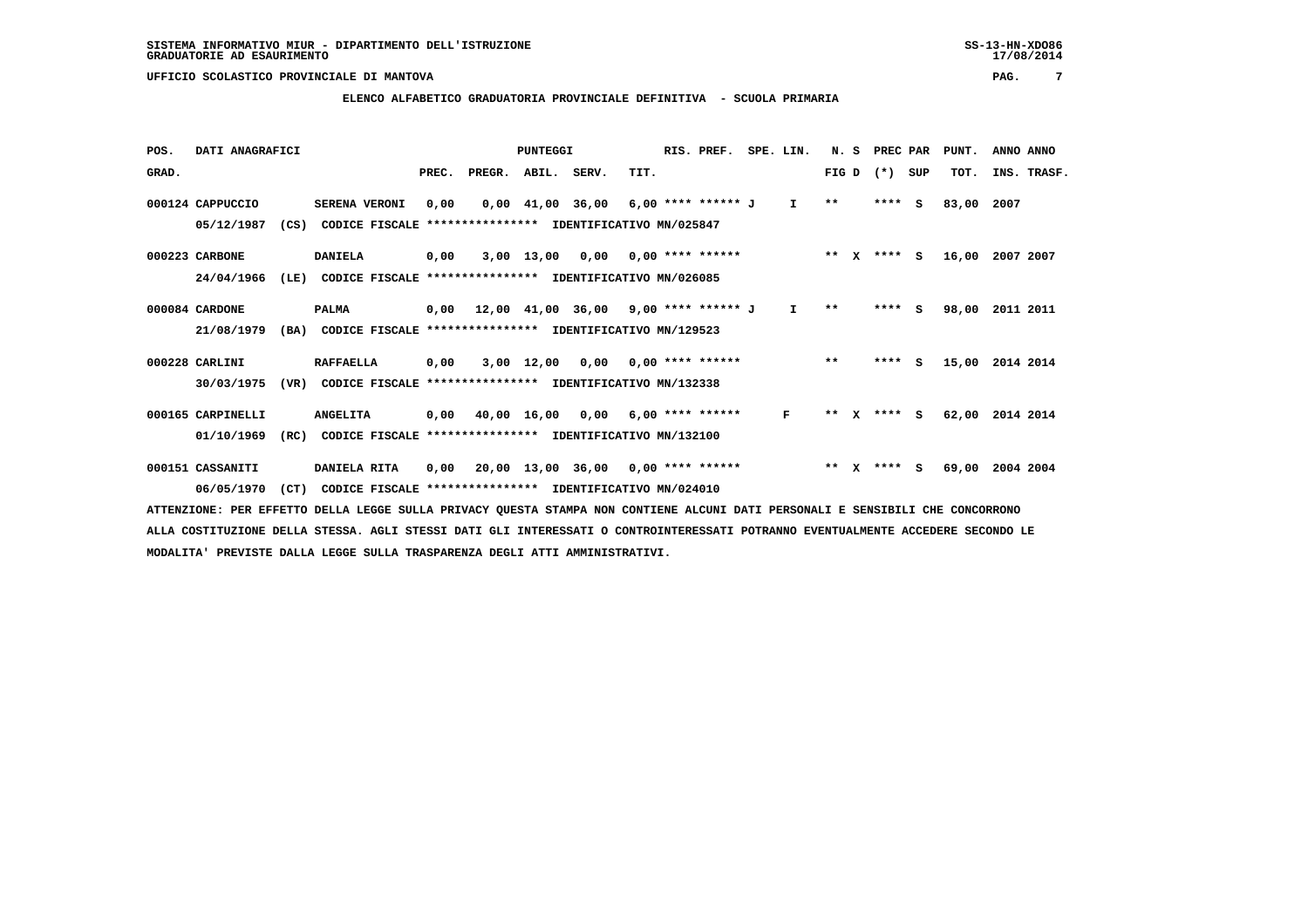#### **ELENCO ALFABETICO GRADUATORIA PROVINCIALE DEFINITIVA - SCUOLA PRIMARIA**

| POS.         | DATI ANAGRAFICI  |      |                                                               |      |                                            | PUNTEGGI                                |      | RIS. PREF. | SPE. LIN.    | N. S                     | PREC PAR |     | PUNT.                   | ANNO ANNO   |  |
|--------------|------------------|------|---------------------------------------------------------------|------|--------------------------------------------|-----------------------------------------|------|------------|--------------|--------------------------|----------|-----|-------------------------|-------------|--|
| GRAD.        |                  |      |                                                               |      | PREC. PREGR. ABIL. SERV.                   |                                         | TIT. |            |              | FIG D $(*)$ SUP          |          |     | TOT.                    | INS. TRASF. |  |
|              | 000243 CASTAGNA  |      | <b>DARIA</b>                                                  | 0,00 |                                            | 12,00 42,00 24,00 0,00 **** ****** J ** |      |            |              |                          | $***$ S  |     | 78,00 2012              |             |  |
|              | 01/08/1984       | (BS) | CODICE FISCALE **************** IDENTIFICATIVO MN/129925      |      |                                            |                                         |      |            |              |                          |          |     |                         |             |  |
|              | 000202 CATALANO  |      | VINCENZA                                                      | 0,00 |                                            | $9,00$ 14,00 0,00 0,00 **** ******      |      |            | F            | $\pmb{\star}\pmb{\star}$ | $***$ S  |     | 23,00                   | 2011 2011   |  |
|              | 02/02/1962       | (AG) | CODICE FISCALE **************** IDENTIFICATIVO MN/129714      |      |                                            |                                         |      |            |              |                          |          |     |                         |             |  |
|              | 000216 CAVALIERI |      | <b>ANTONINA</b>                                               | 0,00 |                                            | $0.00$ 14.00 0.00 6.00 **** ******      |      |            | F            | $***$                    | **** S   |     | 20,00                   | 2014 2014   |  |
|              | 26/04/1972       |      | (SR) CODICE FISCALE **************** IDENTIFICATIVO MN/132169 |      |                                            |                                         |      |            |              |                          |          |     |                         |             |  |
| 000034 CELLA |                  |      | <b>DEBORA</b>                                                 |      | $0,00$ 60,00 13,00 36,00 10,00 **** ****** |                                         |      |            |              | $**$                     |          |     | **** S 119,00 2014 2014 |             |  |
|              | 09/03/1970       | (CE) | CODICE FISCALE **************** IDENTIFICATIVO MN/132175      |      |                                            |                                         |      |            |              |                          |          |     |                         |             |  |
|              | 000041 CERCIELLO |      | MARIA ROSARIA                                                 | 0,00 | 46,00 14,00 38,00 13,00 **** ******        |                                         |      |            | $\star\star$ |                          |          |     | **** S 111,00           | 2014 2014   |  |
|              | 16/10/1965       | (NA) | CODICE FISCALE                                                |      | **************** IDENTIFICATIVO MN/132176  |                                         |      |            |              |                          |          |     |                         |             |  |
|              | 000159 CERIATI   |      | LISA                                                          | 0,00 |                                            | $0,00$ 41,00 24,00 0,00 **** ******     |      |            | I.           | $* *$                    | ****     | - S | 65,00                   | 2007        |  |
|              | 28/11/1986       | (MN) | CODICE FISCALE **************** IDENTIFICATIVO MN/025943      |      |                                            |                                         |      |            |              |                          |          |     |                         |             |  |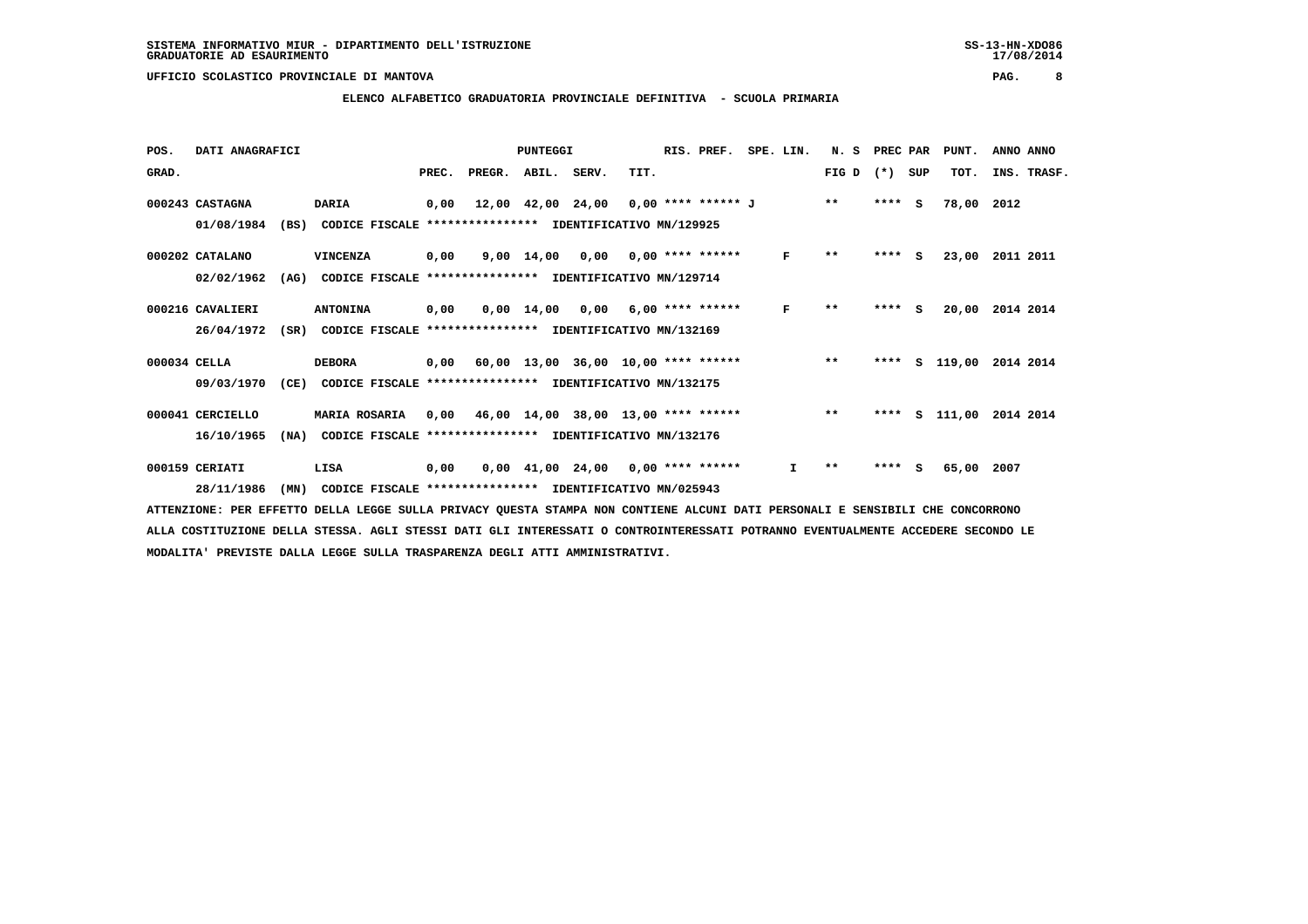#### **ELENCO ALFABETICO GRADUATORIA PROVINCIALE DEFINITIVA - SCUOLA PRIMARIA**

| POS.  | DATI ANAGRAFICI    |      |                |                |       |                                                          | <b>PUNTEGGI</b> |                                      |      | RIS. PREF.         | SPE. LIN.    | N.S   |   | PREC PAR |     | PUNT.  | ANNO ANNO |             |
|-------|--------------------|------|----------------|----------------|-------|----------------------------------------------------------|-----------------|--------------------------------------|------|--------------------|--------------|-------|---|----------|-----|--------|-----------|-------------|
| GRAD. |                    |      |                |                | PREC. | PREGR.                                                   | ABIL.           | SERV.                                | TIT. |                    |              | FIG D |   | $(*)$    | SUP | TOT.   |           | INS. TRASF. |
|       | 000014 CHIAPPARA   |      | MICHELA        |                |       | 0,00 108,00 15,00 14,00                                  |                 |                                      |      | $3,00$ **** ****** | I.           | $* *$ |   | ****     | S.  | 140,00 | 2014 2014 |             |
|       | 07/10/1978         | (PA) |                |                |       | CODICE FISCALE **************** IDENTIFICATIVO MN/132223 |                 |                                      |      |                    |              |       |   |          |     |        |           |             |
|       | 000012 CHIARAMONTE |      | <b>ALESSIA</b> |                | 0,00  |                                                          |                 | $90,00$ 16,00 36,00 3,00 **** ****** |      |                    | $\mathbf{I}$ | $* *$ |   | ****     | s   | 145,00 | 2014 2014 |             |
|       | 04/04/1975         | (BS) |                |                |       | CODICE FISCALE *****************                         |                 | IDENTIFICATIVO MN/132351             |      |                    |              |       |   |          |     |        |           |             |
|       | 000099 CHINDAMO    |      | <b>ROSANNA</b> |                |       | $0,00$ 16,00 39,00 36,00 0,00 **** ******                |                 |                                      |      |                    | I.           | $***$ | x | $***$ S  |     | 91,00  | 2011 2011 |             |
|       | 27/08/1983         | (CO) |                |                |       | CODICE FISCALE **************** IDENTIFICATIVO MN/129525 |                 |                                      |      |                    |              |       |   |          |     |        |           |             |
|       | 000201 CIANCIMINO  |      | SONIA          |                | 0,00  |                                                          | 8,00 15,00      | 0,00                                 |      | $0.00$ **** ****** |              | $***$ |   | ****     | - S | 23,00  | 2005 2005 |             |
|       | 21/11/1975         | (PA) |                |                |       | CODICE FISCALE **************** IDENTIFICATIVO MN/025096 |                 |                                      |      |                    |              |       |   |          |     |        |           |             |
|       | 000187 CIARFELLA   |      | <b>GERMANA</b> |                | 0,00  | 19,00 14,00                                              |                 | 0.00                                 |      | $3,00$ **** ****** |              | $***$ |   | ****     | s   | 36,00  | 2005 2005 |             |
|       | 01/12/1978         | (PE) |                | CODICE FISCALE |       | ****************                                         |                 | IDENTIFICATIVO MN/025093             |      |                    |              |       |   |          |     |        |           |             |
|       | 000233 COCCINIGLIO |      | GIUSI          |                | 0,00  | 0,00                                                     | 6,00            | 0,00                                 |      | $3,00$ **** ****** |              | $**$  | x | **** S   |     | 9,00   | 2007      |             |
| s     | 12/10/1977         | (AG) |                |                |       | CODICE FISCALE **************** IDENTIFICATIVO MN/023394 |                 |                                      |      |                    |              |       |   |          |     |        |           |             |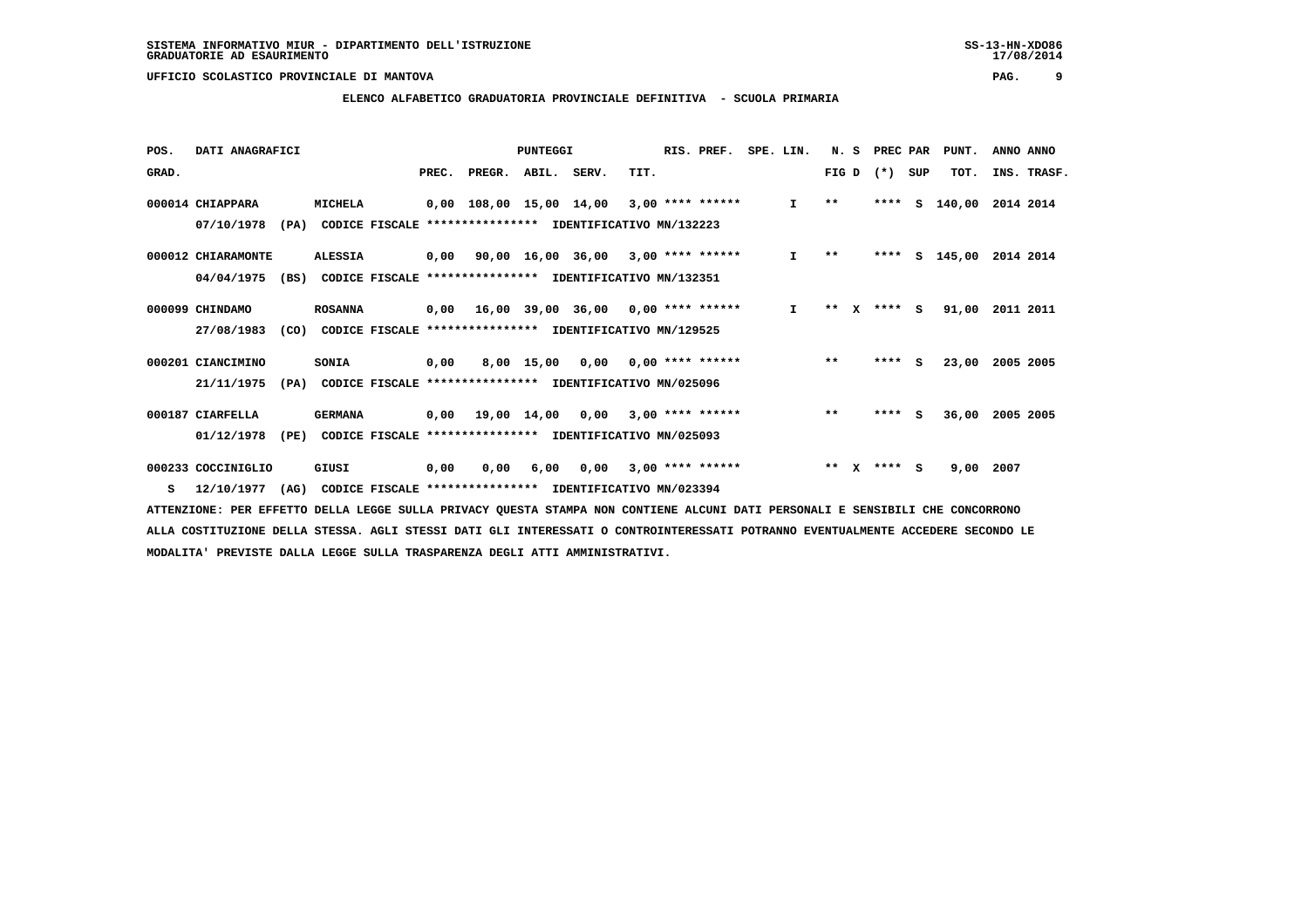#### **ELENCO ALFABETICO GRADUATORIA PROVINCIALE DEFINITIVA - SCUOLA PRIMARIA**

| POS.         | DATI ANAGRAFICI   |      |                                                          |      |                          | PUNTEGGI |                                           |      | RIS. PREF.                | SPE. LIN.    | N. S         |          | PREC PAR |          | PUNT.    | ANNO ANNO   |  |
|--------------|-------------------|------|----------------------------------------------------------|------|--------------------------|----------|-------------------------------------------|------|---------------------------|--------------|--------------|----------|----------|----------|----------|-------------|--|
| GRAD.        |                   |      |                                                          |      | PREC. PREGR. ABIL. SERV. |          |                                           | TIT. |                           |              | FIG D        |          | $(*)$    | SUP      | TOT.     | INS. TRASF. |  |
|              | 000081 COLANGELO  |      | ANGELINA CATE                                            | 0,00 |                          |          | $52,00$ 17,00 24,00 6,00 **** ******      |      |                           | $\mathbf{I}$ | $\star\star$ |          | ****     | <b>S</b> | 99,00    | 2014 2014   |  |
|              | 16/11/1966        | (BN) | CODICE FISCALE                                           |      |                          |          | *************** IDENTIFICATIVO MN/132226  |      |                           |              |              |          |          |          |          |             |  |
| 000069 COPPI |                   |      | <b>MARTA</b>                                             |      |                          |          | $0,00$ 24,00 41,00 36,00 0,00 **** ****** |      |                           | $\mathbf{I}$ | $* *$        |          | ****     |          | s 101,00 | 2007        |  |
|              | 24/06/1984        | (BS) | CODICE FISCALE **************** IDENTIFICATIVO MN/025825 |      |                          |          |                                           |      |                           |              |              |          |          |          |          |             |  |
|              | 000237 COPPINI    |      | <b>ANNA</b>                                              | 0,00 | 0.00                     | 6,00     |                                           |      | $0.00$ $0.00$ **** ****** |              | $***$        |          | $***$ S  |          | 6,00     | 2007        |  |
| s            | 07/07/1987        | (MN) | CODICE FISCALE **************** IDENTIFICATIVO MN/025971 |      |                          |          |                                           |      |                           |              |              |          |          |          |          |             |  |
|              | 000160 COPPOLA    |      | NAGAINA CAROL                                            |      |                          |          | $0,00$ 15,00 14,00 36,00 0,00 **** ****** |      |                           |              | $***$        |          | ****     | - S      | 65,00    | 2011 2011   |  |
|              | 05/10/1979        | (PA) | CODICE FISCALE **************** IDENTIFICATIVO MN/129719 |      |                          |          |                                           |      |                           |              |              |          |          |          |          |             |  |
|              | 000155 CORRADI    |      | CRISTINA                                                 | 0,00 |                          |          | $52,00$ 14,00 0,00 0,00 **** ******       |      |                           | $\mathbf{I}$ | $* *$        | <b>X</b> | ****     |          | 66,00    | 2000        |  |
|              | 27/08/1966        | (MN) | CODICE FISCALE                                           |      |                          |          | *************** IDENTIFICATIVO MN/020356  |      |                           |              |              |          |          |          |          |             |  |
|              | 000108 COSTANTINI |      | <b>MARIA ANNA</b>                                        | 0,00 |                          |          | 50,00 13,00 26,00 0,00 **** ******        |      |                           |              | $***$        |          | ****     | s        | 89,00    | 2014 2014   |  |
|              | 22/04/1976        | (BR) | CODICE FISCALE **************** IDENTIFICATIVO MN/132228 |      |                          |          |                                           |      |                           |              |              |          |          |          |          |             |  |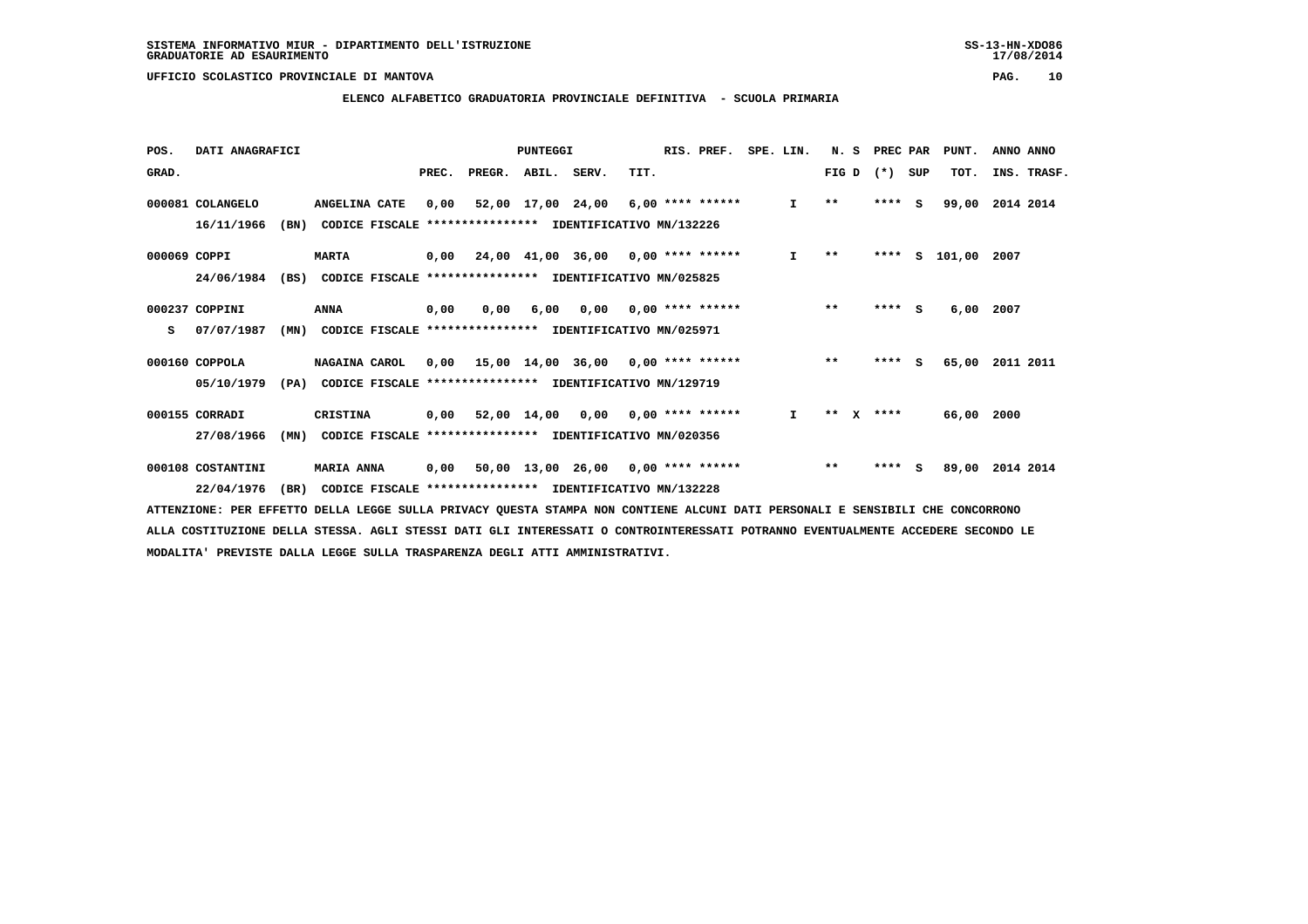#### **ELENCO ALFABETICO GRADUATORIA PROVINCIALE DEFINITIVA - SCUOLA PRIMARIA**

| POS.  | DATI ANAGRAFICI   |      |                                                          |       |                                           | PUNTEGGI                              |      | RIS. PREF. | SPE. LIN.    | N.S          |              | PREC PAR |     | PUNT.  | ANNO ANNO   |  |
|-------|-------------------|------|----------------------------------------------------------|-------|-------------------------------------------|---------------------------------------|------|------------|--------------|--------------|--------------|----------|-----|--------|-------------|--|
| GRAD. |                   |      |                                                          | PREC. | PREGR. ABIL. SERV.                        |                                       | TIT. |            |              | FIG D        |              | $(* )$   | SUP | TOT.   | INS. TRASF. |  |
|       | 000085 COSTANTINO |      | <b>ELEONORA</b>                                          | 0,00  |                                           | 36,00 15,00 36,00 10,00 **** ******   |      |            |              | $***$        |              | $***$ S  |     | 97,00  | 2007 2007   |  |
|       | 14/04/1976        | (ME) | CODICE FISCALE                                           |       | *************** IDENTIFICATIVO MN/026137  |                                       |      |            |              |              |              |          |     |        |             |  |
|       | 000144 CREDENDINO |      | <b>MARIA</b>                                             | 0,00  |                                           | $0,00$ 38,00 36,00 0,00 **** ******   |      |            |              | $* *$        | $\mathbf{x}$ | **** S   |     | 74,00  | 2009        |  |
|       | 21/10/1977        | (NA) | CODICE FISCALE **************** IDENTIFICATIVO MN/127510 |       |                                           |                                       |      |            |              |              |              |          |     |        |             |  |
|       | 000075 CRISTALDI  |      | LETIZIA MARIA                                            | 0,00  | 48,00 15,00 36,00 1,00 **** ******        |                                       |      |            | I.           | $***$        |              | ****     | s   | 100,00 | 2014 2014   |  |
|       | 23/06/1980        | (CT) | CODICE FISCALE                                           |       | **************** IDENTIFICATIVO MN/132191 |                                       |      |            |              |              |              |          |     |        |             |  |
|       | 000158 CURTOSI    |      | <b>FRANCESCA</b>                                         | 0,00  |                                           | $0,00$ 41,00 24,00 0,00 **** ****** J |      |            | $\mathbf{I}$ | $* *$        |              | ****     | - S | 65,00  | 2007        |  |
|       | 04/07/1985        | (VV) | CODICE FISCALE **************** IDENTIFICATIVO MN/025901 |       |                                           |                                       |      |            |              |              |              |          |     |        |             |  |
|       | 000192 D'AMICO    |      | <b>GIUSI ELIANA</b>                                      | 0,00  | 15,00 16,00 0,00 0,00 **** ******         |                                       |      |            | $\mathbf{I}$ | $\star\star$ |              | **** S   |     | 31,00  | 2014 2014   |  |
|       | 30/12/1975        | (CT) | CODICE FISCALE                                           |       | **************** IDENTIFICATIVO MN/132192 |                                       |      |            |              |              |              |          |     |        |             |  |
|       | 000111 D'AMICO    |      | <b>MARIA NENCHY</b>                                      | 0,00  |                                           | $33,00$ 16,00 36,00 3,00 **** ******  |      |            |              | $***$        |              | ****     | - S | 88,00  | 2007 2007   |  |
|       | 29/10/1979        | (CT) | CODICE FISCALE **************** IDENTIFICATIVO MN/025961 |       |                                           |                                       |      |            |              |              |              |          |     |        |             |  |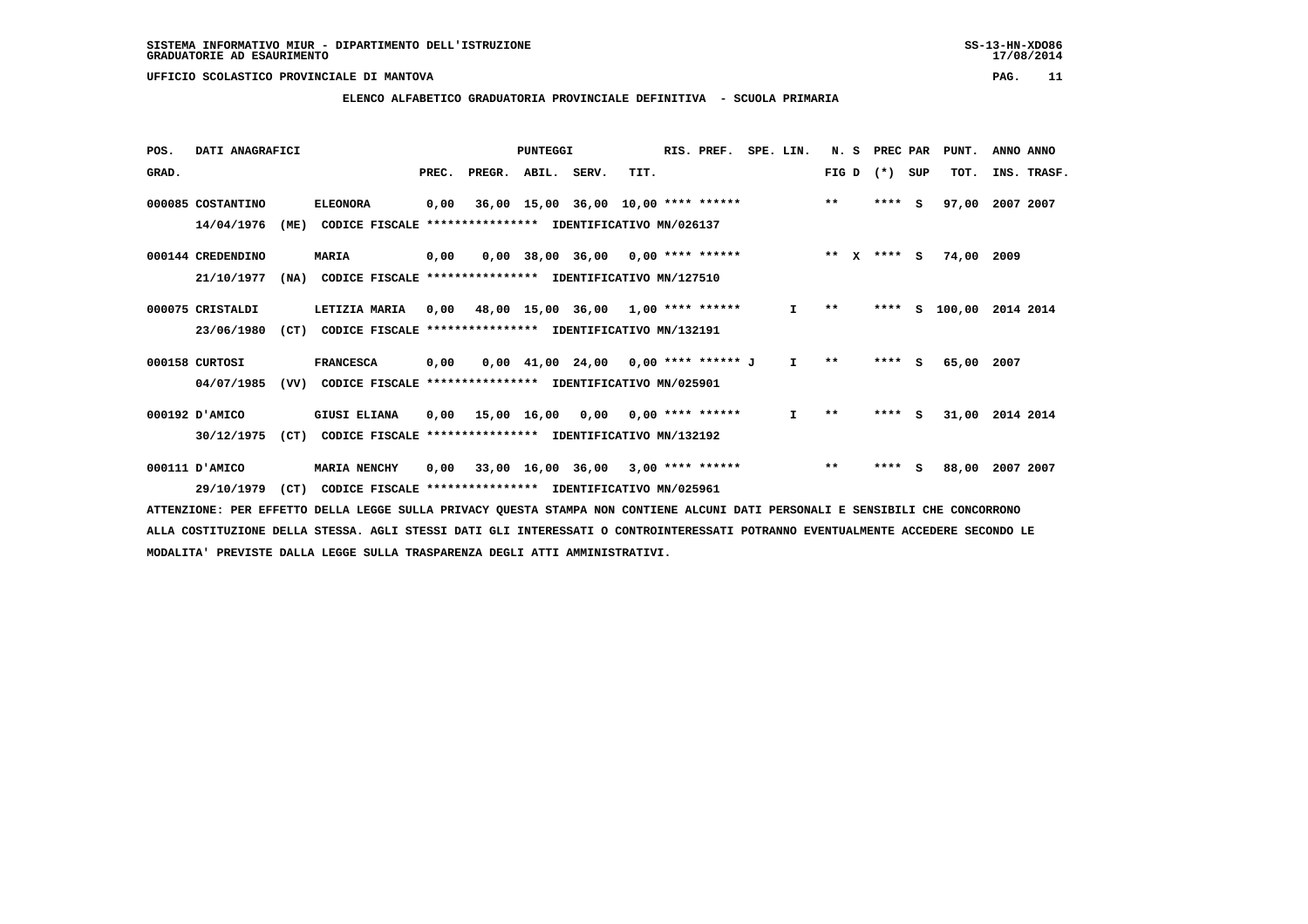#### **ELENCO ALFABETICO GRADUATORIA PROVINCIALE DEFINITIVA - SCUOLA PRIMARIA**

| POS.  | DATI ANAGRAFICI    |      |                                                          |       |        | <b>PUNTEGGI</b> |                                           |      | RIS. PREF.         | SPE. LIN. |              | N.S          |   | PREC PAR |          | PUNT.  | ANNO ANNO   |
|-------|--------------------|------|----------------------------------------------------------|-------|--------|-----------------|-------------------------------------------|------|--------------------|-----------|--------------|--------------|---|----------|----------|--------|-------------|
| GRAD. |                    |      |                                                          | PREC. | PREGR. | ABIL. SERV.     |                                           | TIT. |                    |           |              | FIG D        |   | $(* )$   | SUP      | TOT.   | INS. TRASF. |
|       | 000209 D'ANGELO    |      | <b>PALMA</b>                                             | 0,00  | 6,00   | 10,00           | 2,00                                      |      | $3,00$ **** ****** |           |              | $***$        |   | ****     | <b>S</b> | 21,00  | 2011 2011   |
|       | 25/01/1967         | (TP) | CODICE FISCALE **************** IDENTIFICATIVO MN/129528 |       |        |                 |                                           |      |                    |           |              |              |   |          |          |        |             |
|       | 000203 D'ASARO     |      | <b>MARIA ANTONEL</b>                                     | 0,00  |        | 3,00 17,00      | 0,00                                      |      | $3,00$ **** ****** |           | $\mathbf{I}$ | $* *$        | X | $***$ S  |          | 23,00  | 2011 2011   |
|       | 11/06/1980         | (PA) | CODICE FISCALE                                           |       |        |                 | *************** IDENTIFICATIVO MN/129529  |      |                    |           |              |              |   |          |          |        |             |
|       | 000031 D'ASTA      |      | ADELE                                                    | 0,00  |        |                 | 67,00 14,00 36,00                         |      | $3,00$ **** ****** |           |              | $***$        |   | ****     | s        | 120,00 | 2014 2014   |
|       | 25/08/1980         | (PA) | CODICE FISCALE **************** IDENTIFICATIVO MN/132229 |       |        |                 |                                           |      |                    |           |              |              |   |          |          |        |             |
|       | 000231 DE BIASI    |      | <b>ELENA</b>                                             | 0,00  | 8,00   | 6,00            | 0,00                                      |      | 0,00 **** ******   |           | $\mathbf{I}$ | * *          |   | **** S   |          | 14,00  | 2007        |
| s     | 29/05/1986         | (MN) | CODICE FISCALE **************** IDENTIFICATIVO MN/025975 |       |        |                 |                                           |      |                    |           |              |              |   |          |          |        |             |
|       | 000240 DE BIASI    |      | MONICA                                                   |       |        |                 | $0,00$ 26,00 42,00 24,00 6,00 **** ****** |      |                    |           | I.           | $\star\star$ |   | $***$ S  |          | 98,00  | 2012        |
|       | 05/03/1981         | (MN) | CODICE FISCALE **************** IDENTIFICATIVO MN/129926 |       |        |                 |                                           |      |                    |           |              |              |   |          |          |        |             |
|       | 000221 DEL GIUDICE |      | VINCENZA                                                 | 0,00  |        | 0,00 16,00      | 2,00                                      |      | $0.00$ **** ****** |           | F            | $* *$        |   | ****     | <b>S</b> | 18,00  | 2014 2014   |
|       | 03/04/1968         | (NA) | CODICE FISCALE **************** IDENTIFICATIVO MN/132232 |       |        |                 |                                           |      |                    |           |              |              |   |          |          |        |             |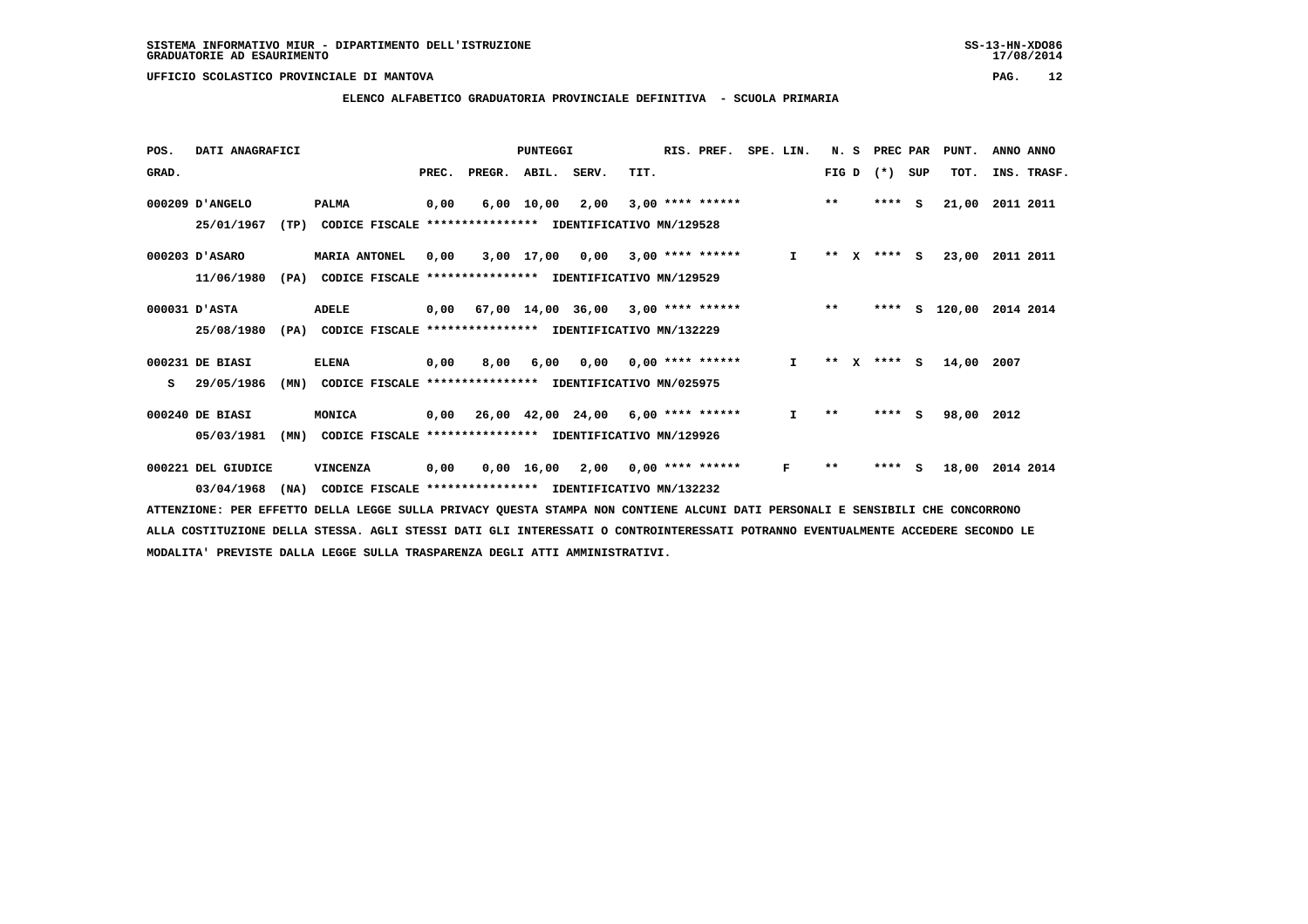#### **ELENCO ALFABETICO GRADUATORIA PROVINCIALE DEFINITIVA - SCUOLA PRIMARIA**

| POS.  | DATI ANAGRAFICI   |      |                                                               |       |        | PUNTEGGI    |                                            |      | RIS. PREF. | SPE. LIN. |              | N.S          | PREC PAR |          | PUNT.    | ANNO ANNO   |
|-------|-------------------|------|---------------------------------------------------------------|-------|--------|-------------|--------------------------------------------|------|------------|-----------|--------------|--------------|----------|----------|----------|-------------|
| GRAD. |                   |      |                                                               | PREC. | PREGR. | ABIL. SERV. |                                            | TIT. |            |           |              | FIG D        | $(*)$    | SUP      | TOT.     | INS. TRASF. |
|       | 000106 DE MARCO   |      | <b>STEFANIA</b>                                               | 0,00  |        |             | 12,00 41,00 36,00 0,00 **** ******         |      |            |           | $\mathbf{I}$ | $\star\star$ | ****     | - S      | 89,00    | 2011 2011   |
|       | 29/11/1978        | (CS) | CODICE FISCALE **************** IDENTIFICATIVO MN/129530      |       |        |             |                                            |      |            |           |              |              |          |          |          |             |
|       | 000109 DENARO     |      | <b>MARIA</b>                                                  |       |        |             | $0,00$ 48,00 16,00 18,00 7,00 **** ******  |      |            |           | $\mathbf{I}$ | $\star\star$ | $***$ S  |          | 89,00    | 2014 2014   |
|       | 14/02/1966        | (SR) | CODICE FISCALE **************** IDENTIFICATIVO MN/132118      |       |        |             |                                            |      |            |           |              |              |          |          |          |             |
|       | 000094 DI CARLO   |      | <b>ALFINA</b>                                                 | 0,00  |        |             | 46,00 15,00 32,00 0,00 **** ******         |      |            |           |              | $***$        | ****     | <b>S</b> | 93,00    | 2014 2014   |
|       | 12/01/1970        |      | (CT) CODICE FISCALE **************** IDENTIFICATIVO MN/132352 |       |        |             |                                            |      |            |           |              |              |          |          |          |             |
|       | 000005 DI CARLO   |      | <b>MARIA CARMELA</b>                                          |       |        |             | $0.00$ 105.00 15.00 36.00 4.00 **** ****** |      |            |           |              | $* *$        | ****     |          | S 160,00 | 2014 2014   |
|       | 04/07/1980        | CL)  | CODICE FISCALE **************** IDENTIFICATIVO MN/132121      |       |        |             |                                            |      |            |           |              |              |          |          |          |             |
|       | 000123 DIODATO    |      | <b>ANGELINA</b>                                               | 0.00  |        |             | 54,00 15,00 12,00 3,00 **** ******         |      |            |           |              | $***$        | ****     | <b>S</b> | 84,00    | 2014 2014   |
|       | 05/12/1970        | (BN) | CODICE FISCALE **************** IDENTIFICATIVO MN/132235      |       |        |             |                                            |      |            |           |              |              |          |          |          |             |
|       | 000163 D'IPPOLITO |      | <b>ANTONIA</b>                                                |       |        |             | $0,00$ 24,00 18,00 18,00 3,00 **** ******  |      |            |           | I.           | $* *$        | ****     | s        | 63,00    | 2014 2014   |
|       | 13/01/1975        | (TA) | CODICE FISCALE **************** IDENTIFICATIVO MN/132230      |       |        |             |                                            |      |            |           |              |              |          |          |          |             |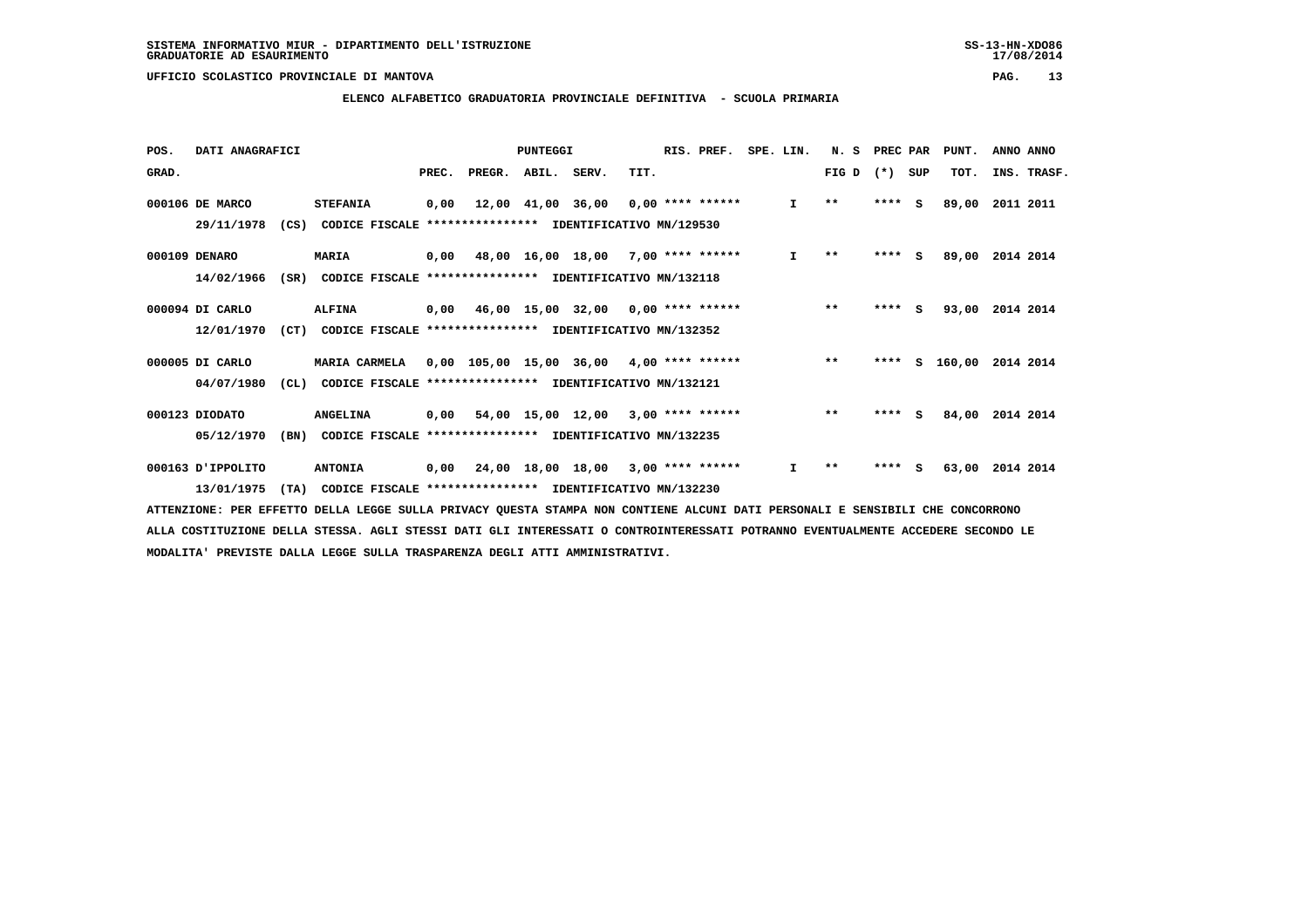$17/08/2014$ 

#### **UFFICIO SCOLASTICO PROVINCIALE DI MANTOVA PAG. 14**

### **ELENCO ALFABETICO GRADUATORIA PROVINCIALE DEFINITIVA - SCUOLA PRIMARIA**

| POS.         | DATI ANAGRAFICI |      |                                                          |       |            | <b>PUNTEGGI</b> |                                            |      | RIS. PREF.         | SPE. LIN.    | N.S                   | PREC PAR |     | PUNT.         | ANNO ANNO       |
|--------------|-----------------|------|----------------------------------------------------------|-------|------------|-----------------|--------------------------------------------|------|--------------------|--------------|-----------------------|----------|-----|---------------|-----------------|
| GRAD.        |                 |      |                                                          | PREC. | PREGR.     | ABIL. SERV.     |                                            | TIT. |                    |              | FIG D                 | $(*)$    | SUP | TOT.          | INS. TRASF.     |
| 000234 DOTTI |                 |      | <b>FRANCESCA</b>                                         | 0,00  | 0,00       | 6,00            | 0,00                                       |      | $3,00$ **** ****** |              | $***$                 | **** S   |     | 9,00          | 2007            |
| s            | 11/07/1975      | (VR) | CODICE FISCALE                                           |       |            |                 | **************** IDENTIFICATIVO MN/025890  |      |                    |              |                       |          |     |               |                 |
| 000210 DURO  |                 |      | PATRIZIA                                                 | 0,00  |            |                 | $3,00$ 12,00 0,00 6,00 **** ******         |      |                    |              | $***$                 | $***$ S  |     |               | 21,00 2014 2014 |
|              | 07/01/1974      | (ME) | CODICE FISCALE **************** IDENTIFICATIVO MN/132236 |       |            |                 |                                            |      |                    |              |                       |          |     |               |                 |
|              | 000205 D'URSO   |      | ANTONELLA CLE                                            | 0,00  |            |                 | $6,00$ 16,00 0,00 0,00 **** ******         |      |                    | I.           | $\star\star$          | ****     |     | 22,00         | 2014 2014       |
|              | 12/02/1969      | (CT) | CODICE FISCALE **************** IDENTIFICATIVO MN/132231 |       |            |                 |                                            |      |                    |              |                       |          |     |               |                 |
|              | 000129 FANARA   |      | <b>CALOGERA</b>                                          |       | 0,00 36,00 |                 | $6,00$ 36,00 3,00 **** ******              |      |                    |              | $***$                 | $***$ S  |     | 81,00         | 2007            |
| s            | 16/02/1966      | (AG) | CODICE FISCALE **************** IDENTIFICATIVO MN/023507 |       |            |                 |                                            |      |                    |              |                       |          |     |               |                 |
|              | 000167 FARINA   |      | <b>SIMONA</b>                                            | 0,00  |            |                 | $0.00$ 41.00 12.00 6.00 **** ******        |      |                    | $\mathbf{I}$ | $\star\star$          | $***$ S  |     | 59,00         | 2007            |
|              | 14/09/1968      | (MN) | CODICE FISCALE **************** IDENTIFICATIVO MN/025978 |       |            |                 |                                            |      |                    |              |                       |          |     |               |                 |
|              | 000046 FAZZINO  |      | <b>MARIA ELENA</b>                                       | 0,00  |            |                 | $24,00$ $41,00$ $36,00$ $6,00$ **** ****** |      |                    | $\mathbf{I}$ | $***$<br>$\mathbf{x}$ |          |     | **** S 107,00 | 2009            |
|              | 12/02/1984      | (CH) | CODICE FISCALE **************** IDENTIFICATIVO MN/127512 |       |            |                 |                                            |      |                    |              |                       |          |     |               |                 |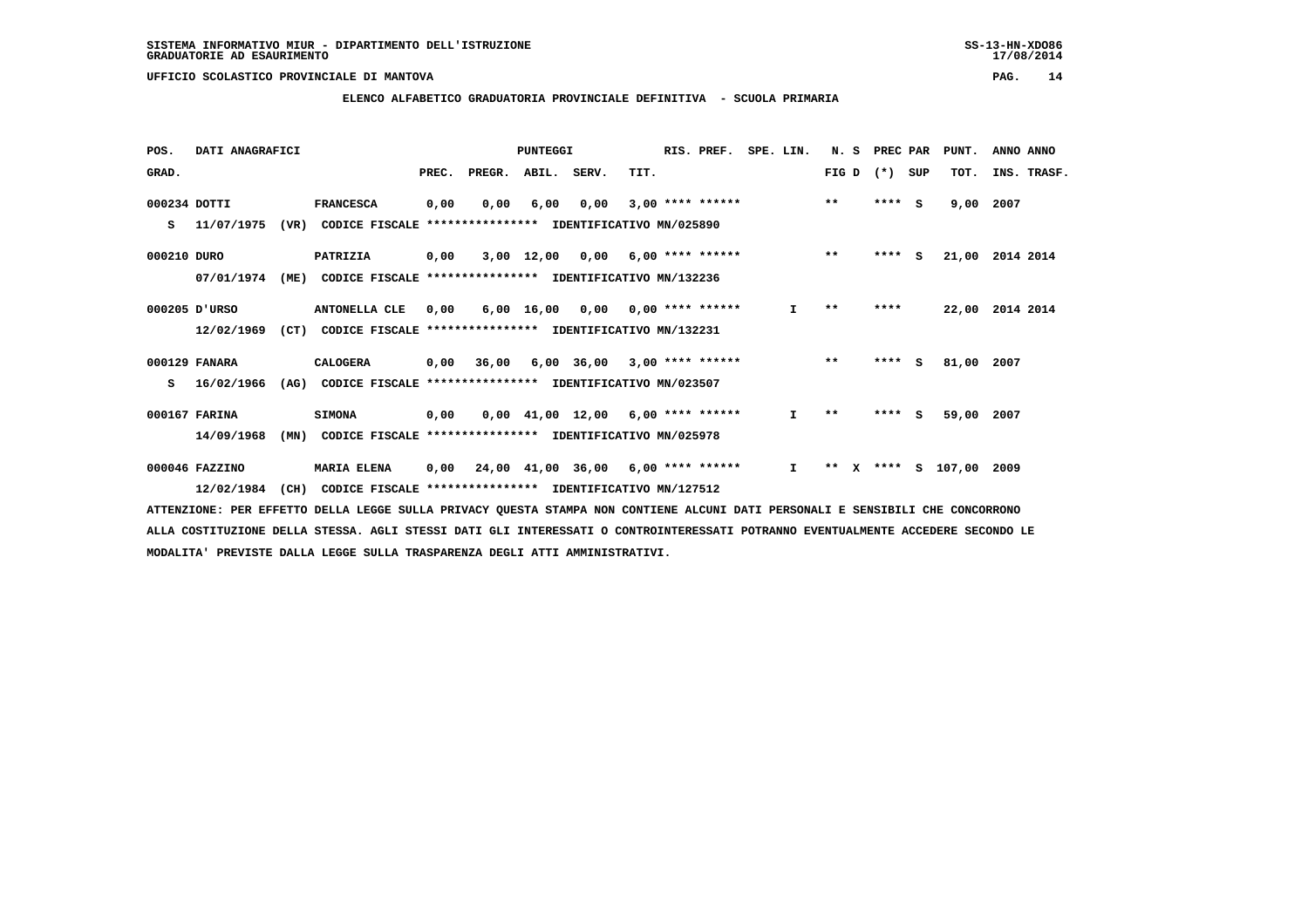### **ELENCO ALFABETICO GRADUATORIA PROVINCIALE DEFINITIVA - SCUOLA PRIMARIA**

| POS.         | DATI ANAGRAFICI |      |                                                          |       |                                           | <b>PUNTEGGI</b> |                                            |      | RIS. PREF.         | SPE. LIN.    | N. S         | PREC PAR |     | PUNT.      | ANNO ANNO   |
|--------------|-----------------|------|----------------------------------------------------------|-------|-------------------------------------------|-----------------|--------------------------------------------|------|--------------------|--------------|--------------|----------|-----|------------|-------------|
| GRAD.        |                 |      |                                                          | PREC. | PREGR. ABIL. SERV.                        |                 |                                            | TIT. |                    |              | $FIG D (*)$  |          | SUP | TOT.       | INS. TRASF. |
|              | 000161 FERLISI  |      | <b>ROSALIA</b>                                           | 0,00  |                                           | 50,00 14,00     | 0,00                                       |      | $0.00$ **** ****** |              | $***$ X      | $***$ S  |     | 64,00      | 2011 2011   |
|              | 02/12/1970      | (AG) | CODICE FISCALE **************** IDENTIFICATIVO MN/129549 |       |                                           |                 |                                            |      |                    |              |              |          |     |            |             |
|              | 000044 FERRARA  |      | <b>ANGELA</b>                                            |       | $0,00$ 51,00 17,00 36,00 6,00 **** ****** |                 |                                            |      |                    | $\mathbf{I}$ | $\star\star$ | ****     |     | S 110,00   | 2014 2014   |
|              | 24/01/1970      | (SR) | CODICE FISCALE **************** IDENTIFICATIVO MN/132132 |       |                                           |                 |                                            |      |                    |              |              |          |     |            |             |
|              | 000096 FIASCHI  |      | <b>MARIA CARMELA</b>                                     | 0,00  | 42,00 14,00 36,00 0,00 **** ******        |                 |                                            |      |                    |              | $***$        | $***5$   |     | 92,00      | 2014 2014   |
|              | 18/10/1964      | (CT) | CODICE FISCALE **************** IDENTIFICATIVO MN/132135 |       |                                           |                 |                                            |      |                    |              |              |          |     |            |             |
| 000026 FIORE |                 |      | <b>ALBINA</b>                                            |       | $0,00$ 75,00 13,00 36,00 3,00 **** ****** |                 |                                            |      |                    |              | $***$        | ****     |     | S 127,00   | 2014 2014   |
|              | 07/11/1976      | (BN) | CODICE FISCALE **************** IDENTIFICATIVO MN/132242 |       |                                           |                 |                                            |      |                    |              |              |          |     |            |             |
|              | 000104 FONTANA  |      | ANNA MARIA                                               |       | $0,00$ 36,00 12,00 36,00 6,00 **** ****** |                 |                                            |      |                    |              | $***$        | ****     | s.  | 90,00      | 2011 2011   |
|              | 28/05/1977      | (TP) | CODICE FISCALE **************** IDENTIFICATIVO MN/129551 |       |                                           |                 |                                            |      |                    |              |              |          |     |            |             |
|              | 000103 FONTANA  |      | LAURA                                                    | 0,00  |                                           |                 | $10,00$ $40,00$ $36,00$ $4,00$ **** ****** |      |                    | I.           | $* *$        | ****     | s   | 90,00 2009 |             |
|              | 20/08/1980      | (ME) | CODICE FISCALE **************** IDENTIFICATIVO MN/127514 |       |                                           |                 |                                            |      |                    |              |              |          |     |            |             |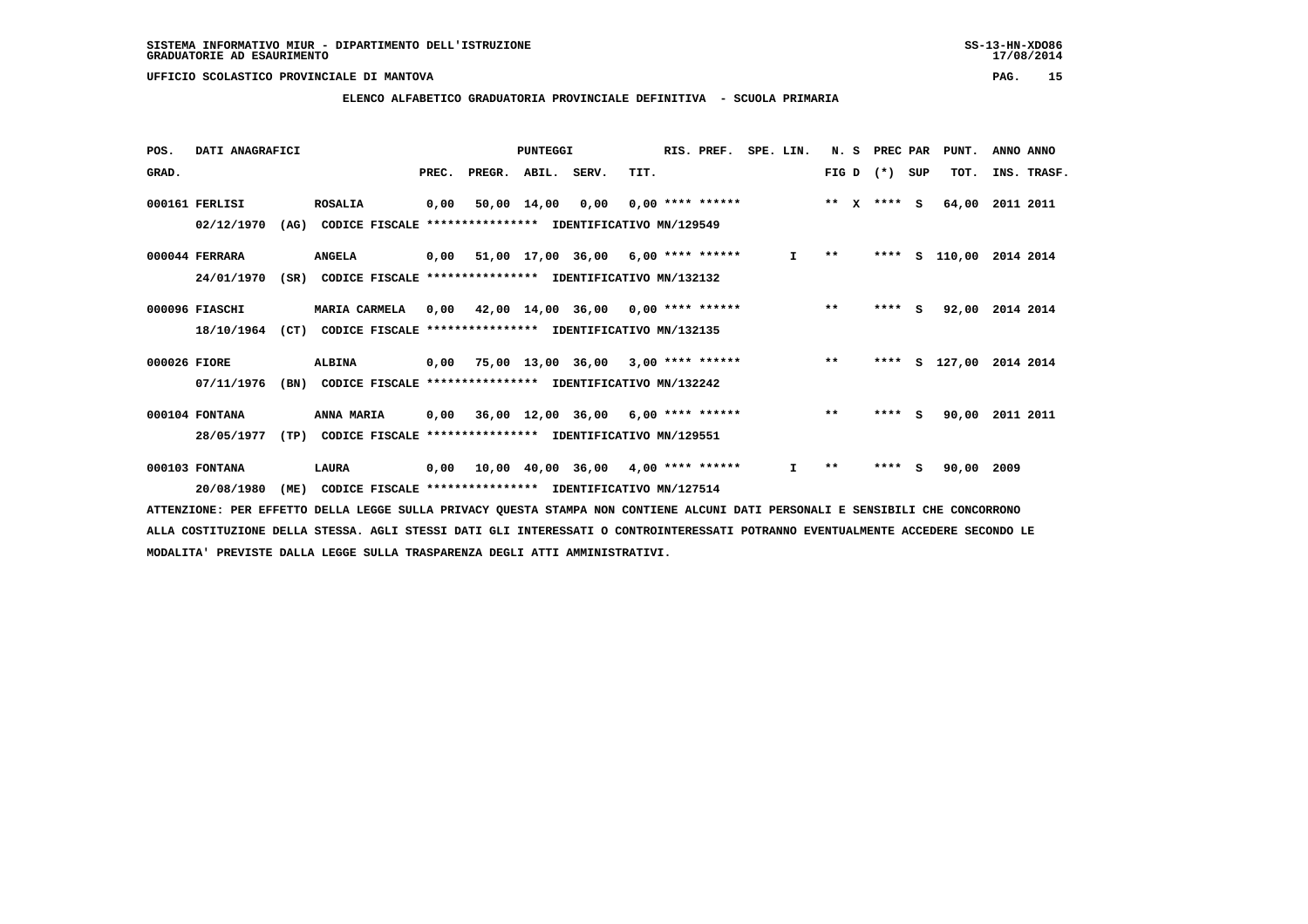#### **ELENCO ALFABETICO GRADUATORIA PROVINCIALE DEFINITIVA - SCUOLA PRIMARIA**

| POS.         | DATI ANAGRAFICI      |      |                                                          |       |        | <b>PUNTEGGI</b>   |                                            |      | RIS. PREF.                | SPE. LIN. |    | N.S          | PREC PAR |     | PUNT.  | ANNO ANNO   |
|--------------|----------------------|------|----------------------------------------------------------|-------|--------|-------------------|--------------------------------------------|------|---------------------------|-----------|----|--------------|----------|-----|--------|-------------|
| GRAD.        |                      |      |                                                          | PREC. | PREGR. | ABIL. SERV.       |                                            | TIT. |                           |           |    | FIG D        | $(*)$    | SUP | TOT.   | INS. TRASF. |
|              | 000180 FORESTIERO    |      | <b>STEFANIA</b>                                          | 0,00  |        | 3,00 12,00 34,00  |                                            |      | $0,00$ **** ******        |           |    | $***$        | ****     | s   | 49,00  | 2014 2014   |
|              | 03/01/1976           | (CS) | CODICE FISCALE **************** IDENTIFICATIVO MN/132245 |       |        |                   |                                            |      |                           |           |    |              |          |     |        |             |
|              | 000131 FORTESE       |      | VALENTINA CON                                            | 0,00  |        |                   | $26,00$ $16,00$ $36,00$ $3,00$ **** ****** |      |                           |           | I. | $* *$        | ****     |     | 81,00  | 2014 2014   |
|              | 28/10/1976           | (CT) | CODICE FISCALE                                           |       |        |                   | **************** IDENTIFICATIVO MN/132246  |      |                           |           |    |              |          |     |        |             |
|              | 000145 FRANZE        |      | <b>ROSA ALBA</b>                                         | 0,00  |        | 58,00 16,00       |                                            |      | $0,00$ $0,00$ **** ****** |           | F  | $* *$        | ****     | - S | 74,00  | 2014 2014   |
|              | 09/09/1955           | (VV) | CODICE FISCALE **************** IDENTIFICATIVO MN/132247 |       |        |                   |                                            |      |                           |           |    |              |          |     |        |             |
| 000153 FUSCO |                      |      | <b>GRAZIA</b>                                            | 0,00  |        |                   | $0,00$ 42,00 24,00 3,00 **** ******        |      |                           |           | I. | $* *$        | ****     | - S | 69,00  | 2014 2014   |
|              | 09/11/1987           | (PA) | CODICE FISCALE **************** IDENTIFICATIVO MN/132248 |       |        |                   |                                            |      |                           |           |    |              |          |     |        |             |
|              | 000107 GABRIELE      |      | <b>ROSANNA</b>                                           | 0,00  |        |                   | 30,00 16,00 36,00                          |      | $7,00$ **** ******        |           | I. | $* *$        | ****     | S.  | 89,00  | 2011 2011   |
|              | 19/05/1977           | (PA) | CODICE FISCALE **************** IDENTIFICATIVO MN/129552 |       |        |                   |                                            |      |                           |           |    |              |          |     |        |             |
|              | 000054 GALBATO GATTO |      | <b>ORIETTA</b>                                           | 0,00  |        | 22,00 41,00 36,00 |                                            |      | 6,00 **** ****** J        |           | I. | $\star\star$ | ****     | s   | 105,00 | 2009        |
|              | 25/02/1978           | (CT) | CODICE FISCALE **************** IDENTIFICATIVO MN/127517 |       |        |                   |                                            |      |                           |           |    |              |          |     |        |             |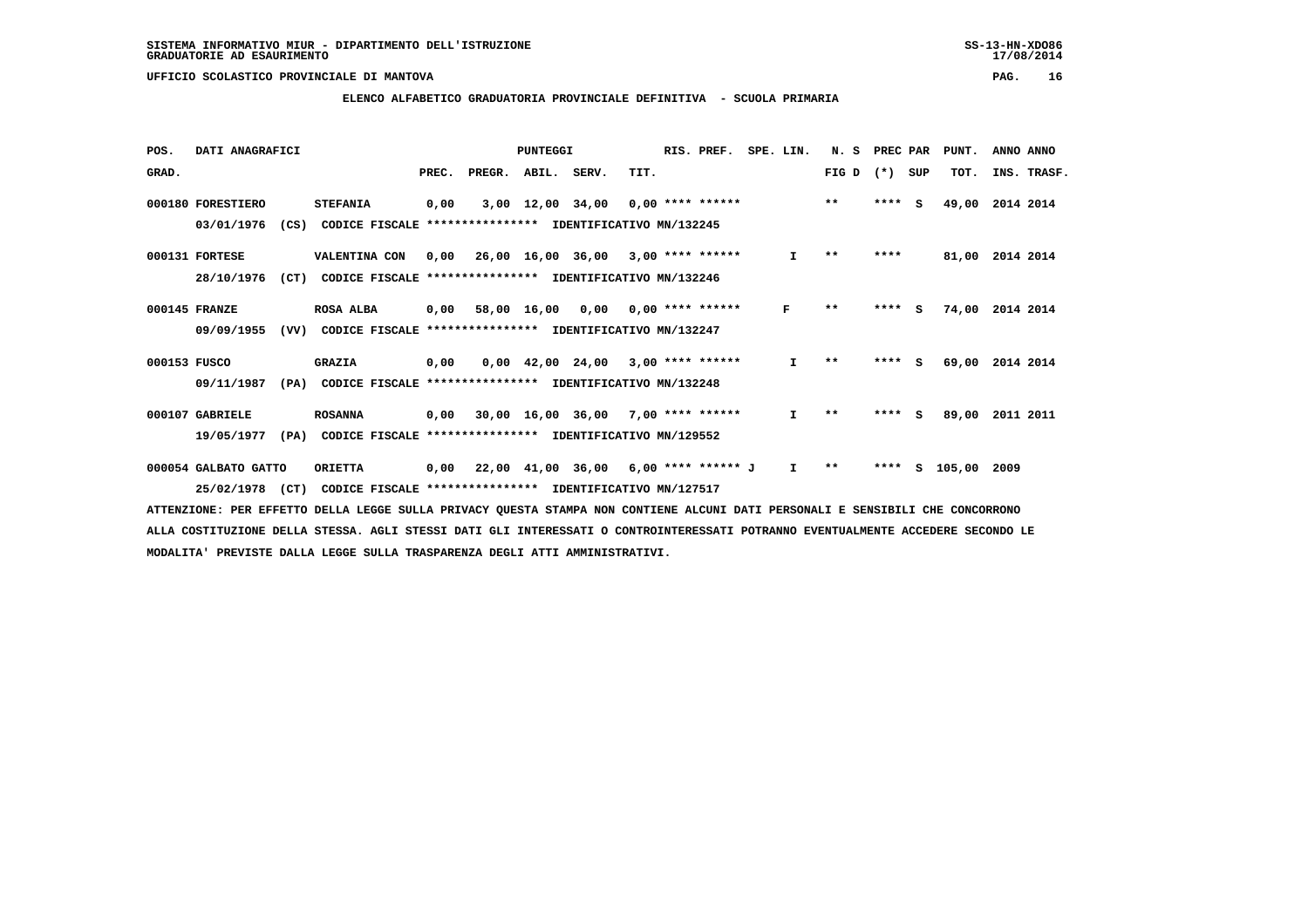#### **ELENCO ALFABETICO GRADUATORIA PROVINCIALE DEFINITIVA - SCUOLA PRIMARIA**

| POS.         | DATI ANAGRAFICI   |      |                                                                                                                             |       |                    | PUNTEGGI |                                           |      | RIS. PREF. | SPE. LIN.    | N. S    | PREC PAR    |     | PUNT.         | ANNO ANNO   |  |
|--------------|-------------------|------|-----------------------------------------------------------------------------------------------------------------------------|-------|--------------------|----------|-------------------------------------------|------|------------|--------------|---------|-------------|-----|---------------|-------------|--|
| GRAD.        |                   |      |                                                                                                                             | PREC. | PREGR. ABIL. SERV. |          |                                           | TIT. |            |              |         | $FIG D (*)$ | SUP | TOT.          | INS. TRASF. |  |
| 000050 GAMEN |                   |      | <b>VERONICA</b>                                                                                                             | 0,00  |                    |          | 24,00 42,00 34,00 6,00 **** ****** J I    |      |            |              | $* *$   |             |     | **** S 106,00 | 2014 2014   |  |
|              | 18/03/1984        | (NA) | CODICE FISCALE                                                                                                              |       |                    |          | **************** IDENTIFICATIVO MN/132249 |      |            |              |         |             |     |               |             |  |
|              | 000135 GATTAZZO   |      | <b>NICOLE</b>                                                                                                               | 0,00  |                    |          | 0,00 42,00 36,00 0,00 **** ****** J       |      |            | $\mathbf{I}$ | $***$ X | $***$ S     |     | 78,00 2009    |             |  |
|              | 30/05/1988        | (MN) | CODICE FISCALE **************** IDENTIFICATIVO MN/127521                                                                    |       |                    |          |                                           |      |            |              |         |             |     |               |             |  |
|              | 000051 GENTILE    |      | <b>IVANA</b>                                                                                                                |       |                    |          | $0,00$ 47,00 14,00 36,00 9,00 **** ****** |      |            |              | $* *$   |             |     | **** S 106,00 | 2014 2014   |  |
|              | 08/02/1978        | (RG) | CODICE FISCALE **************** IDENTIFICATIVO MN/132061                                                                    |       |                    |          |                                           |      |            |              |         |             |     |               |             |  |
|              | 000176 GHIRETTI   |      | <b>ISABELLA</b>                                                                                                             | 0,00  |                    |          | $0,00$ 42,00 12,00 0,00 **** ****** J     |      |            | $\mathbf{I}$ | $* *$   | $***$ S     |     | 54,00         | 2009        |  |
|              | 18/05/1988        | (PR) | CODICE FISCALE **************** IDENTIFICATIVO MN/127529                                                                    |       |                    |          |                                           |      |            |              |         |             |     |               |             |  |
|              | 000116 GIACOMAZZI |      | <b>SILVIA</b>                                                                                                               | 0,00  |                    |          | 7,00 42,00 36,00 0,00 **** ****** J       |      |            | $\mathbf{I}$ | $* *$   | $***$ S     |     | 85,00         | 2007        |  |
|              | 23/03/1987        | (MN) | CODICE FISCALE **************** IDENTIFICATIVO MN/025853                                                                    |       |                    |          |                                           |      |            |              |         |             |     |               |             |  |
|              | 000038 GIALLONGO  |      | <b>ROSARIA</b>                                                                                                              | 0,00  |                    |          | 63,00 14,00 36,00 1,00 **** ******        |      |            |              | $* *$   | ****        |     | s 114,00      | 2014 2014   |  |
|              | 28/08/1976        | (SR) | CODICE FISCALE **************** IDENTIFICATIVO MN/132072                                                                    |       |                    |          |                                           |      |            |              |         |             |     |               |             |  |
|              |                   |      | AMMONICIANO, ADA DODOMNA ADILA IDAGO AULIA ANTUAR AULANA AMANAA NAN GANWIDUD ALANI AARI ADAGANALI O GONGIALI AUD GANGAARANA |       |                    |          |                                           |      |            |              |         |             |     |               |             |  |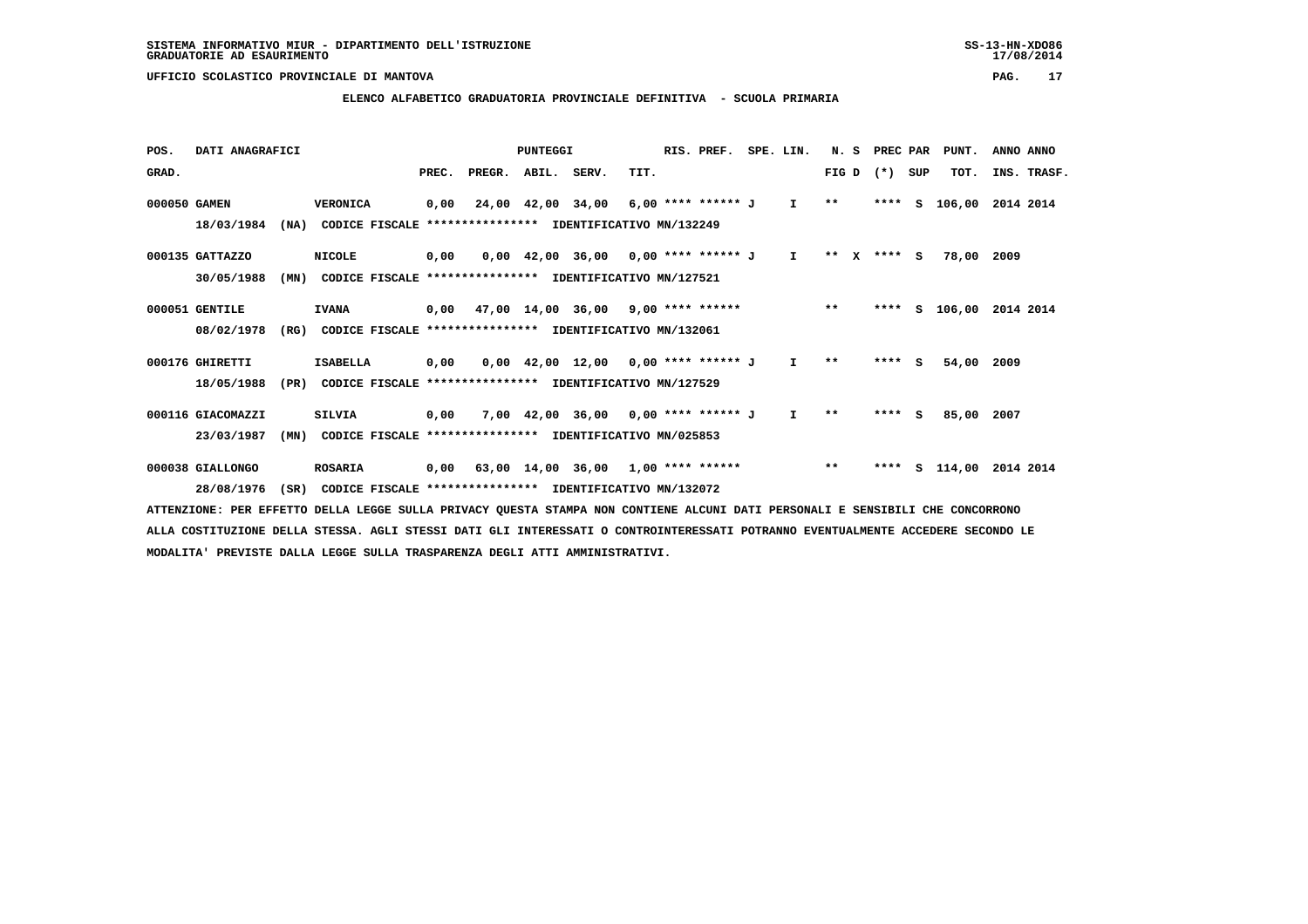#### **ELENCO ALFABETICO GRADUATORIA PROVINCIALE DEFINITIVA - SCUOLA PRIMARIA**

| POS.         | DATI ANAGRAFICI    |                                                          |       |                    | PUNTEGGI |                                                 |      | RIS. PREF. | SPE. LIN.    | N.S        | PREC PAR |     | PUNT.         | ANNO ANNO          |
|--------------|--------------------|----------------------------------------------------------|-------|--------------------|----------|-------------------------------------------------|------|------------|--------------|------------|----------|-----|---------------|--------------------|
| GRAD.        |                    |                                                          | PREC. | PREGR. ABIL. SERV. |          |                                                 | TIT. |            |              | FIG D      | $(*)$    | SUP | TOT.          | INS. TRASF.        |
|              | 000006 GIAMPICCOLO | <b>PAOLA</b>                                             |       |                    |          | 0,00 105,00 14,00 36,00 4,00 **** ****** *** ** |      |            |              |            | ****     | s   | 159,00        | 2014 2014          |
|              | 12/07/1973<br>(RG) | CODICE FISCALE **************** IDENTIFICATIVO MN/132065 |       |                    |          |                                                 |      |            |              |            |          |     |               |                    |
|              | 000093 GIORDANO    | MAURIZIO                                                 |       |                    |          | $0,00$ 15,00 40,00 32,00 6,00 **** ****** J     |      |            | $\mathbf{I}$ | $* *$      | $***$ S  |     | 93,00         | 2014 2014          |
|              | 17/05/1977<br>(SA) | CODICE FISCALE **************** IDENTIFICATIVO MN/132252 |       |                    |          |                                                 |      |            |              |            |          |     |               |                    |
|              | 000029 GIORDANO    | <b>ROSA</b>                                              | 0,00  |                    |          | 72,00 14,00 36,00 0,00 **** ******              |      |            |              | $***$      |          |     | **** S 122,00 | 2014 2014          |
|              | 10/05/1958<br>(SA) | CODICE FISCALE **************** IDENTIFICATIVO MN/132066 |       |                    |          |                                                 |      |            |              |            |          |     |               |                    |
|              | 000030 GIUFFRIDA   | <b>ANGELA</b>                                            |       |                    |          | $0,00$ 68,00 15,00 36,00 3,00 **** ******       |      |            | F            | $* *$      | ****     |     |               | S 122,00 2014 2014 |
|              | 03/01/1964<br>(CT) | CODICE FISCALE **************** IDENTIFICATIVO MN/132067 |       |                    |          |                                                 |      |            |              |            |          |     |               |                    |
|              | 000008 GIUGNO      | <b>MARIA TERESA</b>                                      |       |                    |          | $0,00$ 102,00 13,00 36,00 4,00 **** ******      |      |            |              | $***$      | ****     |     | S 155,00      | 2014 2014          |
|              | 21/10/1976<br>(EN) | CODICE FISCALE                                           |       |                    |          | *************** IDENTIFICATIVO MN/132353        |      |            |              |            |          |     |               |                    |
| 000241 GOZZI |                    | <b>ANNALISA</b>                                          |       |                    |          | $0,00$ 24,00 41,00 24,00 6,00 **** ******       |      |            | $\mathbf{I}$ | $* *$<br>x | **** S   |     | 95,00 2012    |                    |
|              | 19/07/1983<br>(MN) | CODICE FISCALE **************** IDENTIFICATIVO MN/129964 |       |                    |          |                                                 |      |            |              |            |          |     |               |                    |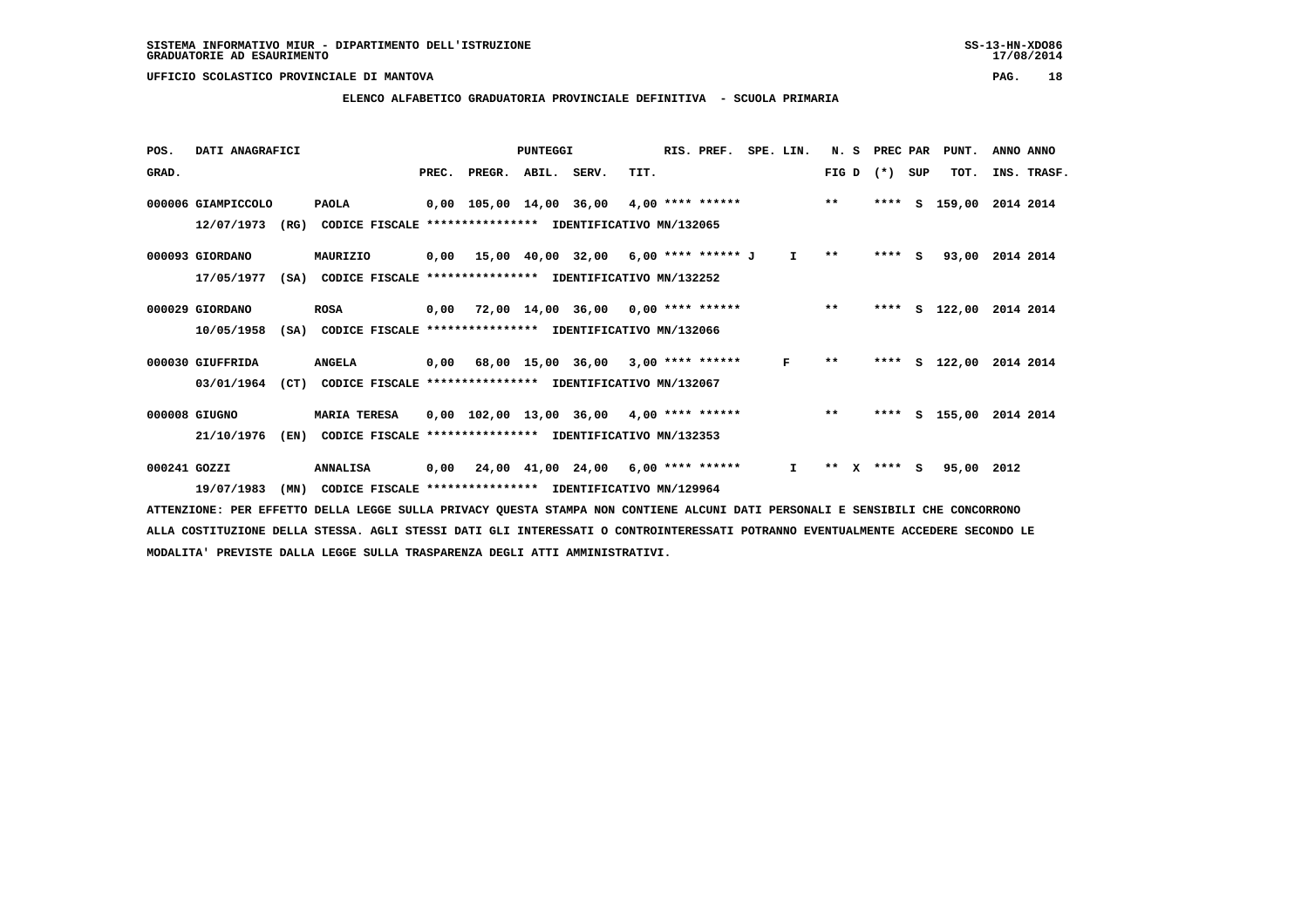#### **ELENCO ALFABETICO GRADUATORIA PROVINCIALE DEFINITIVA - SCUOLA PRIMARIA**

| POS.         | DATI ANAGRAFICI    |      |                                                               |       |        | PUNTEGGI    |                                            |      | RIS. PREF. | SPE. LIN. |              | N.S          | PREC PAR |     | PUNT.         | ANNO ANNO   |
|--------------|--------------------|------|---------------------------------------------------------------|-------|--------|-------------|--------------------------------------------|------|------------|-----------|--------------|--------------|----------|-----|---------------|-------------|
| GRAD.        |                    |      |                                                               | PREC. | PREGR. | ABIL. SERV. |                                            | TIT. |            |           |              | FIG D        | $(*)$    | SUP | TOT.          | INS. TRASF. |
|              | 000047 GRAZIANO    |      | ANNAMARIA                                                     | 0,00  |        |             | 48,00 15,00 36,00 7,00 **** ****** *** *** |      |            |           |              |              | ****     | S.  | 106,00 2007   |             |
|              | 03/09/1976         |      | (CZ) CODICE FISCALE **************** IDENTIFICATIVO MN/025914 |       |        |             |                                            |      |            |           |              |              |          |     |               |             |
| 000177 GRECO |                    |      | <b>MARIA</b>                                                  | 0,00  |        |             | 5,00 12,00 34,00 0,00 **** ******          |      |            |           |              | $***$        | $***$ S  |     | 51,00         | 2014 2014   |
|              | 14/04/1976         | (VV) | CODICE FISCALE **************** IDENTIFICATIVO MN/132068      |       |        |             |                                            |      |            |           |              |              |          |     |               |             |
|              | 000073 GREGORIATIS |      | FABIOLA                                                       | 0,00  |        |             | 51,00 14,00 36,00 0,00 **** ****** *** **  |      |            |           |              |              | ****     | s   | 101,00        | 2014 2014   |
|              | 23/09/1967         | (LE) | CODICE FISCALE **************** IDENTIFICATIVO MN/132257      |       |        |             |                                            |      |            |           |              |              |          |     |               |             |
|              | 000048 GRUPPUSO    |      | <b>SERENA</b>                                                 |       |        |             | 0,00 51,00 16,00 36,00 3,00 **** ******    |      |            |           | $\mathbf{I}$ | $\star\star$ |          |     | **** S 106,00 | 2007        |
|              | 10/08/1980         | (TP) | CODICE FISCALE **************** IDENTIFICATIVO MN/022882      |       |        |             |                                            |      |            |           |              |              |          |     |               |             |
|              | 000173 GUALCO      |      | <b>IRENE</b>                                                  | 0,00  |        |             | $0,00$ 42,00 12,00 3,00 **** ****** J      |      |            |           |              | $***$        | **** S   |     | 57,00         | 2007        |
|              | 07/04/1976         | (IM) | CODICE FISCALE **************** IDENTIFICATIVO MN/025988      |       |        |             |                                            |      |            |           |              |              |          |     |               |             |
|              | 000225 GULOTTA     |      | LILLA                                                         | 0,00  |        |             | 3,00 12,00 0,00 0,00 **** ******           |      |            |           |              | $***$        | ****     | -S  | 15,00         | 2007 2007   |
|              | 01/06/1973         | (TP) | CODICE FISCALE **************** IDENTIFICATIVO MN/025960      |       |        |             |                                            |      |            |           |              |              |          |     |               |             |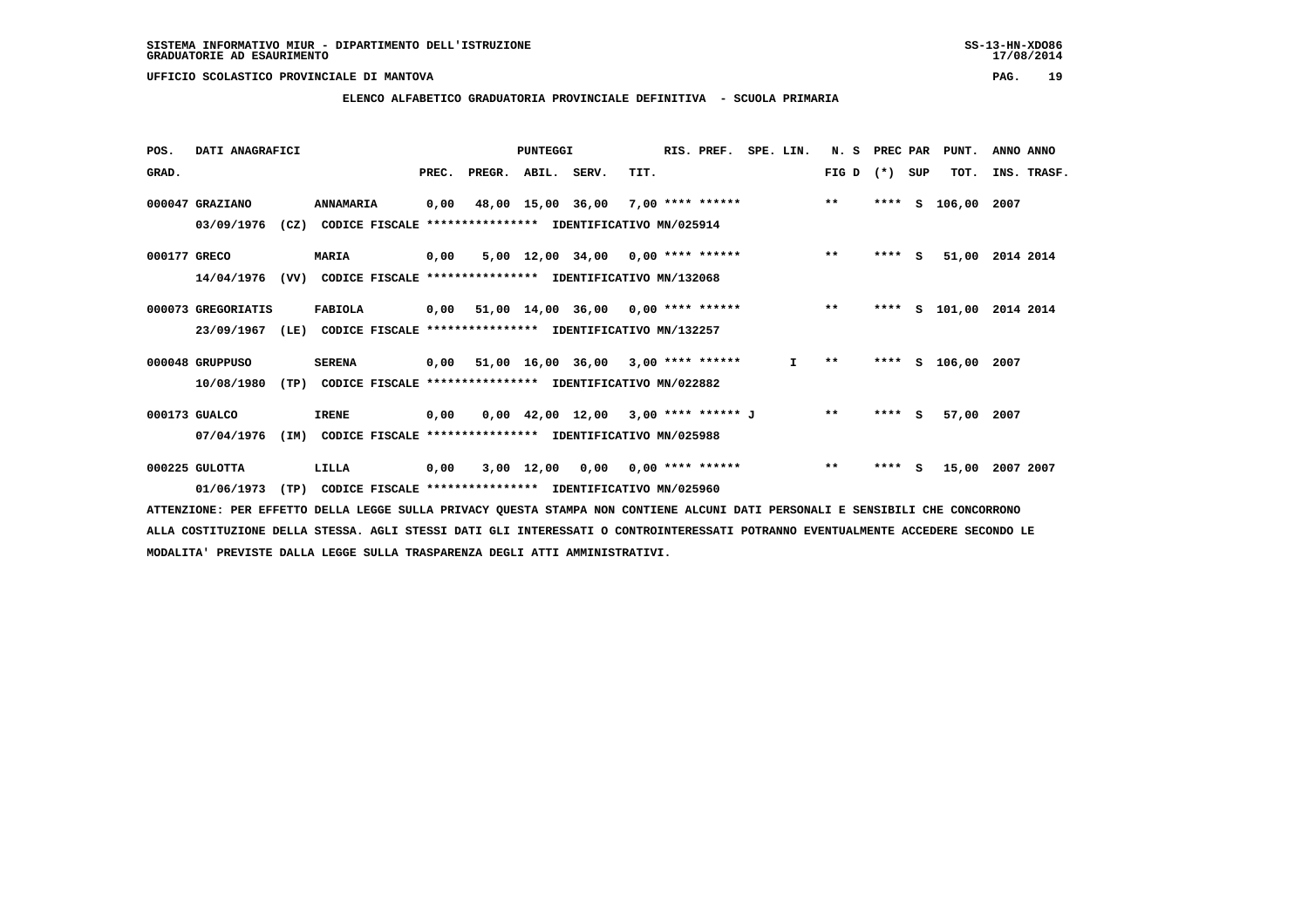#### **ELENCO ALFABETICO GRADUATORIA PROVINCIALE DEFINITIVA - SCUOLA PRIMARIA**

| POS.         | DATI ANAGRAFICI  |      |                                                          |       |                                           | PUNTEGGI                                   |      | RIS. PREF.               | SPE. LIN. |              | N.S          | PREC PAR |     | PUNT.  | ANNO ANNO   |  |
|--------------|------------------|------|----------------------------------------------------------|-------|-------------------------------------------|--------------------------------------------|------|--------------------------|-----------|--------------|--------------|----------|-----|--------|-------------|--|
| GRAD.        |                  |      |                                                          | PREC. | PREGR. ABIL. SERV.                        |                                            | TIT. |                          |           |              | FIG D        | $(* )$   | SUP | TOT.   | INS. TRASF. |  |
|              | 000020 IACCARINO |      | <b>ANGELA</b>                                            | 0,00  |                                           | 78,00 13,00 36,00                          |      | $7,00$ **** ****** ** ** |           |              |              | ****     | s   | 134,00 | 2014 2014   |  |
|              | 27/10/1970       | (AL) | CODICE FISCALE **************** IDENTIFICATIVO MN/132271 |       |                                           |                                            |      |                          |           |              |              |          |     |        |             |  |
|              | 000171 IAMELE    |      | <b>SARA</b>                                              | 0,00  |                                           | $0,00$ 41,00 12,00 6,00 **** ****** J      |      |                          |           | $\mathbf{I}$ | $\star\star$ | $***5$   |     | 59,00  | 2014 2014   |  |
|              | 01/10/1987       | (FG) | CODICE FISCALE **************** IDENTIFICATIVO MN/132272 |       |                                           |                                            |      |                          |           |              |              |          |     |        |             |  |
|              | 000112 IASEVOLI  |      | <b>MARIA GABRIEL</b>                                     | 0.00  |                                           | 24,00 15,00 36,00 13,00 **** ******        |      |                          |           |              | $***$        | $***$ S  |     | 88,00  | 2014 2014   |  |
|              | 24/07/1973       | (NA) | CODICE FISCALE **************** IDENTIFICATIVO MN/132273 |       |                                           |                                            |      |                          |           |              |              |          |     |        |             |  |
| 000196 IENGO |                  |      | MARIO                                                    |       | $0,00$ 10,00 14,00 0,00 3,00 **** ******  |                                            |      |                          |           |              | $***$        | $***$ S  |     | 27,00  | 2007 2007   |  |
|              | 01/02/1973       | (NA) | CODICE FISCALE **************** IDENTIFICATIVO MN/026147 |       |                                           |                                            |      |                          |           |              |              |          |     |        |             |  |
|              | 000086 INCISORE  |      | CARMELA                                                  | 0,00  |                                           | $12,00$ $42,00$ $36,00$ $6,00$ **** ****** |      |                          |           | Ι.           | $* *$        | $***$ S  |     | 96,00  | 2011 2011   |  |
|              | 04/09/1985       | (MI) | CODICE FISCALE **************** IDENTIFICATIVO MN/129839 |       |                                           |                                            |      |                          |           |              |              |          |     |        |             |  |
|              | 000065 INSIDIOSO |      | <b>MARIA</b>                                             |       | $0,00$ 48,00 17,00 36,00 1,00 **** ****** |                                            |      |                          |           | $\mathbf{I}$ | $* *$        | ****     | S   | 102,00 | 2011 2011   |  |
|              | 05/01/1978       | (CE) | CODICE FISCALE **************** IDENTIFICATIVO MN/129840 |       |                                           |                                            |      |                          |           |              |              |          |     |        |             |  |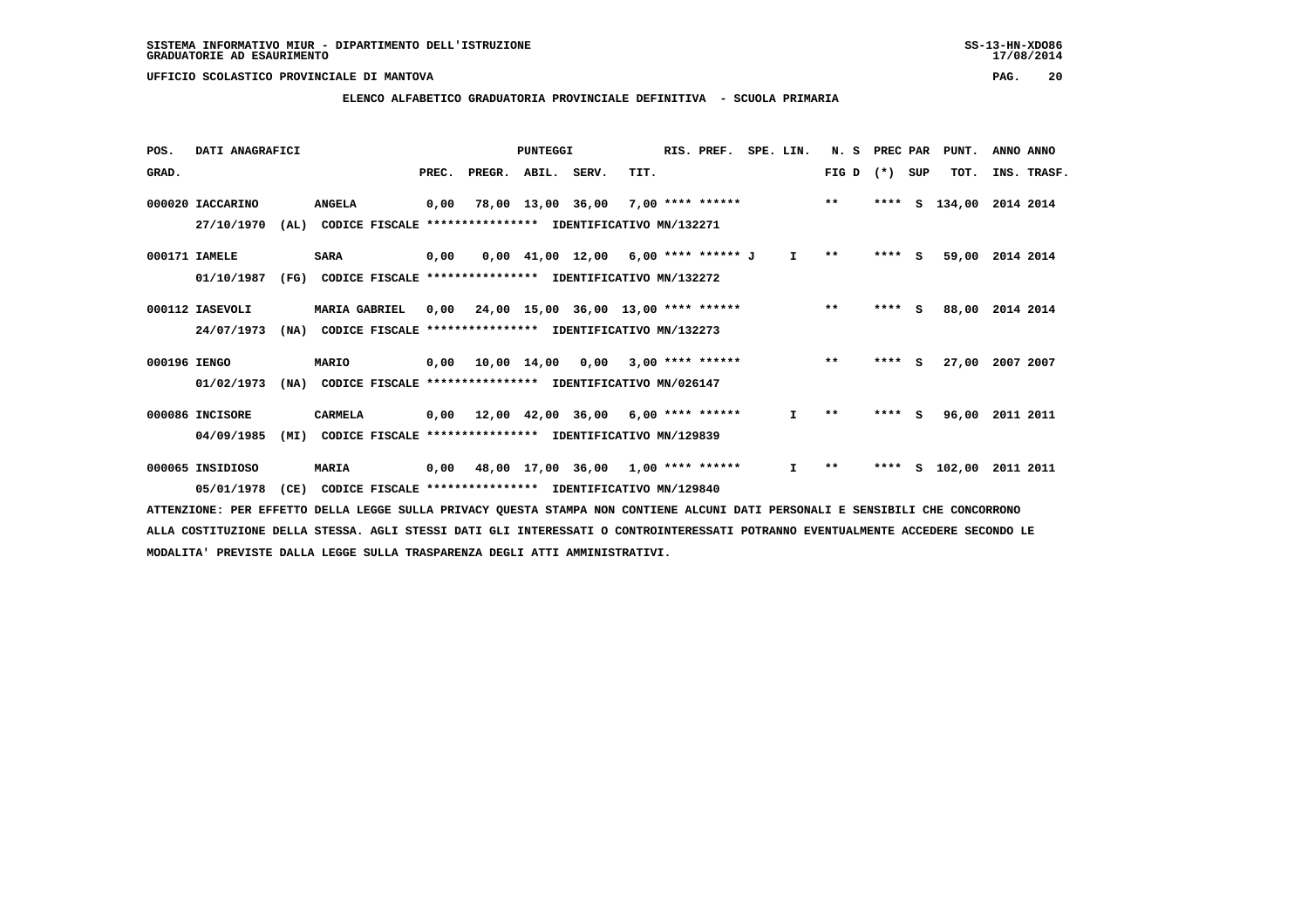#### **ELENCO ALFABETICO GRADUATORIA PROVINCIALE DEFINITIVA - SCUOLA PRIMARIA**

| POS.         | DATI ANAGRAFICI |      |                                                          |       |                    | PUNTEGGI          |                                      |      | RIS. PREF.              | SPE. LIN. |              | N. S  | PREC PAR |     | PUNT.  | ANNO ANNO   |
|--------------|-----------------|------|----------------------------------------------------------|-------|--------------------|-------------------|--------------------------------------|------|-------------------------|-----------|--------------|-------|----------|-----|--------|-------------|
| GRAD.        |                 |      |                                                          | PREC. | PREGR. ABIL. SERV. |                   |                                      | TIT. |                         |           |              | FIG D | $(*)$    | SUP | TOT.   | INS. TRASF. |
|              | 000018 IODICE   |      | <b>SILVANA</b>                                           | 0,00  |                    | 78,00 16,00 36,00 |                                      |      | $6.00$ **** ******      |           | $\mathbf{I}$ | $***$ | ****     | s   | 136,00 | 2014 2014   |
|              | 25/10/1977      | (CE) | CODICE FISCALE **************** IDENTIFICATIVO MN/132274 |       |                    |                   |                                      |      |                         |           |              |       |          |     |        |             |
| 000219 IZZO  |                 |      | <b>CELESTE</b>                                           | 0,00  |                    |                   | $6,00$ 13,00 0,00 0,00 **** ******   |      |                         |           | I.           | $* *$ | ****     | - S | 19,00  | 2014 2014   |
|              | 09/09/1978      | (NA) | CODICE FISCALE **************** IDENTIFICATIVO MN/132074 |       |                    |                   |                                      |      |                         |           |              |       |          |     |        |             |
|              | 000083 LA CORTE |      | <b>RACHELE</b>                                           | 0,00  |                    |                   | $42,00$ 15,00 36,00 6,00 **** ****** |      |                         |           | $\mathbf{I}$ | $* *$ | ****     | S.  | 99,00  | 2014 2014   |
|              | 18/01/1980      | (CT) | CODICE FISCALE **************** IDENTIFICATIVO MN/132075 |       |                    |                   |                                      |      |                         |           |              |       |          |     |        |             |
|              | 000164 LANFREDI |      | <b>ISABELLA</b>                                          | 0,00  | 50,00              | 6,00              |                                      |      | $0,00$ 6,00 **** ****** |           | I.           | $**$  | $***$ S  |     | 62,00  | 2007        |
| s            | 11/12/1975      | (MN) | CODICE FISCALE **************** IDENTIFICATIVO MN/026194 |       |                    |                   |                                      |      |                         |           |              |       |          |     |        |             |
| 000049 LARDO |                 |      | <b>MARIA GRAZIA</b>                                      | 0,00  |                    |                   | 55,00 15,00 36,00 0,00 **** ******   |      |                         |           | I.           | $***$ | ****     | s   | 106,00 | 2014 2014   |
|              | 10/12/1972      | (SA) | CODICE FISCALE **************** IDENTIFICATIVO MN/132144 |       |                    |                   |                                      |      |                         |           |              |       |          |     |        |             |
|              | 000076 LA RIZZA |      | <b>ADELE TERESA</b>                                      | 0,00  |                    |                   | 42,00 40,00 18,00 0,00 **** ******   |      |                         |           | FI           | $**$  | ****     | s   | 100,00 | 2014 2014   |
|              | 07/06/1979      | (VV) | CODICE FISCALE **************** IDENTIFICATIVO MN/132275 |       |                    |                   |                                      |      |                         |           |              |       |          |     |        |             |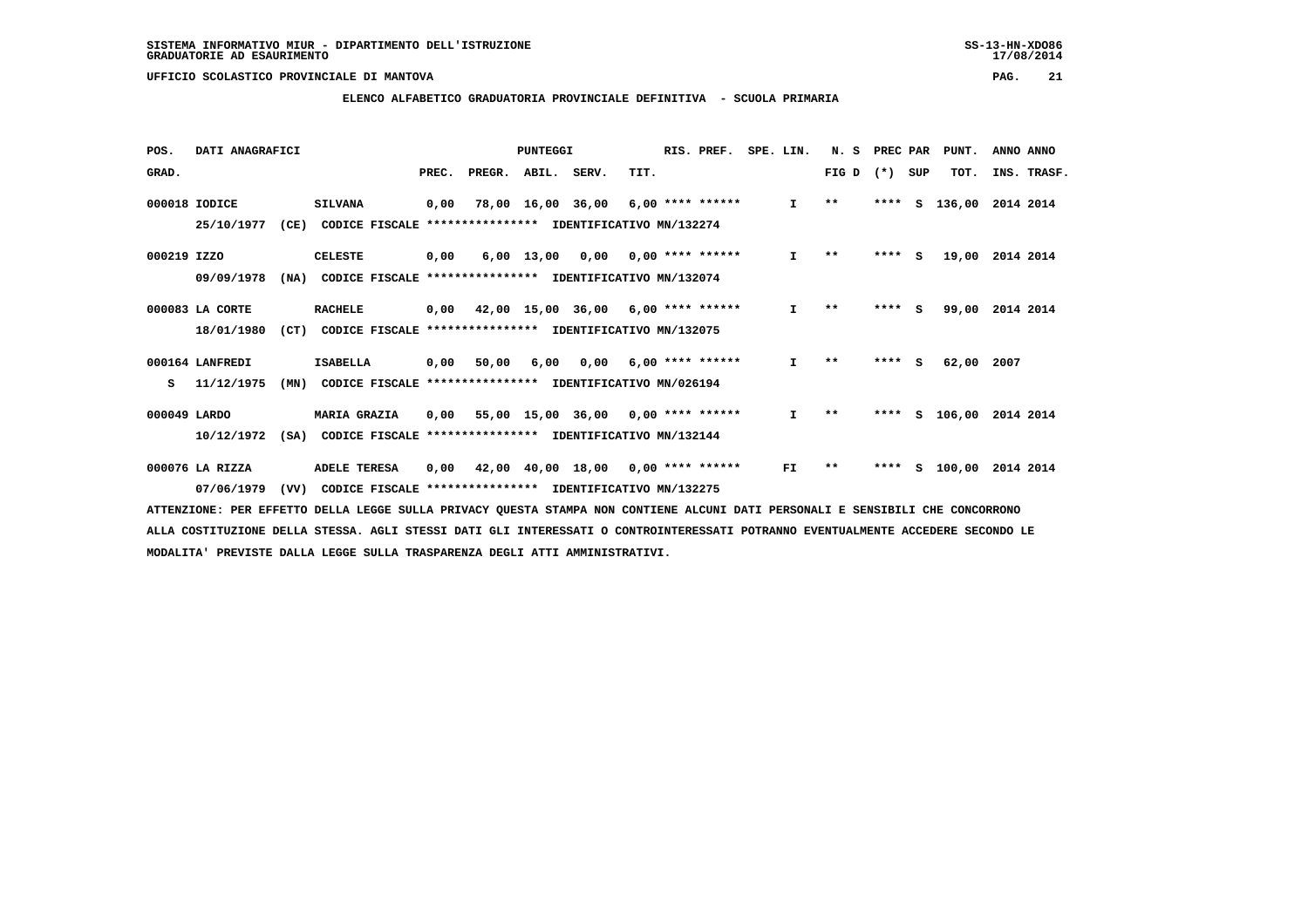#### **ELENCO ALFABETICO GRADUATORIA PROVINCIALE DEFINITIVA - SCUOLA PRIMARIA**

| POS.         | DATI ANAGRAFICI                   |                                                                         |       |                    | <b>PUNTEGGI</b> |                                           |      | RIS. PREF.         | SPE. LIN. | N. S                  |       | PREC PAR | PUNT.  | ANNO ANNO   |
|--------------|-----------------------------------|-------------------------------------------------------------------------|-------|--------------------|-----------------|-------------------------------------------|------|--------------------|-----------|-----------------------|-------|----------|--------|-------------|
| GRAD.        |                                   |                                                                         | PREC. | PREGR. ABIL. SERV. |                 |                                           | TIT. |                    |           | FIG D                 | $(*)$ | SUP      | TOT.   | INS. TRASF. |
| 000184 LAURO |                                   | CARLA                                                                   | 0,00  |                    |                 | 12,00 16,00 12,00 0,00 **** ******        |      |                    | F         | $\star\star$          |       | $***$ S  | 40,00  | 2014 2014   |
|              | 20/12/1975<br>(NA)                | CODICE FISCALE **************** IDENTIFICATIVO MN/132145                |       |                    |                 |                                           |      |                    |           |                       |       |          |        |             |
| 000148 LONGO |                                   | ROSA                                                                    |       |                    |                 | 0,00 50,00 15,00 4,00 3,00 **** ******    |      |                    | s         | $* *$                 |       | **** S   | 72,00  | 2014 2014   |
|              | (CT)<br>31/08/1974                | CODICE FISCALE **************** IDENTIFICATIVO MN/132147                |       |                    |                 |                                           |      |                    |           |                       |       |          |        |             |
|              | 000166 LO PRESTI COSTAN ROSALINDA |                                                                         | 0,00  |                    |                 | 36,00 17,00 2,00 6,00 **** ******         |      |                    | F         | $* *$                 | ****  | <b>S</b> | 61,00  | 2014 2014   |
|              |                                   | 04/11/1977 (ME) CODICE FISCALE *************** IDENTIFICATIVO MN/132276 |       |                    |                 |                                           |      |                    |           |                       |       |          |        |             |
|              | 000100 LUCCHINI                   | <b>MARTA</b>                                                            |       |                    |                 | $0,00$ 34,00 17,00 36,00 3,00 **** ****** |      |                    |           | $**$                  |       | $***$ S  | 90,00  | 2007        |
|              | 31/01/1976<br>(MN)                | CODICE FISCALE **************** IDENTIFICATIVO MN/025991                |       |                    |                 |                                           |      |                    |           |                       |       |          |        |             |
|              | 000236 MAGLIA                     | <b>GAIA</b>                                                             | 0,00  | 0,00               | 6,00            | 0,00                                      |      | $3,00$ **** ****** |           | $* *$<br>$\mathbf{x}$ |       | $***$ S  | 9,00   | 2007        |
| s            | 24/08/1976<br>(MN)                | CODICE FISCALE **************** IDENTIFICATIVO MN/025992                |       |                    |                 |                                           |      |                    |           |                       |       |          |        |             |
|              | 000039 MAGNANO                    | <b>CONCETTA</b>                                                         |       |                    |                 | $0,00$ 57,00 15,00 36,00 6,00 **** ****** |      |                    |           | $***$                 | ****  | s        | 114,00 | 2014 2014   |
|              | (CT)<br>30/07/1973                | CODICE FISCALE **************** IDENTIFICATIVO MN/132152                |       |                    |                 |                                           |      |                    |           |                       |       |          |        |             |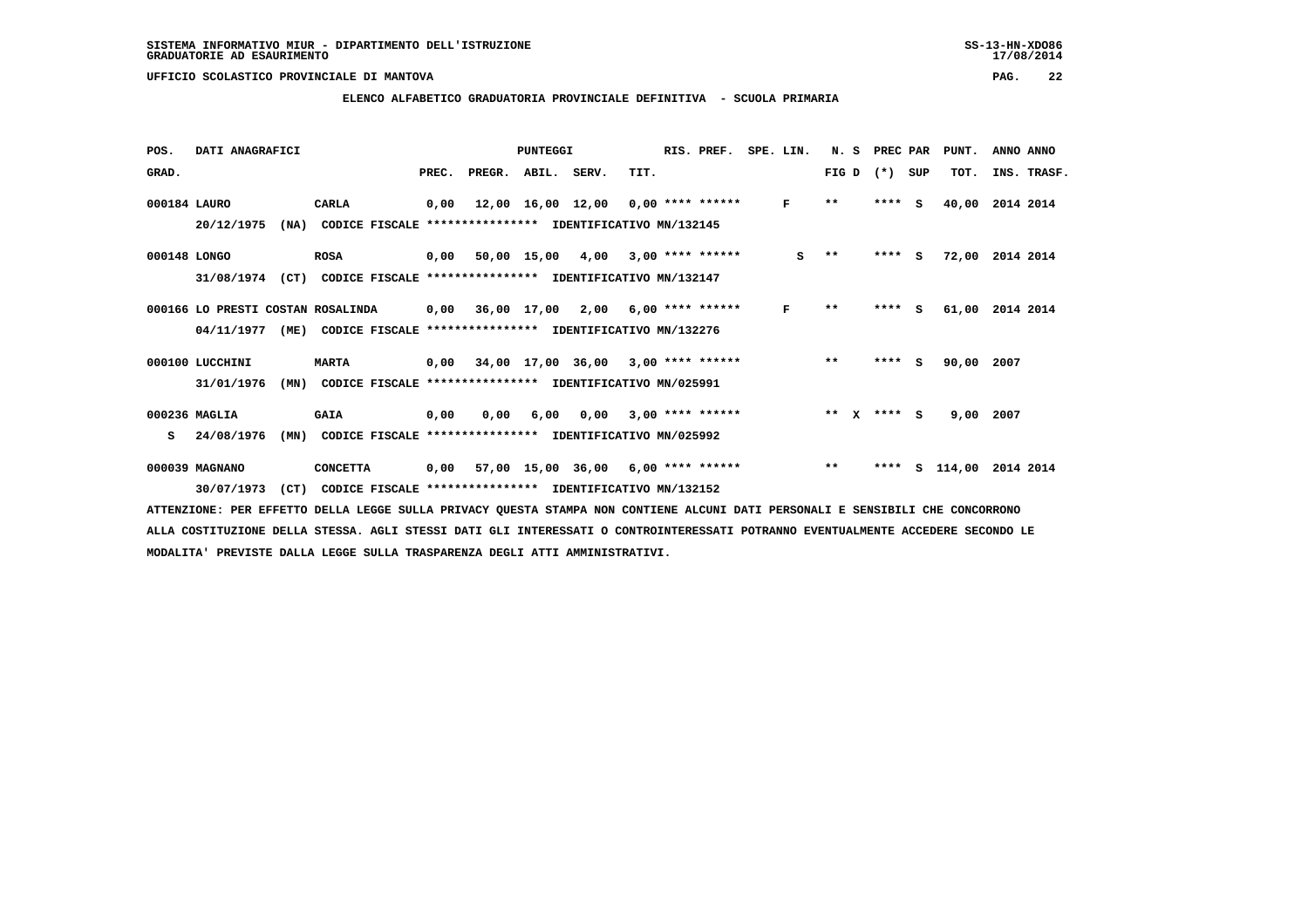#### **ELENCO ALFABETICO GRADUATORIA PROVINCIALE DEFINITIVA - SCUOLA PRIMARIA**

| POS.         | DATI ANAGRAFICI    |      |                                                          |       |        | <b>PUNTEGGI</b>   |                                       |      | RIS. PREF.                | SPE. LIN.    | N.S          | PREC PAR |     | PUNT.  | ANNO ANNO   |
|--------------|--------------------|------|----------------------------------------------------------|-------|--------|-------------------|---------------------------------------|------|---------------------------|--------------|--------------|----------|-----|--------|-------------|
| GRAD.        |                    |      |                                                          | PREC. | PREGR. | ABIL. SERV.       |                                       | TIT. |                           |              | FIG D        | $(* )$   | SUP | TOT.   | INS. TRASF. |
| 000121 MAGNO |                    |      | <b>AGNESE TIZIAN</b>                                     | 0,00  |        | 31,00 14,00 36,00 |                                       |      | $3,00$ **** ******        | $\mathbf{I}$ | $***$        | $***$ S  |     | 84,00  | 2014 2014   |
|              | 19/03/1980         | (CE) | CODICE FISCALE **************** IDENTIFICATIVO MN/132277 |       |        |                   |                                       |      |                           |              |              |          |     |        |             |
|              | 000125 MANZINI     |      | <b>ALBERTO</b>                                           | 0,00  |        |                   | 0,00 42,00 38,00 3,00 **** ****** J   |      |                           | $\mathbf{I}$ | $* *$        | $***$ S  |     | 83,00  | 2011 2011   |
|              | 25/12/1975         | (MN) | CODICE FISCALE **************** IDENTIFICATIVO MN/129565 |       |        |                   |                                       |      |                           |              |              |          |     |        |             |
|              | 000115 MARCHESELLI |      | <b>GRETA</b>                                             | 0,00  |        |                   | 8,00 42,00 36,00 0,00 **** ****** J   |      |                           | $\mathbf{I}$ | $* *$        | **** S   |     | 86,00  | 2009        |
|              | 26/09/1987         | (RE) | CODICE FISCALE **************** IDENTIFICATIVO MN/127516 |       |        |                   |                                       |      |                           |              |              |          |     |        |             |
|              | 000238 MARGHELLA   |      | <b>ERMINIA</b>                                           | 0,00  | 0,00   | 6,00              |                                       |      | $0,00$ $0,00$ **** ****** | I.           | $* *$        | $***$ S  |     | 6,00   | 2007        |
| s            | 25/04/1987         | (CS) | CODICE FISCALE **************** IDENTIFICATIVO MN/025940 |       |        |                   |                                       |      |                           |              |              |          |     |        |             |
|              | 000061 MARICI      |      | <b>MILENA</b>                                            | 0,00  |        |                   | 45,00 15,00 36,00 6,00 **** ******    |      |                           |              | $***$        | ****     | s   | 102,00 | 2007 2007   |
|              | 13/07/1978         | (CT) | CODICE FISCALE **************** IDENTIFICATIVO MN/026130 |       |        |                   |                                       |      |                           |              |              |          |     |        |             |
| 000113 MARRA |                    |      | <b>GIOVANNA</b>                                          | 0,00  |        |                   | $0,00$ 42,00 36,00 9,00 **** ****** J |      |                           | I.           | $\star\star$ | **** S   |     | 87,00  | 2007        |
|              | 12/11/1982         | (RC) | CODICE FISCALE **************** IDENTIFICATIVO MN/026180 |       |        |                   |                                       |      |                           |              |              |          |     |        |             |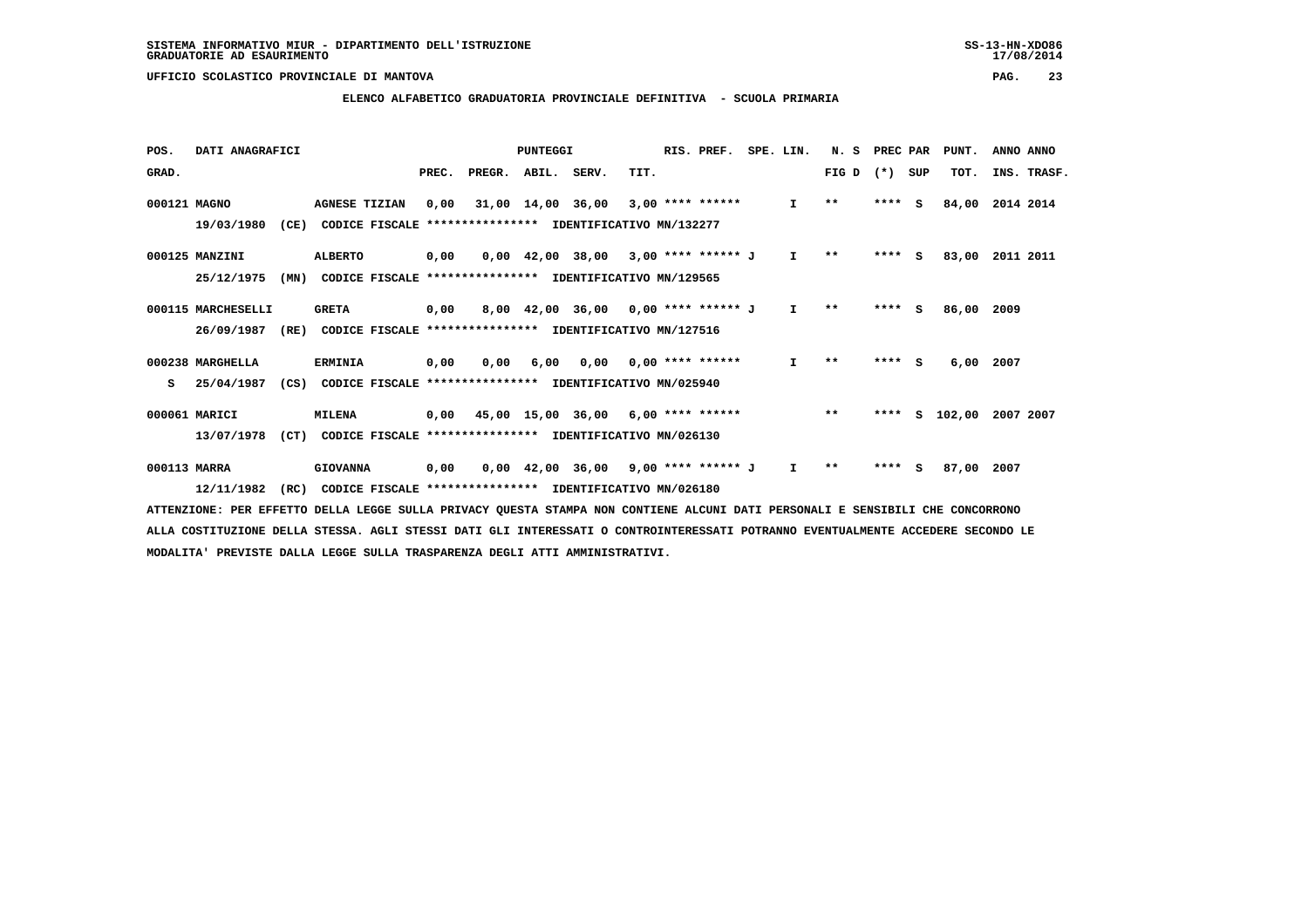#### **ELENCO ALFABETICO GRADUATORIA PROVINCIALE DEFINITIVA - SCUOLA PRIMARIA**

| POS.         | DATI ANAGRAFICI |      |                                                               |       |                    | PUNTEGGI   |                                                                               |      | RIS. PREF.           | SPE. LIN.    | N. S        | PREC PAR |     | PUNT.         | ANNO ANNO               |  |
|--------------|-----------------|------|---------------------------------------------------------------|-------|--------------------|------------|-------------------------------------------------------------------------------|------|----------------------|--------------|-------------|----------|-----|---------------|-------------------------|--|
| GRAD.        |                 |      |                                                               | PREC. | PREGR. ABIL. SERV. |            |                                                                               | TIT. |                      |              | FIG D       | $(*)$    | SUP | TOT.          | INS. TRASF.             |  |
|              | 000213 MARTINEZ |      | SALVATORE AGO                                                 | 0.00  |                    | 3,00 17,00 | 0,00                                                                          |      | $0.00$ **** ****** K | $\mathbf{I}$ | $* *$       | ****     |     | 20,00 2002    |                         |  |
|              | 29/08/1961      | (TP) | CODICE FISCALE                                                |       |                    |            | **************** IDENTIFICATIVO MN/020279                                     |      |                      |              |             |          |     |               |                         |  |
|              | 000082 MASSARI  |      | <b>GIUSEPPA</b>                                               |       |                    |            | $0,00$ 66,00 15,00 18,00 0,00 **** ******                                     |      |                      | $\mathbf{I}$ | $***$       | ****     |     |               | 99,00 2014 2014         |  |
|              | 02/05/1968      | (RG) | CODICE FISCALE **************** IDENTIFICATIVO MN/132161      |       |                    |            |                                                                               |      |                      |              |             |          |     |               |                         |  |
| 000154 MAZZA |                 |      | FILOMENA                                                      | 0,00  |                    |            | $0.00 \quad 41.00 \quad 24.00 \quad 3.00 \quad *** \quad *** \quad J \quad I$ |      |                      |              | ** x **** s |          |     | 68,00         | 2011 2011               |  |
|              | 20/10/1988      |      | (KR) CODICE FISCALE **************** IDENTIFICATIVO MN/129849 |       |                    |            |                                                                               |      |                      |              |             |          |     |               |                         |  |
|              | 000036 MAZZONE  |      | CAROLA                                                        |       |                    |            | $0,00$ 67,00 13,00 36,00 0,00 **** ******                                     |      |                      |              | $**$        |          |     |               | **** S 116,00 2014 2014 |  |
|              | 24/02/1976      | (RG) | CODICE FISCALE **************** IDENTIFICATIVO MN/132354      |       |                    |            |                                                                               |      |                      |              |             |          |     |               |                         |  |
| 000016 MEGNA |                 |      | <b>ROBERTA</b>                                                |       |                    |            | 0,00 82,00 16,00 36,00 3,00 **** ******                                       |      |                      | $\mathbf{I}$ | $***$       |          |     | **** S 137,00 | 2014 2014               |  |
|              | 10/07/1969      | (PA) | CODICE FISCALE **************** IDENTIFICATIVO MN/132164      |       |                    |            |                                                                               |      |                      |              |             |          |     |               |                         |  |
| 000222 MELIS |                 |      | <b>SANDRA</b>                                                 | 0,00  |                    |            | $3,00$ 14,00 0,00 0,00 **** ******                                            |      |                      |              | $***$       | $***$ S  |     | 17,00         | 2014 2014               |  |
|              | 26/11/1968      | (CA) | CODICE FISCALE **************** IDENTIFICATIVO MN/132340      |       |                    |            |                                                                               |      |                      |              |             |          |     |               |                         |  |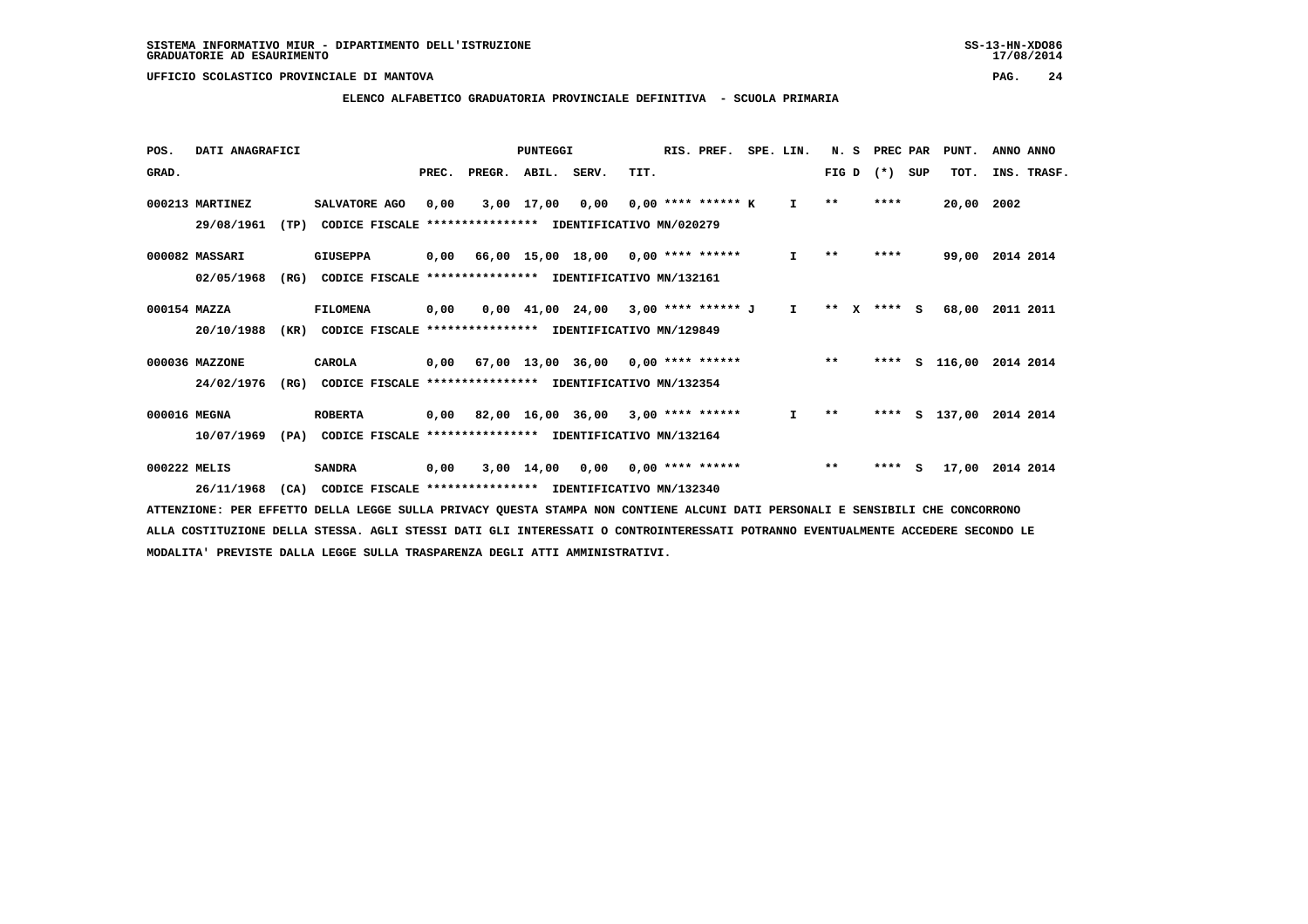#### **ELENCO ALFABETICO GRADUATORIA PROVINCIALE DEFINITIVA - SCUOLA PRIMARIA**

| POS.  | DATI ANAGRAFICI   |      |                                                          |       |        | PUNTEGGI          |                                            |      | RIS. PREF.         | SPE. LIN.    | N.S   |              | PREC PAR |          | PUNT.           | ANNO ANNO   |  |
|-------|-------------------|------|----------------------------------------------------------|-------|--------|-------------------|--------------------------------------------|------|--------------------|--------------|-------|--------------|----------|----------|-----------------|-------------|--|
| GRAD. |                   |      |                                                          | PREC. | PREGR. | ABIL. SERV.       |                                            | TIT. |                    |              | FIG D |              | $(*)$    | SUP      | TOT.            | INS. TRASF. |  |
|       | 000172 MELLUSO    |      | <b>TIZIANA</b>                                           | 0,00  |        | 15,00 16,00 24,00 |                                            |      | $3,00$ **** ****** |              | $* *$ |              | $***5$   |          | 58,00           | 2011 2011   |  |
|       | 21/09/1962        | (RM) | CODICE FISCALE **************** IDENTIFICATIVO MN/129850 |       |        |                   |                                            |      |                    |              |       |              |          |          |                 |             |  |
|       | 000179 MERCADANTE |      | <b>ROSA</b>                                              |       |        |                   | $0,00$ 12,00 16,00 18,00 3,00 **** ******  |      |                    | $\mathbf{I}$ | $***$ | $\mathbf{x}$ | ****     |          | 49,00 2014 2014 |             |  |
|       | 13/01/1977        | (NA) | CODICE FISCALE **************** IDENTIFICATIVO MN/132278 |       |        |                   |                                            |      |                    |              |       |              |          |          |                 |             |  |
|       | 000147 MICHELINI  |      | ANNAMARIA                                                | 0,00  |        |                   | 48,00 13,00 12,00 0,00 **** ******         |      |                    |              | $***$ |              | ****     | <b>S</b> | 73,00           | 2005 2005   |  |
|       | 06/09/1961        | (CR) | CODICE FISCALE **************** IDENTIFICATIVO MN/025047 |       |        |                   |                                            |      |                    |              |       |              |          |          |                 |             |  |
|       | 000149 MIGLIORE   |      | <b>CLARISSA</b>                                          | 0,00  |        |                   | $0,00$ 41,00 26,00 3,00 **** ****** J      |      |                    | Ι.           | $* *$ |              | $***$ S  |          | 70,00           | 2014 2014   |  |
|       | 11/09/1987        | (RG) | CODICE FISCALE **************** IDENTIFICATIVO MN/132279 |       |        |                   |                                            |      |                    |              |       |              |          |          |                 |             |  |
|       | 000009 MILICI     |      | <b>CATERINA</b>                                          |       |        |                   | $0,00$ 113,00 17,00 24,00 1,00 **** ****** |      |                    | $\mathbf{I}$ | $***$ |              | ****     |          | S 155,00        | 2014 2014   |  |
|       | 18/01/1966        | (EE) | CODICE FISCALE                                           |       |        |                   | **************** IDENTIFICATIVO MN/132363  |      |                    |              |       |              |          |          |                 |             |  |
|       | 000079 MILONE     |      | <b>ANTONINA</b>                                          |       |        |                   | $0,00$ 58,00 16,00 26,00 0,00 **** ******  |      |                    | I.           | $* *$ |              | ****     |          | $S = 100,00$    | 2014 2014   |  |
|       | 25/04/1957        | (ME) | CODICE FISCALE **************** IDENTIFICATIVO MN/132280 |       |        |                   |                                            |      |                    |              |       |              |          |          |                 |             |  |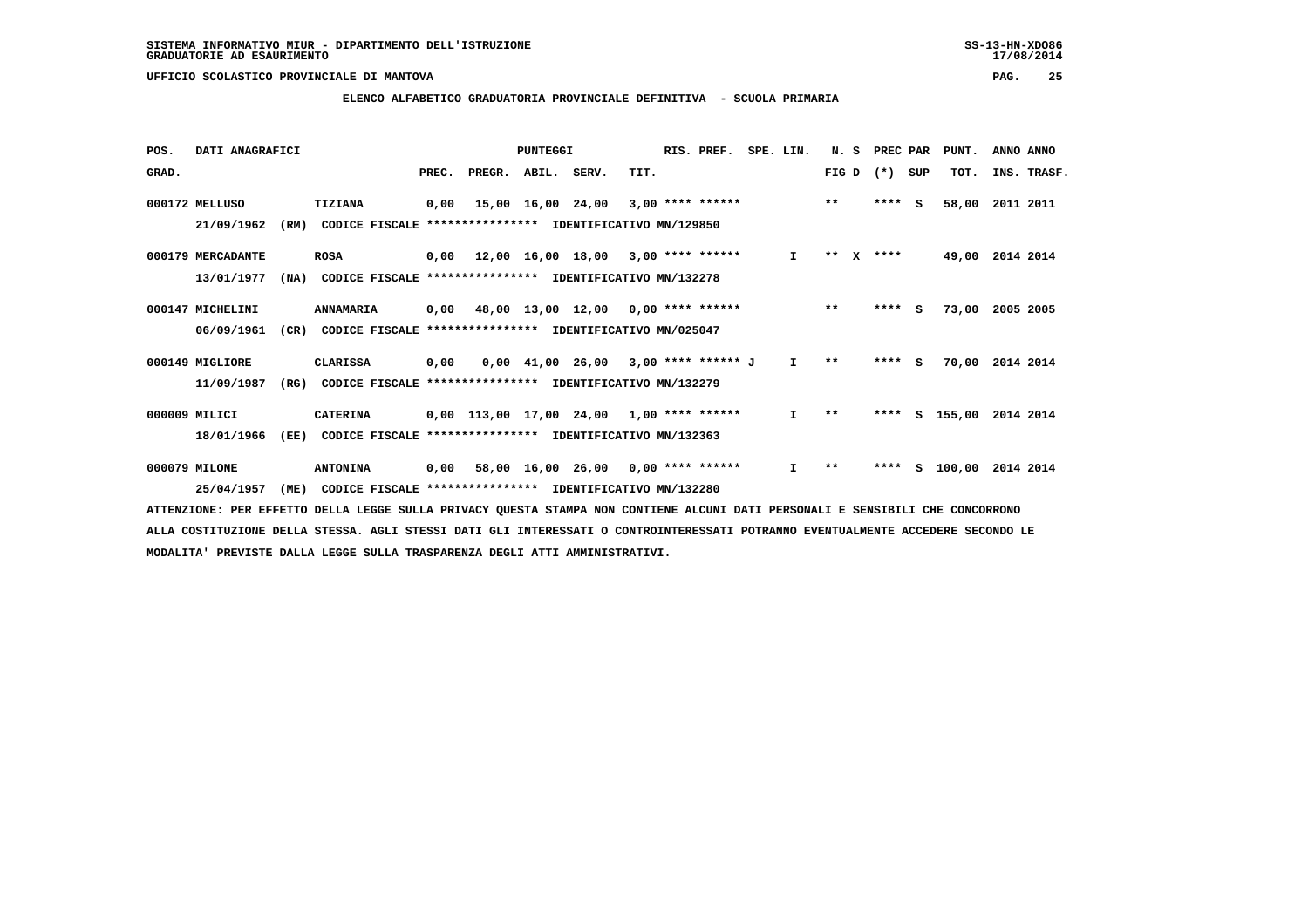#### **ELENCO ALFABETICO GRADUATORIA PROVINCIALE DEFINITIVA - SCUOLA PRIMARIA**

| POS.  | DATI ANAGRAFICI   |      |                                                          |       |                    | PUNTEGGI |                                                  |      | RIS. PREF. | SPE. LIN.    | N. S         | PREC PAR |     | PUNT.         | ANNO ANNO |             |
|-------|-------------------|------|----------------------------------------------------------|-------|--------------------|----------|--------------------------------------------------|------|------------|--------------|--------------|----------|-----|---------------|-----------|-------------|
| GRAD. |                   |      |                                                          | PREC. | PREGR. ABIL. SERV. |          |                                                  | TIT. |            |              | $FIG D (*)$  |          | SUP | TOT.          |           | INS. TRASF. |
|       | 000157 MODICA     |      | MARIANGELA                                               | 0,00  |                    |          | 30,00 15,00 12,00 9,00 **** ******               |      |            | $\mathbf{I}$ | $\star\star$ | **** S   |     | 66,00         | 2014 2014 |             |
|       | 17/05/1971        | (TP) | CODICE FISCALE                                           |       |                    |          | *************** IDENTIFICATIVO MN/132168         |      |            |              |              |          |     |               |           |             |
|       | 000132 MONDINI    |      | <b>MORENA</b>                                            | 0,00  |                    |          | 0,00 41,00 36,00 3,00 **** ****** J              |      |            | $\mathbf{I}$ | $* *$        | $***$ S  |     | 80,00         | 2007      |             |
|       | 22/04/1979        | (CR) | CODICE FISCALE **************** IDENTIFICATIVO MN/026006 |       |                    |          |                                                  |      |            |              |              |          |     |               |           |             |
|       | 000072 MORREALE   |      | <b>MARIA GIOVANN</b>                                     | 0,00  |                    |          | $51,00$ $14,00$ $36,00$ $0,00$ $***$ **** ****** |      |            |              | $***$        |          |     | **** S 101,00 | 2014 2014 |             |
|       | 20/03/1975        | (EE) | CODICE FISCALE                                           |       |                    |          | **************** IDENTIFICATIVO MN/132366        |      |            |              |              |          |     |               |           |             |
|       | 000208 MORTELLARO |      | <b>ANGELA</b>                                            | 0,00  |                    |          | $6,00$ 15,00 0,00 0,00 **** ******               |      |            |              | $**$         | $***$ S  |     | 21,00         | 2011 2011 |             |
|       | 20/03/1976        | (PA) | CODICE FISCALE **************** IDENTIFICATIVO MN/129852 |       |                    |          |                                                  |      |            |              |              |          |     |               |           |             |
|       | 000134 MOSTACCIO  |      | <b>VERA</b>                                              | 0,00  |                    |          | 29,00 14,00 36,00 0,00 **** ******               |      |            |              | $***$        | $***$ S  |     | 79,00         | 2011 2011 |             |
|       | 08/03/1979        | (CT) | CODICE FISCALE **************** IDENTIFICATIVO MN/129571 |       |                    |          |                                                  |      |            |              |              |          |     |               |           |             |
|       | 000011 MUSCARNERA |      | CALOGERA                                                 |       |                    |          | $0,00$ 89,00 18,00 36,00 3,00 **** ******        |      |            |              | $***$        | ****     |     | s 146,00      | 2014 2014 |             |
|       | 04/05/1970        | (AG) | CODICE FISCALE **************** IDENTIFICATIVO MN/132355 |       |                    |          |                                                  |      |            |              |              |          |     |               |           |             |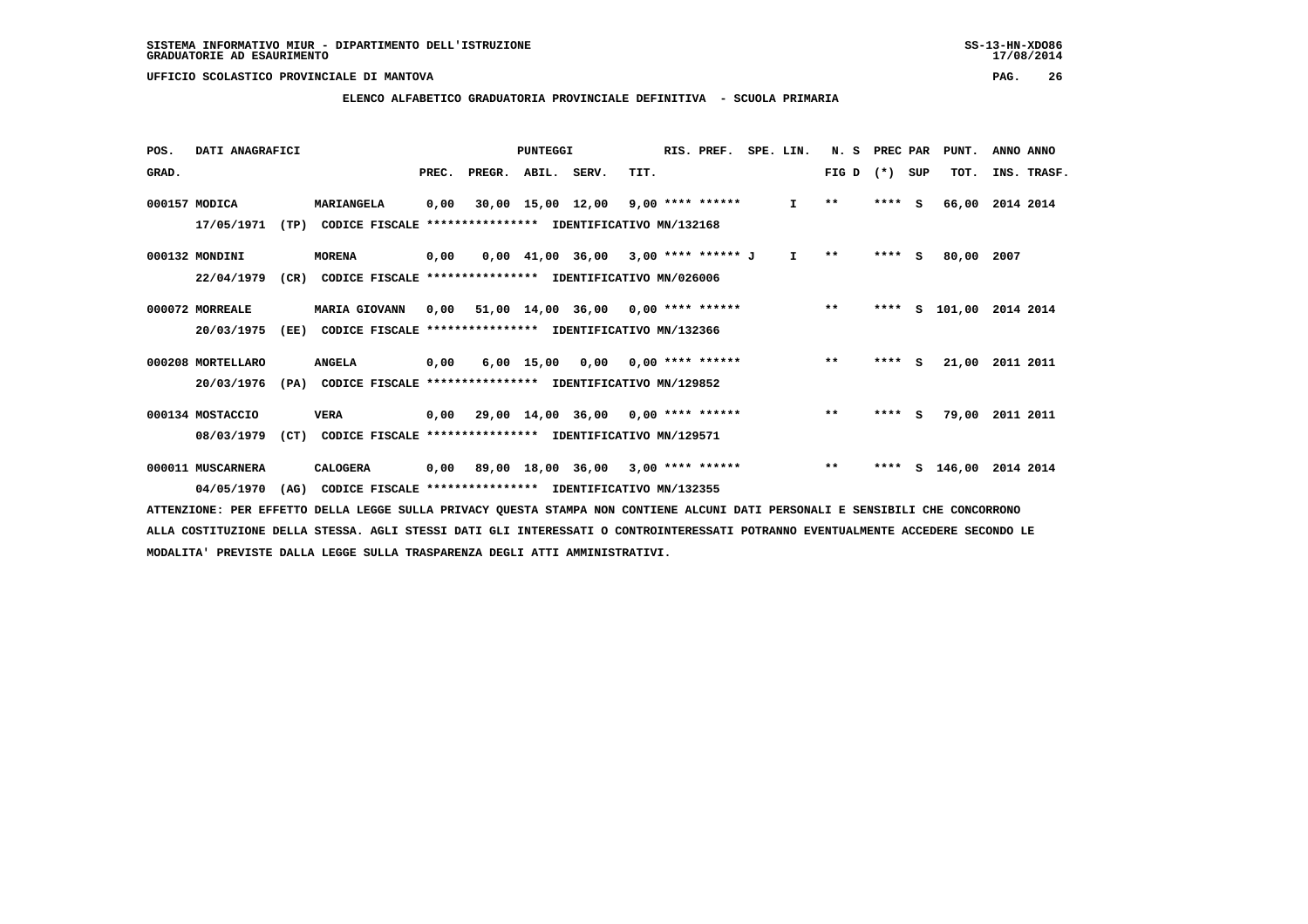**ELENCO ALFABETICO GRADUATORIA PROVINCIALE DEFINITIVA - SCUOLA PRIMARIA**

| POS.         | DATI ANAGRAFICI |      |                                                               |       |                    | <b>PUNTEGGI</b> |                                                  |      | RIS. PREF.         | SPE. LIN.       | N. S         |              | PREC PAR |     | PUNT.         | ANNO ANNO               |
|--------------|-----------------|------|---------------------------------------------------------------|-------|--------------------|-----------------|--------------------------------------------------|------|--------------------|-----------------|--------------|--------------|----------|-----|---------------|-------------------------|
| GRAD.        |                 |      |                                                               | PREC. | PREGR. ABIL. SERV. |                 |                                                  | TIT. |                    |                 | FIG D $(*)$  |              |          | SUP | TOT.          | INS. TRASF.             |
|              | 000120 NACLERIO |      | <b>RAFFAELLA</b>                                              | 0,00  |                    |                 | $0,00$ 42,00 36,00 6,00 **** ******              |      |                    | $\mathbf{I}$    | $\star\star$ |              | $***$ S  |     | 84,00         | 2011 2011               |
|              | 16/10/1985      | (NA) | CODICE FISCALE **************** IDENTIFICATIVO MN/129815      |       |                    |                 |                                                  |      |                    |                 |              |              |          |     |               |                         |
|              | $000244$ NAPOLI |      | <b>FRANCESCA</b>                                              | 0,00  |                    |                 | $4,00$ $41,00$ $24,00$ $0,00$ **** ******        |      |                    |                 | $***$        |              | $***$ S  |     | 69,00         | 2014 2014               |
|              | 15/07/1983      | (CZ) | CODICE FISCALE **************** IDENTIFICATIVO MN/132281      |       |                    |                 |                                                  |      |                    |                 |              |              |          |     |               |                         |
|              | 000235 NEGRELLI |      | <b>FEDERICA</b>                                               | 0,00  | 0.00               | 6,00            | 0.00                                             |      | $3,00$ **** ****** |                 | $***$        | $\mathbf{x}$ | $***$ S  |     | 9,00          | 2007                    |
| s            | 11/04/1979      |      | (RO) CODICE FISCALE **************** IDENTIFICATIVO MN/026008 |       |                    |                 |                                                  |      |                    |                 |              |              |          |     |               |                         |
| 000027 NIGRO |                 |      | <b>SILVIA</b>                                                 |       |                    |                 | $0,00$ 86,00 14,00 20,00 3,00 **** ******        |      |                    |                 | $***$        |              |          |     |               | **** S 123,00 2014 2014 |
|              | 09/12/1973      | (CT) | CODICE FISCALE **************** IDENTIFICATIVO MN/132342      |       |                    |                 |                                                  |      |                    |                 |              |              |          |     |               |                         |
|              | 000064 NODARI   |      | CLAUDIA                                                       | 0,00  |                    |                 | $24,00$ $42,00$ $36,00$ $0,00$ $***$ **** ****** |      |                    | $\star \star$ x |              |              |          |     | **** S 102,00 | 2011 2011               |
|              | 10/03/1985      | (MN) | CODICE FISCALE **************** IDENTIFICATIVO MN/129577      |       |                    |                 |                                                  |      |                    |                 |              |              |          |     |               |                         |
|              | 000022 PACINI   |      | PAOLA FRANCES                                                 | 0,00  |                    |                 | 98,00 13,00 20,00 0,00 **** ******               |      |                    |                 | $***$        |              | ****     |     | s 131,00      | 2014 2014               |
|              | 20/09/1975      | (TP) | CODICE FISCALE **************** IDENTIFICATIVO MN/132282      |       |                    |                 |                                                  |      |                    |                 |              |              |          |     |               |                         |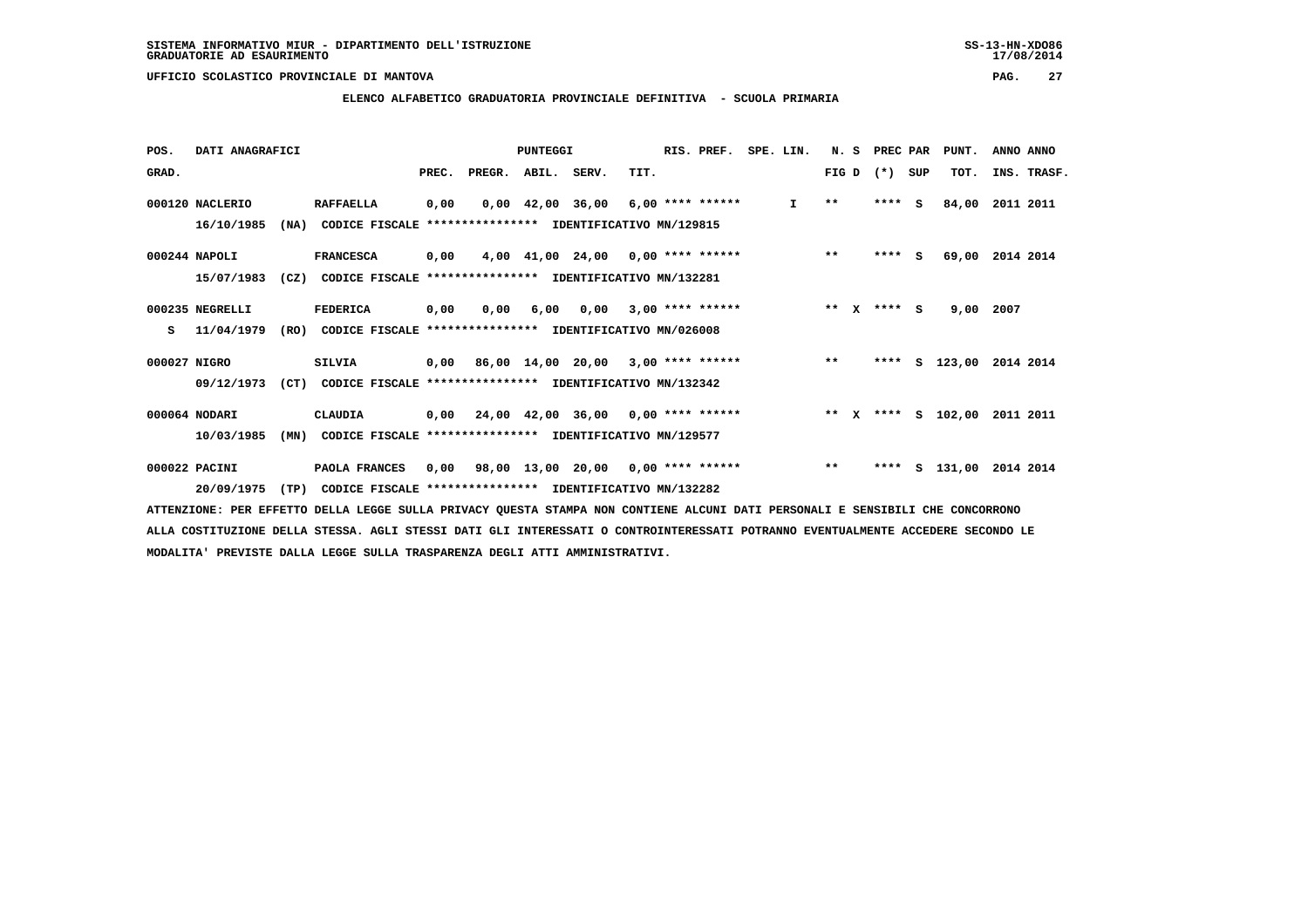#### **ELENCO ALFABETICO GRADUATORIA PROVINCIALE DEFINITIVA - SCUOLA PRIMARIA**

| POS.  | DATI ANAGRAFICI   |      |                                                          |       |        | PUNTEGGI          |                                                 |      | RIS. PREF.         | SPE. LIN. |              | N.S   | PREC PAR |     | PUNT.  | ANNO ANNO   |
|-------|-------------------|------|----------------------------------------------------------|-------|--------|-------------------|-------------------------------------------------|------|--------------------|-----------|--------------|-------|----------|-----|--------|-------------|
| GRAD. |                   |      |                                                          | PREC. | PREGR. | ABIL. SERV.       |                                                 | TIT. |                    |           |              | FIG D | $(*)$    | SUP | TOT.   | INS. TRASF. |
|       | 000040 PALADINO   |      | LOREDANA VITA                                            | 0,00  |        | 51,00 16,00 36,00 |                                                 |      | $9,00$ **** ****** |           | $\mathbf{I}$ | $***$ | ****     | s   | 112,00 | 2014 2014   |
|       | 29/10/1968        | (EE) | CODICE FISCALE **************** IDENTIFICATIVO MN/132364 |       |        |                   |                                                 |      |                    |           |              |       |          |     |        |             |
|       | 000105 PANARIELLO |      | <b>MARIA</b>                                             |       |        |                   | $0,00$ 54,00 14,00 16,00 6,00 **** ******       |      |                    |           | I.           | $* *$ | ****     | - S | 90,00  | 2014 2014   |
|       | 09/05/1971        | (NA) | CODICE FISCALE **************** IDENTIFICATIVO MN/132188 |       |        |                   |                                                 |      |                    |           |              |       |          |     |        |             |
|       | 000206 PANASIDI   |      | <b>GIUSEPPA</b>                                          | 0,00  |        | 0,00 16,00        | 0,00                                            |      | $6,00$ **** ****** |           | $\mathbf{I}$ | $* *$ | ****     | S.  | 22,00  | 2014 2014   |
|       | 21/08/1966        | (ME) | CODICE FISCALE **************** IDENTIFICATIVO MN/132283 |       |        |                   |                                                 |      |                    |           |              |       |          |     |        |             |
|       | 000095 PAPAZZONI  |      | <b>CHIARA</b>                                            | 0,00  |        |                   | $0,00$ 42,00 44,00 6,00 **** ******             |      |                    |           | $\mathbf{I}$ | $* *$ | ****     | - S | 92,00  | 2009        |
|       | 04/08/1983        | (MN) | CODICE FISCALE **************** IDENTIFICATIVO MN/127524 |       |        |                   |                                                 |      |                    |           |              |       |          |     |        |             |
|       | 000110 PAPPALARDO |      | <b>AGNESE</b>                                            | 0,00  |        | 12,00 40,00 34,00 |                                                 |      | $3,00$ **** ****** |           | $\mathbf{I}$ | $***$ | ****     | - 5 | 89,00  | 2014 2014   |
|       | 16/06/1981        | (CT) | CODICE FISCALE **************** IDENTIFICATIVO MN/132284 |       |        |                   |                                                 |      |                    |           |              |       |          |     |        |             |
|       | 000199 PAPPALARDO |      | ANNA LUCIA                                               | 0,00  |        |                   | $11,00$ $14,00$ $0,00$ $0,00$ $***$ **** ****** |      |                    |           | $\mathbf{I}$ | $* *$ | ****     | s   | 25,00  | 2014 2014   |
|       | 23/07/1967        | (CT) | CODICE FISCALE **************** IDENTIFICATIVO MN/132285 |       |        |                   |                                                 |      |                    |           |              |       |          |     |        |             |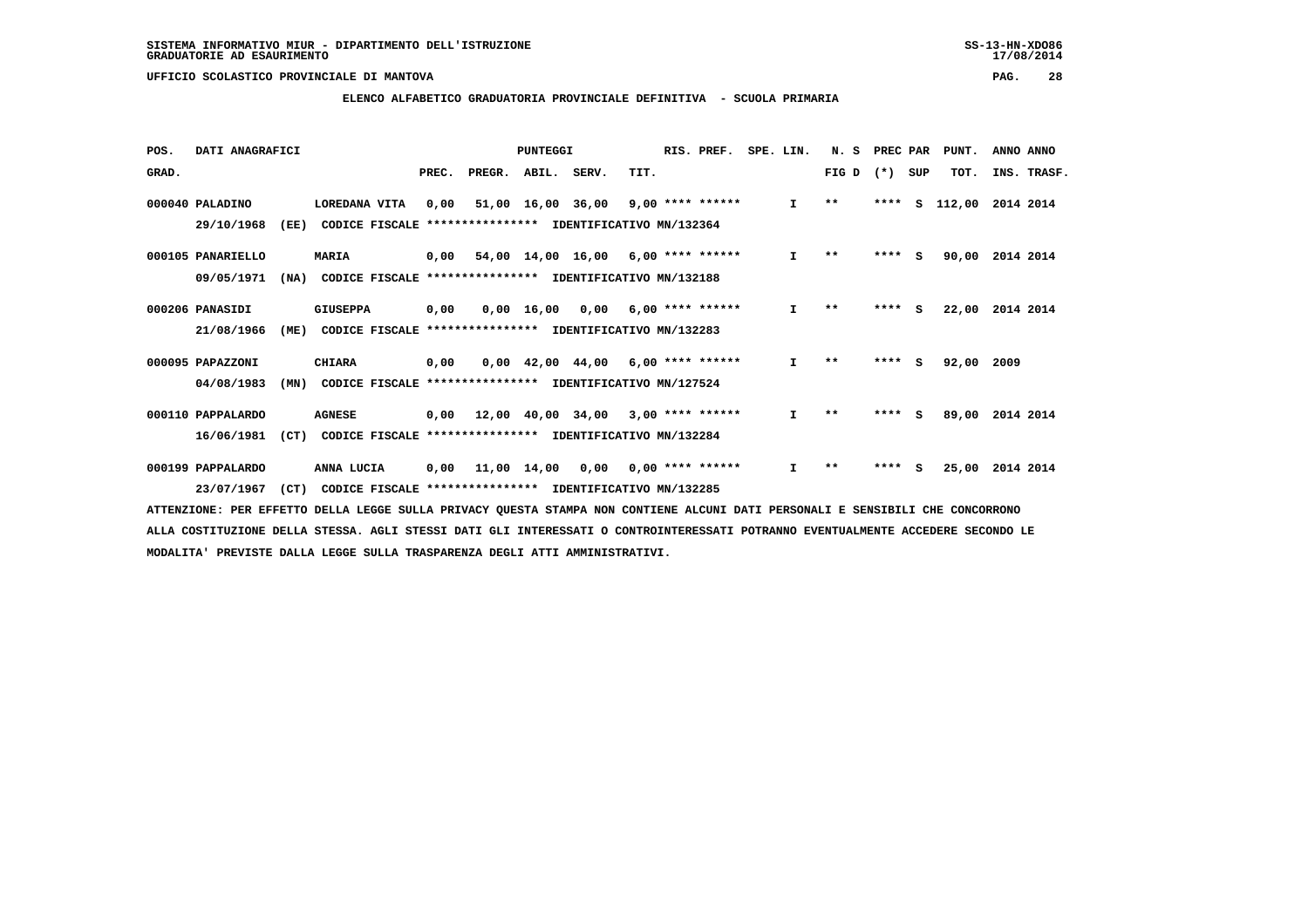#### **ELENCO ALFABETICO GRADUATORIA PROVINCIALE DEFINITIVA - SCUOLA PRIMARIA**

| POS.         | DATI ANAGRAFICI  |      |                                                                                                                        |       |                    | PUNTEGGI           |                                           |      | RIS. PREF.                | SPE. LIN. |              | N. S    |         | PREC PAR | PUNT. | ANNO ANNO |             |
|--------------|------------------|------|------------------------------------------------------------------------------------------------------------------------|-------|--------------------|--------------------|-------------------------------------------|------|---------------------------|-----------|--------------|---------|---------|----------|-------|-----------|-------------|
| GRAD.        |                  |      |                                                                                                                        | PREC. | PREGR. ABIL. SERV. |                    |                                           | TIT. |                           |           |              | FIG D   | $(*)$   | SUP      | TOT.  |           | INS. TRASF. |
|              | 000204 PARRINO   |      | PATRIZIA                                                                                                               | 0,00  |                    | $6,00 \quad 16,00$ | 0,00                                      |      | $0.00$ **** ******        |           | $\mathbf{I}$ | $* *$   | $***$ S |          | 22,00 | 2014 2014 |             |
|              | 25/06/1968       | (RG) | CODICE FISCALE                                                                                                         |       |                    |                    | **************** IDENTIFICATIVO MN/132286 |      |                           |           |              |         |         |          |       |           |             |
|              | 000181 PATERNO'  |      | <b>MARIANNA</b>                                                                                                        | 0,00  |                    |                    | 24,00 12,00 12,00 0,00 **** ******        |      |                           |           |              | $***$   | ****    | S.       | 48,00 | 2007 2007 |             |
|              | 07/05/1978       | (CT) | CODICE FISCALE **************** IDENTIFICATIVO MN/026201                                                               |       |                    |                    |                                           |      |                           |           |              |         |         |          |       |           |             |
| 000126 PELLA |                  |      | MARIA LUISA                                                                                                            | 0,00  |                    |                    | 31,00 16,00 36,00 0,00 **** ******        |      |                           |           | $\mathbf{F}$ | ** $X$  | $***$ S |          | 83,00 | 2011 2011 |             |
|              | 08/05/1970       | (CE) | CODICE FISCALE                                                                                                         |       |                    |                    | **************** IDENTIFICATIVO MN/129584 |      |                           |           |              |         |         |          |       |           |             |
| 000227 PELLA |                  |      | MARIA ORSOLA                                                                                                           | 0,00  |                    | $0,00$ 15,00       |                                           |      | $0,00$ $0,00$ **** ****** |           | F            | $* *$   | ****    | <b>S</b> | 15,00 | 2011 2011 |             |
|              | 16/11/1960       | (CE) | CODICE FISCALE                                                                                                         |       |                    |                    | *************** IDENTIFICATIVO MN/129834  |      |                           |           |              |         |         |          |       |           |             |
|              | 000119 PELLADONI |      | <b>ROSSELLA</b>                                                                                                        | 0,00  |                    |                    | $0,00$ 42,00 36,00 6,00 **** ****** J     |      |                           |           | $\mathbf{I}$ | $***$ X | **** S  |          | 84,00 | 2009      |             |
|              | 11/04/1988       | (MN) | CODICE FISCALE **************** IDENTIFICATIVO MN/127525                                                               |       |                    |                    |                                           |      |                           |           |              |         |         |          |       |           |             |
|              | 000136 PELOSI    |      | LARA                                                                                                                   | 0,00  |                    |                    | $0,00$ 42,00 36,00 0,00 **** ****** J I   |      |                           |           |              | $***$ X | $***5$  |          | 78,00 | 2009      |             |
|              | 02/02/1988       | (MN) | CODICE FISCALE **************** IDENTIFICATIVO MN/127526                                                               |       |                    |                    |                                           |      |                           |           |              |         |         |          |       |           |             |
|              |                  |      | חות המחספת השם דודם השוקדים היו המחספת דיווה המחסיבה המחסדים ואת המחסדה להמודסת גדודים המחסד גזוקה המחספת השם בהוחדשות |       |                    |                    |                                           |      |                           |           |              |         |         |          |       |           |             |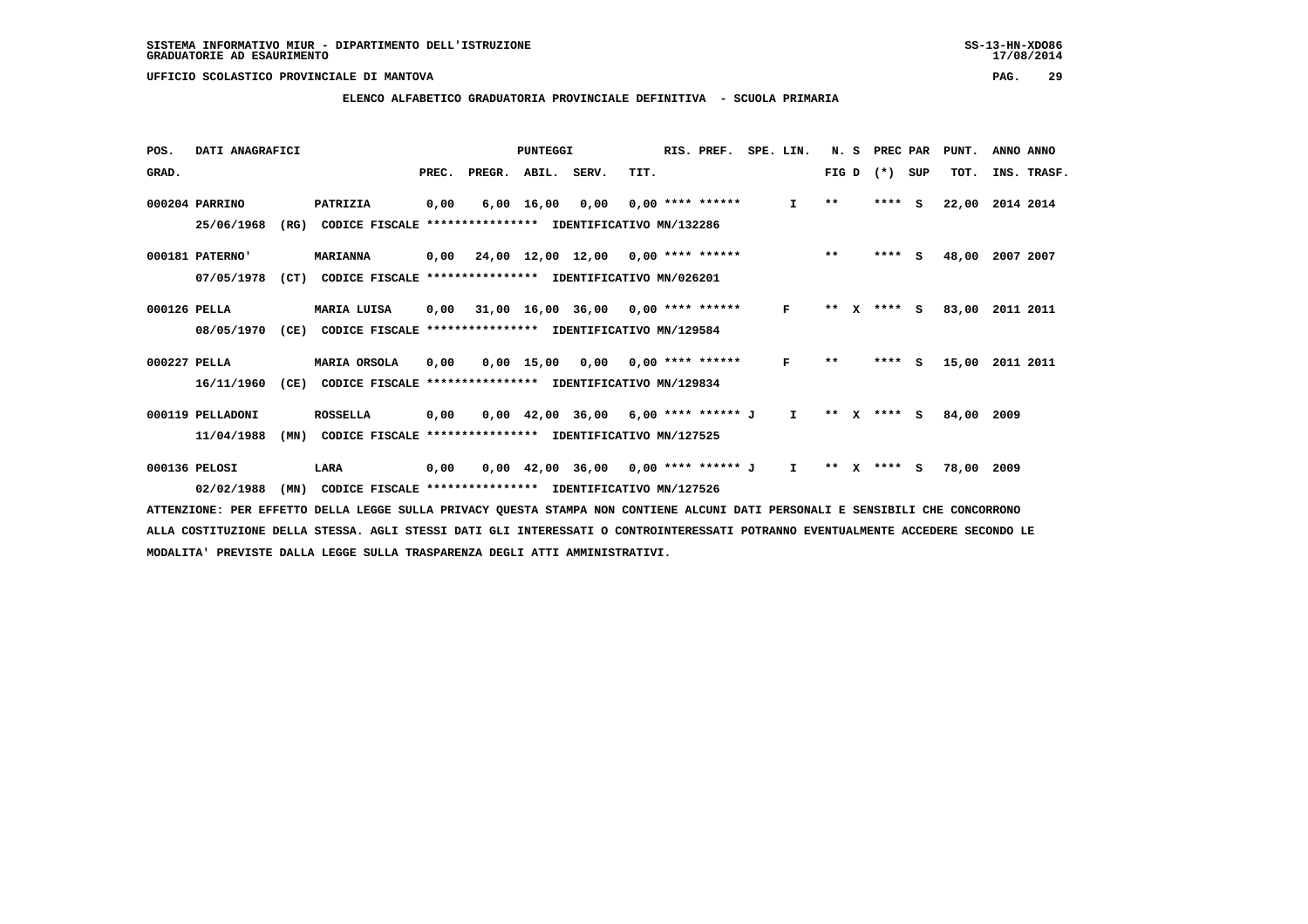### **ELENCO ALFABETICO GRADUATORIA PROVINCIALE DEFINITIVA - SCUOLA PRIMARIA**

| POS.         | DATI ANAGRAFICI   |      |                                                              |       |                    | PUNTEGGI   |                                                                       |      | RIS. PREF.                   | SPE. LIN.    | N. S                     | PREC PAR |     | PUNT.         | ANNO ANNO   |  |
|--------------|-------------------|------|--------------------------------------------------------------|-------|--------------------|------------|-----------------------------------------------------------------------|------|------------------------------|--------------|--------------------------|----------|-----|---------------|-------------|--|
| GRAD.        |                   |      |                                                              | PREC. | PREGR. ABIL. SERV. |            |                                                                       | TIT. |                              |              | FIG D                    | $(*)$    | SUP | TOT.          | INS. TRASF. |  |
|              | 000013 PERSPICACE |      | <b>FLORA</b>                                                 |       |                    |            | $0,00$ 108,00 15,00 18,00 0,00 **** ******                            |      |                              | F            | $***$                    |          |     | **** S 141,00 | 2014 2014   |  |
|              | 19/08/1976        | (CT) | CODICE FISCALE                                               |       |                    |            | *************** IDENTIFICATIVO MN/132222                              |      |                              |              |                          |          |     |               |             |  |
|              | 000230 PETRONACI  |      | <b>ANTONIO</b>                                               | 0,00  |                    | 0,00 14,00 |                                                                       |      | $0,00$ $0,00$ **** ****** KL |              | $* *$                    | $***$ S  |     | 14,00         | 2003        |  |
|              | 21/04/1962        | (CT) |                                                              |       |                    |            | CODICE FISCALE **************** IDENTIFICATIVO MN/023474              |      |                              |              |                          |          |     |               |             |  |
|              | 000156 PEZZALI    |      | LISA                                                         | 0,00  |                    |            | $0.00 \quad 42.00 \quad 24.00 \quad 0.00 \quad *** \quad *** \quad J$ |      |                              | $\mathbf{I}$ | $* *$                    | ****     | S.  | 66,00 2009    |             |  |
|              | 03/05/1988        | (MN) |                                                              |       |                    |            | CODICE FISCALE **************** IDENTIFICATIVO MN/127527              |      |                              |              |                          |          |     |               |             |  |
| 000060 PEZZO |                   |      | MANUELA                                                      |       |                    |            | 0,00 48,00 16,00 36,00                                                |      | $3,00$ **** ******           |              | $***$                    | ****     | s   | 103,00        | 2014 2014   |  |
|              | 09/04/1971        |      | (VR) CODICE FISCALE *************** IDENTIFICATIVO MN/132344 |       |                    |            |                                                                       |      |                              |              |                          |          |     |               |             |  |
|              | 000092 PICCOLO    |      | <b>FULVIA</b>                                                |       |                    |            | $0,00$ 12,00 42,00 36,00 3,00 **** ******                             |      |                              | I.           | $\pmb{\star}\pmb{\star}$ | **** S   |     | 93,00         | 2009        |  |
|              | 09/02/1963        | (MN) |                                                              |       |                    |            | CODICE FISCALE **************** IDENTIFICATIVO MN/127528              |      |                              |              |                          |          |     |               |             |  |
|              | 000143 PIERRI     |      | <b>AMALIA</b>                                                | 0,00  |                    |            | 42,00 13,00 14,00 6,00 **** ******                                    |      |                              |              | $***$                    | ****     | - S | 75,00         | 2014 2014   |  |
|              | 12/03/1975        | (BR) |                                                              |       |                    |            | CODICE FISCALE **************** IDENTIFICATIVO MN/132287              |      |                              |              |                          |          |     |               |             |  |
|              |                   |      |                                                              |       |                    |            |                                                                       |      |                              |              |                          |          |     |               |             |  |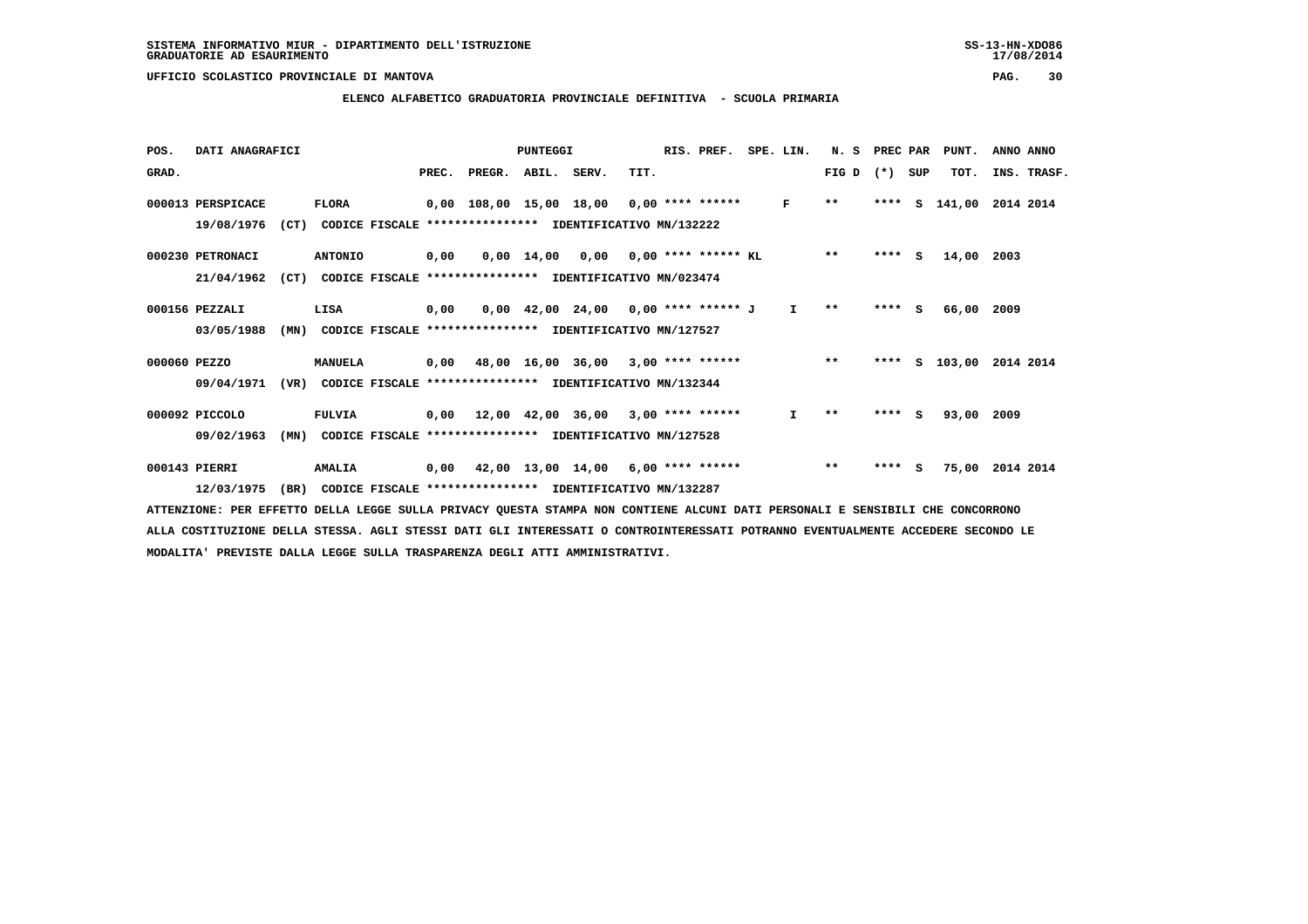#### **ELENCO ALFABETICO GRADUATORIA PROVINCIALE DEFINITIVA - SCUOLA PRIMARIA**

| POS.  | DATI ANAGRAFICI  |      |                                                          |       |                    | PUNTEGGI          |                                           |      | RIS. PREF.                | SPE. LIN. | N. S  |              | PREC PAR |          | PUNT.      | ANNO ANNO |             |
|-------|------------------|------|----------------------------------------------------------|-------|--------------------|-------------------|-------------------------------------------|------|---------------------------|-----------|-------|--------------|----------|----------|------------|-----------|-------------|
| GRAD. |                  |      |                                                          | PREC. | PREGR. ABIL. SERV. |                   |                                           | TIT. |                           |           | FIG D |              | $(*)$    | SUP      | TOT.       |           | INS. TRASF. |
|       | 000074 PIGNATARO |      | VINCENZA                                                 | 0,00  |                    | 56,00 13,00 32,00 |                                           |      | 0,00 **** ******          |           | $***$ |              | ****     |          | s 101,00   | 2014 2014 |             |
|       | 04/07/1964       | (CT) | CODICE FISCALE                                           |       |                    |                   | **************** IDENTIFICATIVO MN/132288 |      |                           |           |       |              |          |          |            |           |             |
|       | 000186 PIGNOTTI  |      | <b>ALESSANDRA</b>                                        | 0,00  |                    | 0,00 39,00        |                                           |      | $0,00$ $0,00$ **** ****** | I.        | $* *$ |              | ****     | <b>S</b> | 39,00      | 2014 2014 |             |
|       | 15/01/1976       | (BO) | CODICE FISCALE **************** IDENTIFICATIVO MN/132289 |       |                    |                   |                                           |      |                           |           |       |              |          |          |            |           |             |
|       | 000057 PIROCCHI  |      | <b>FRANCESCA</b>                                         | 0,00  |                    |                   | 57,00 11,00 36,00 0,00 **** ******        |      |                           |           | $***$ |              | ****     |          | $S$ 104,00 | 2011 2011 |             |
|       | 04/06/1973       | (TE) | CODICE FISCALE                                           |       |                    |                   | **************** IDENTIFICATIVO MN/129586 |      |                           |           |       |              |          |          |            |           |             |
|       | 000037 PIROZZI   |      | <b>GIUSEPPA</b>                                          |       |                    |                   | $0,00$ 61,00 18,00 36,00 0,00 **** ****** |      |                           | I.        | $* *$ |              | ****     |          | S 115,00   | 2014 2014 |             |
|       | 15/08/1978       | (NA) | CODICE FISCALE **************** IDENTIFICATIVO MN/132290 |       |                    |                   |                                           |      |                           |           |       |              |          |          |            |           |             |
|       | 000170 PISERA'   |      | <b>SUSANNA</b>                                           | 0,00  |                    |                   | $6,00$ 14,00 36,00 3,00 **** ******       |      |                           |           | $**$  | $\mathbf{x}$ | **** S   |          | 59,00      | 2014 2014 |             |
|       | 03/12/1974       | (VV) | CODICE FISCALE                                           |       |                    |                   | **************** IDENTIFICATIVO MN/132356 |      |                           |           |       |              |          |          |            |           |             |
|       | 000028 POLILLO   |      | <b>MARILISA</b>                                          | 0,00  |                    | 69,00 17,00 36,00 |                                           |      | $0,00$ **** ******        | F         | $* *$ |              | ****     | s        | 122,00     | 2014 2014 |             |
|       | 25/10/1967       | (CS) | CODICE FISCALE **************** IDENTIFICATIVO MN/132227 |       |                    |                   |                                           |      |                           |           |       |              |          |          |            |           |             |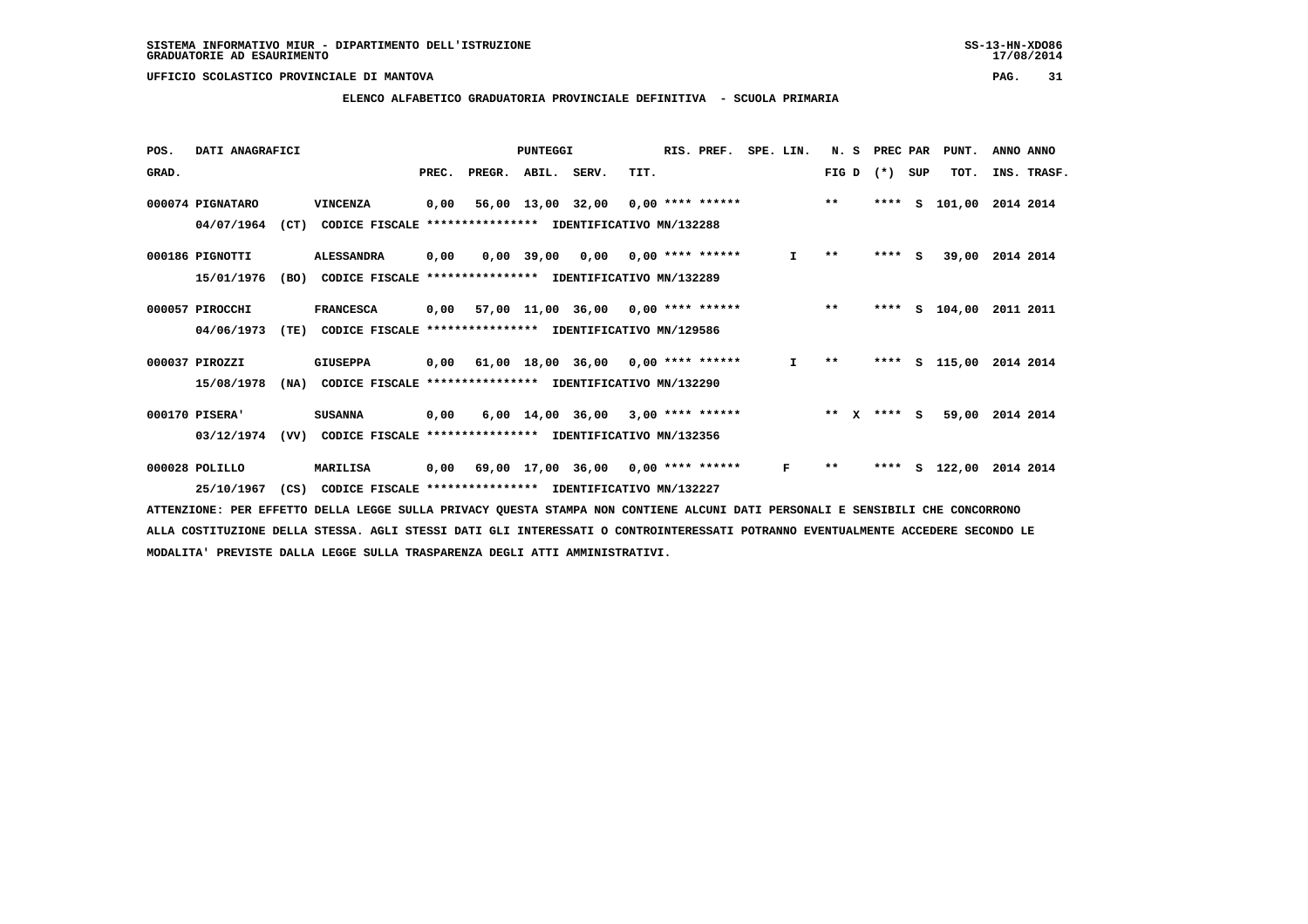#### **ELENCO ALFABETICO GRADUATORIA PROVINCIALE DEFINITIVA - SCUOLA PRIMARIA**

| POS.         | DATI ANAGRAFICI   |      |                                                          |       |                    | PUNTEGGI |                                            |      | RIS. PREF.         | SPE. LIN.    | N.S          | PREC PAR |     | PUNT. | ANNO ANNO   |  |
|--------------|-------------------|------|----------------------------------------------------------|-------|--------------------|----------|--------------------------------------------|------|--------------------|--------------|--------------|----------|-----|-------|-------------|--|
| GRAD.        |                   |      |                                                          | PREC. | PREGR. ABIL. SERV. |          |                                            | TIT. |                    |              | FIG D        | $(*)$    | SUP | TOT.  | INS. TRASF. |  |
|              | 000152 PRIMON     |      | <b>GIOVANNA</b>                                          | 0,00  |                    |          | $0.00 \quad 42.00 \quad 24.00$             |      | $3,00$ **** ****** |              | $***$        | $***$ S  |     | 69,00 | 2009        |  |
|              | 30/06/1974        | (VR) | CODICE FISCALE                                           |       |                    |          | **************** IDENTIFICATIVO MN/127531  |      |                    |              |              |          |     |       |             |  |
|              | 000169 PROVENZANO |      | MARGHERITA MA                                            |       |                    |          | $0,00$ 36,00 15,00 2,00 6,00 **** ****** L |      |                    | $\mathbf{I}$ | $\star\star$ | $***$ S  |     | 59,00 | 2014 2014   |  |
|              | 24/10/1964        | (AG) | CODICE FISCALE **************** IDENTIFICATIVO MN/132291 |       |                    |          |                                            |      |                    |              |              |          |     |       |             |  |
|              | 000220 PUGLISI    |      | <b>ANGELA</b>                                            | 0,00  |                    |          | $3,00$ 15,00 0,00 0,00 **** ******         |      |                    |              | $***$        | ****     | S.  | 18,00 | 2003 2003   |  |
|              | 15/09/1965        | (ME) | CODICE FISCALE **************** IDENTIFICATIVO MN/023561 |       |                    |          |                                            |      |                    |              |              |          |     |       |             |  |
|              | 000146 PUGLISI    |      | <b>SABRINA</b>                                           |       | 0,00 52,00 16,00   |          | 6,00                                       |      | $0,00$ **** ****** | FI.          | $* *$        | ****     | S.  | 74,00 | 2014 2014   |  |
|              | 04/04/1974        | (EN) | CODICE FISCALE **************** IDENTIFICATIVO MN/132233 |       |                    |          |                                            |      |                    |              |              |          |     |       |             |  |
| 000141 PULEO |                   |      | <b>DANIELA</b>                                           |       |                    |          | $0,00$ 21,00 17,00 36,00 3,00 **** ******  |      |                    | $\mathbf{I}$ | $* *$        | ****     | s   | 77,00 | 2011 2011   |  |
|              | 05/03/1980        | (PA) | CODICE FISCALE **************** IDENTIFICATIVO MN/129782 |       |                    |          |                                            |      |                    |              |              |          |     |       |             |  |
|              | 000128 QUARATINO  |      | <b>PASQUALE</b>                                          | 0,00  |                    |          | $0,00$ 40,00 36,00 6,00 **** ****** J      |      |                    | $\mathbf{I}$ | $\star\star$ | ****     | - 5 | 82,00 | 2011 2011   |  |
|              | 15/11/1986        | (PZ) | CODICE FISCALE **************** IDENTIFICATIVO MN/129562 |       |                    |          |                                            |      |                    |              |              |          |     |       |             |  |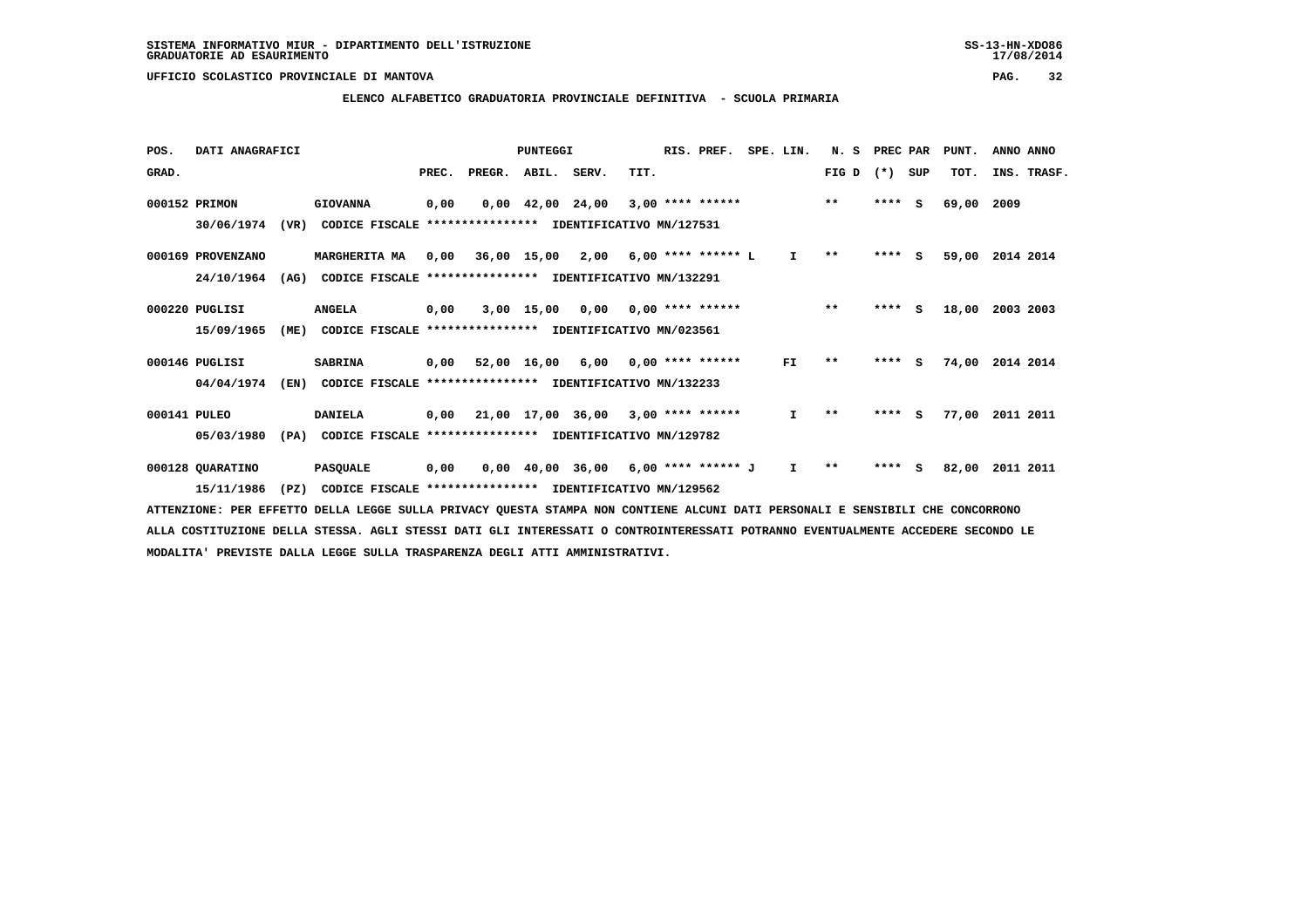#### **ELENCO ALFABETICO GRADUATORIA PROVINCIALE DEFINITIVA - SCUOLA PRIMARIA**

| POS.         | DATI ANAGRAFICI |      |                                                               |       |                    | PUNTEGGI         |                                           |      | RIS. PREF.                      | SPE. LIN. |              | N. S         |          | PREC PAR | PUNT.    | ANNO ANNO   |
|--------------|-----------------|------|---------------------------------------------------------------|-------|--------------------|------------------|-------------------------------------------|------|---------------------------------|-----------|--------------|--------------|----------|----------|----------|-------------|
| GRAD.        |                 |      |                                                               | PREC. | PREGR. ABIL. SERV. |                  |                                           | TIT. |                                 |           |              | FIG D        | $(* )$   | SUP      | TOT.     | INS. TRASF. |
|              | 000127 QUERCI   |      | VALENTINA                                                     | 0,00  |                    | 4,00 42,00 36,00 |                                           |      | 0,00 **** ******                |           | $\mathbf{I}$ | $\star\star$ | ****     | - S      | 82,00    | 2007        |
|              | 21/08/1987      | (MN) | CODICE FISCALE                                                |       |                    |                  | **************** IDENTIFICATIVO MN/026024 |      |                                 |           |              |              |          |          |          |             |
|              | 000226 RACCUIA  |      | ANNA                                                          | 0,00  |                    |                  | $0,00$ 15,00 0,00 0,00 **** ******        |      |                                 |           | I.           | $* *$        |          | **** S   | 15,00    | 2011 2011   |
|              | 05/03/1968      | (CT) | CODICE FISCALE **************** IDENTIFICATIVO MN/129862      |       |                    |                  |                                           |      |                                 |           |              |              |          |          |          |             |
|              | 000232 RASOLO   |      | <b>MARIKA</b>                                                 | 0,00  |                    | 3,00 10,00       |                                           |      | $0.00$ $0.00$ $***$ **** ****** |           |              | $***$        |          | $***$ S  | 13,00    | 2014 2014   |
|              | 03/04/1975      | (PD) | CODICE FISCALE **************** IDENTIFICATIVO MN/132237      |       |                    |                  |                                           |      |                                 |           |              |              |          |          |          |             |
| 000150 RENDA |                 |      | ANNA MARIA                                                    |       |                    |                  | $0,00$ 35,00 16,00 12,00 6,00 **** ****** |      |                                 |           | S.           | $***$        | X **** S |          | 69,00    | 2002        |
|              | 23/10/1968      | (TP) | CODICE FISCALE **************** IDENTIFICATIVO MN/022562      |       |                    |                  |                                           |      |                                 |           |              |              |          |          |          |             |
| 000189 RENDE |                 |      | <b>PINA</b>                                                   | 0.00  |                    | 10,00 12,00      | 6,00                                      |      | 6,00 **** ******                |           |              | $***$        | ****     | <b>S</b> | 34,00    | 2004 2004   |
|              | 20/12/1964      |      | (CS) CODICE FISCALE **************** IDENTIFICATIVO MN/024156 |       |                    |                  |                                           |      |                                 |           |              |              |          |          |          |             |
|              | 000045 RICCIO   |      | <b>ANGELA</b>                                                 |       |                    |                  | $0,00$ 51,00 15,00 36,00 7,00 **** ****** |      |                                 |           | I.           | $* *$        | ****     |          | s 109,00 | 2014 2014   |
|              | 06/11/1969      | (CE) | CODICE FISCALE **************** IDENTIFICATIVO MN/132239      |       |                    |                  |                                           |      |                                 |           |              |              |          |          |          |             |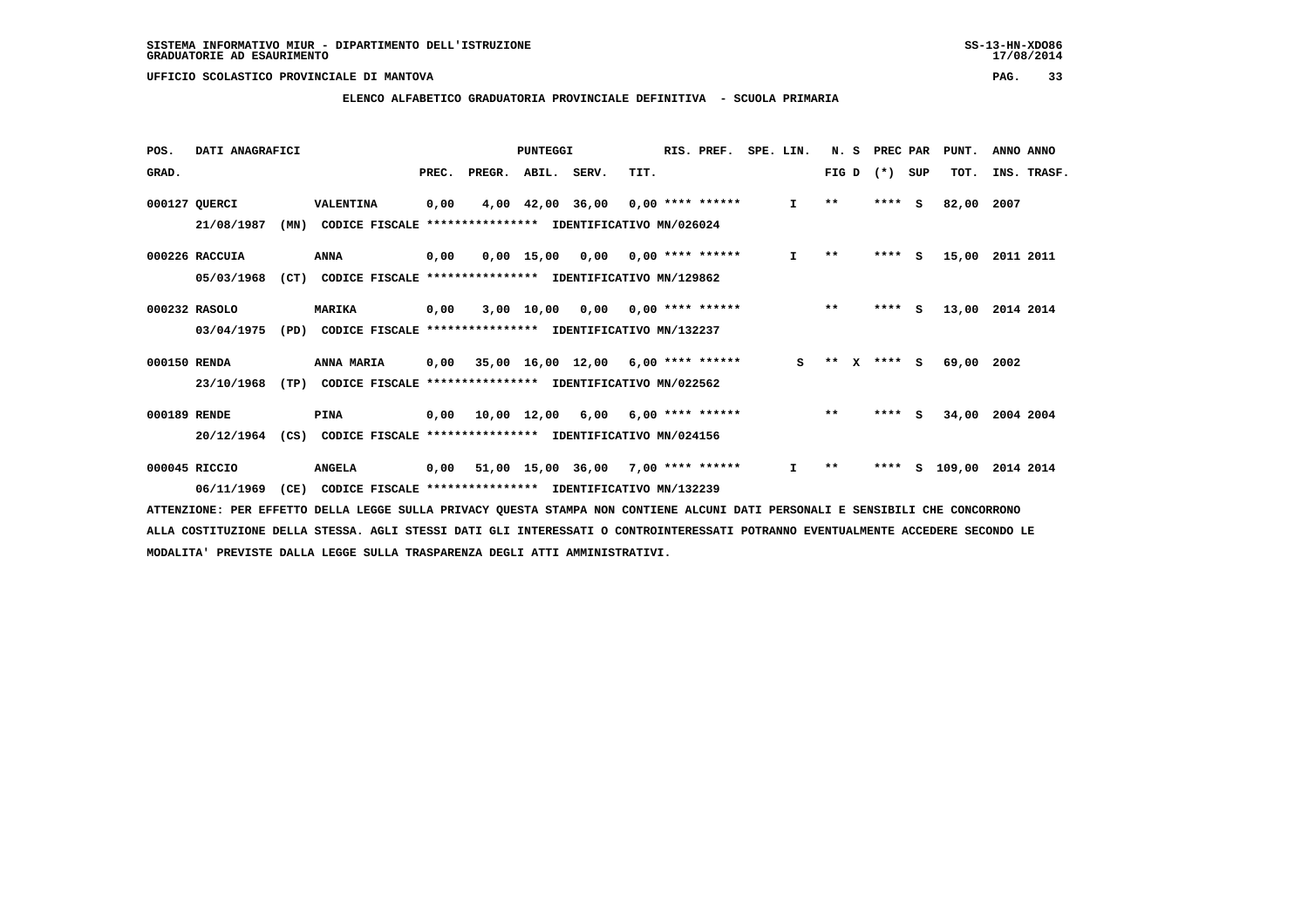#### **ELENCO ALFABETICO GRADUATORIA PROVINCIALE DEFINITIVA - SCUOLA PRIMARIA**

| POS.         | DATI ANAGRAFICI |      |                                                          |      |                          | PUNTEGGI    |                                           |      | RIS. PREF.         | SPE. LIN.    | N. S         | PREC PAR |          | PUNT.      | ANNO ANNO   |
|--------------|-----------------|------|----------------------------------------------------------|------|--------------------------|-------------|-------------------------------------------|------|--------------------|--------------|--------------|----------|----------|------------|-------------|
| GRAD.        |                 |      |                                                          |      | PREC. PREGR. ABIL. SERV. |             |                                           | TIT. |                    |              | FIG D        | $(*)$    | SUP      | TOT.       | INS. TRASF. |
|              | 000188 ROMANO   |      | <b>GIOVANNA</b>                                          | 0,00 |                          | 18,00 17,00 | 0,00                                      |      | $0.00$ **** ****** | $\mathbf{I}$ | $\star\star$ | $***$ S  |          | 35,00      | 2011 2011   |
|              | 12/06/1979      | (PA) | CODICE FISCALE                                           |      |                          |             | *************** IDENTIFICATIVO MN/129796  |      |                    |              |              |          |          |            |             |
| 000117 ROSSI |                 |      | <b>SILVIA</b>                                            |      |                          |             | $0,00$ 36,00 12,00 36,00 0,00 **** ****** |      |                    |              | $***$        | ****     | <b>S</b> | 84,00      | 2007        |
|              | 17/01/1971      | (MN) | CODICE FISCALE **************** IDENTIFICATIVO MN/020180 |      |                          |             |                                           |      |                    |              |              |          |          |            |             |
| 000139 ROSSI |                 |      | SOFIA                                                    | 0,00 |                          |             | $0,00$ 42,00 36,00 0,00 **** ******       |      |                    | $\mathbf{I}$ | $* *$        | ****     | <b>S</b> | 78,00      | 2011 2011   |
|              | 26/09/1987      | (MN) | CODICE FISCALE                                           |      |                          |             | *************** IDENTIFICATIVO MN/129593  |      |                    |              |              |          |          |            |             |
| 000055 RUCCO |                 |      | <b>ANNA MARIA</b>                                        |      |                          |             | $0,00$ 54,00 14,00 36,00 0,00 **** ****** |      |                    |              | $* *$        | ****     |          | S 104,00   | 2011 2011   |
|              | 17/11/1978      | (CE) | CODICE FISCALE **************** IDENTIFICATIVO MN/129860 |      |                          |             |                                           |      |                    |              |              |          |          |            |             |
|              | 000168 SACCHI   |      | <b>SILVIA</b>                                            |      |                          |             | $0,00$ 42,00 15,00 2,00 0,00 **** ******  |      |                    |              | $***$        | ****     | S.       | 59,00 2007 |             |
|              | 22/11/1963      | (MN) | CODICE FISCALE                                           |      |                          |             | **************** IDENTIFICATIVO MN/023884 |      |                    |              |              |          |          |            |             |
|              | 000078 SALATO   |      | MARIA LUISA                                              | 0,00 |                          |             | 48,00 16,00 36,00 0,00 **** ******        |      |                    | $\mathbf{I}$ | $***$        | ****     | s        | 100,00     | 2014 2014   |
|              | 15/04/1970      | (NA) | CODICE FISCALE **************** IDENTIFICATIVO MN/132292 |      |                          |             |                                           |      |                    |              |              |          |          |            |             |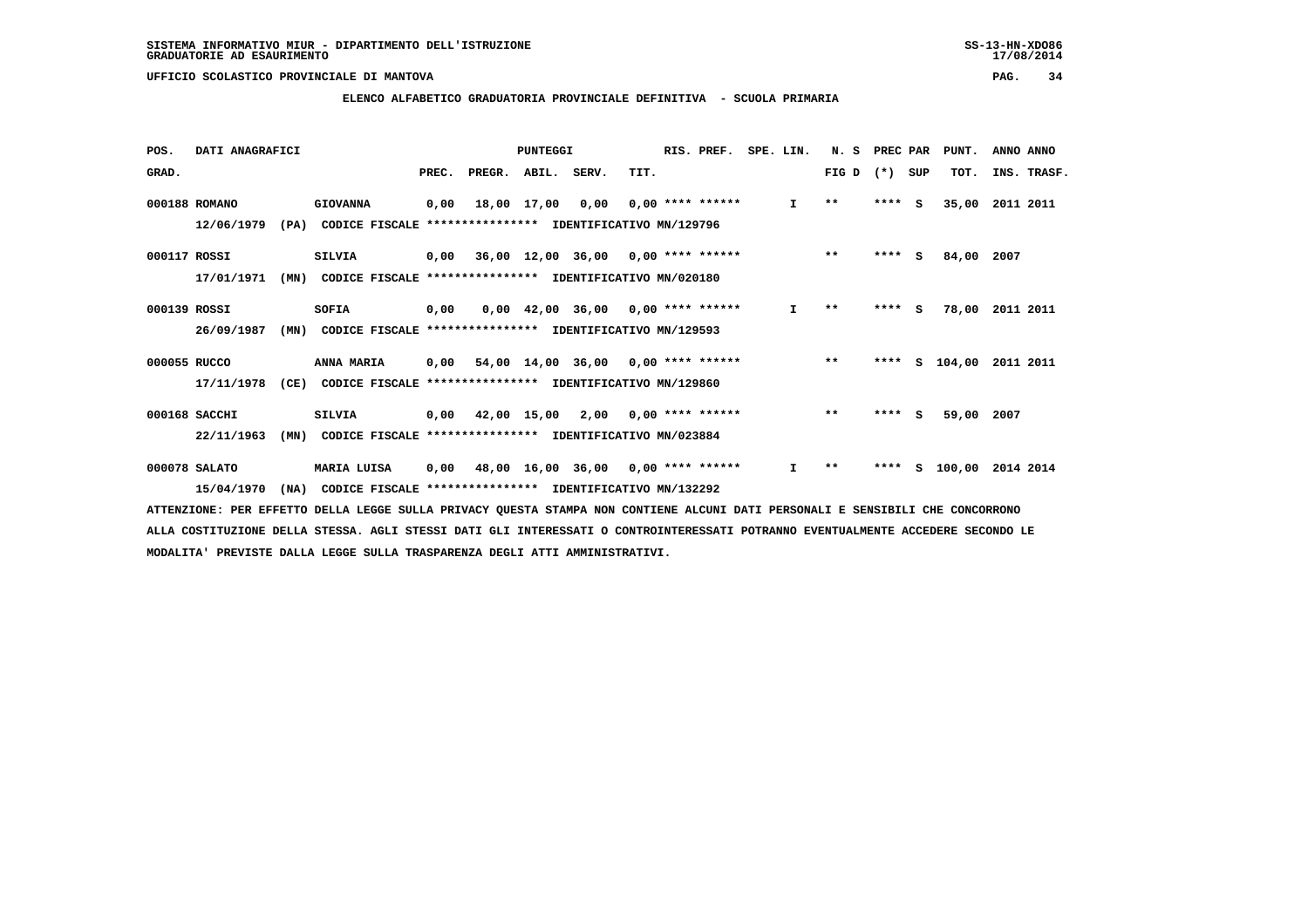#### **ELENCO ALFABETICO GRADUATORIA PROVINCIALE DEFINITIVA - SCUOLA PRIMARIA**

| POS.  | DATI ANAGRAFICI   |      |                                                          |       |                                             | PUNTEGGI          |                                            |      | RIS. PREF.                | SPE. LIN.    | N.S   |              | PREC PAR |     | PUNT.      | ANNO ANNO   |
|-------|-------------------|------|----------------------------------------------------------|-------|---------------------------------------------|-------------------|--------------------------------------------|------|---------------------------|--------------|-------|--------------|----------|-----|------------|-------------|
| GRAD. |                   |      |                                                          | PREC. | PREGR.                                      | ABIL. SERV.       |                                            | TIT. |                           |              | FIG D |              | $(* )$   | SUP | TOT.       | INS. TRASF. |
|       | 000017 SANNINO    |      | <b>ANGELA</b>                                            |       | $0,00$ 100,00 14,00 12,00 10,00 **** ****** |                   |                                            |      |                           |              | $* *$ |              | ****     | s   | 136,00     | 2014 2014   |
|       | 14/01/1972        | (NA) | CODICE FISCALE                                           |       | **************** IDENTIFICATIVO MN/132251   |                   |                                            |      |                           |              |       |              |          |     |            |             |
|       | 000224 SAPIENZA   |      | CARMELA                                                  | 0,00  |                                             | 3,00 12,00        |                                            |      | $0,00$ $0,00$ **** ****** |              | $* *$ | $\mathbf{x}$ | $***$ S  |     | 15,00      | 2004 2004   |
|       | 05/03/1973        | (CT) | CODICE FISCALE **************** IDENTIFICATIVO MN/024167 |       |                                             |                   |                                            |      |                           |              |       |              |          |     |            |             |
|       | 000242 SASSANELLI |      | LAURA                                                    | 0,00  |                                             |                   | $12,00$ $42,00$ $24,00$ $9,00$ **** ****** |      |                           | I.           | **    |              | ****     | S.  | 87,00      | 2014 2014   |
|       | 11/12/1986        | (BA) | CODICE FISCALE                                           |       | *************** IDENTIFICATIVO MN/132293    |                   |                                            |      |                           |              |       |              |          |     |            |             |
|       | 000063 SAVORELLI  |      | <b>SILVIA</b>                                            |       | $0,00$ 24,00 42,00 36,00 0,00 **** ******   |                   |                                            |      |                           | $\mathbf{I}$ | $* *$ | X            | ****     |     | S 102,00   | 2011 2011   |
|       | 06/09/1986        | (MN) | CODICE FISCALE **************** IDENTIFICATIVO MN/129598 |       |                                             |                   |                                            |      |                           |              |       |              |          |     |            |             |
|       | 000245 SCAGLIONI  |      | <b>ISABELLA</b>                                          | 0,00  |                                             |                   | $2,00$ 42,00 24,00 0,00 **** ******        |      |                           | I.           | $* *$ |              | ****     | s   | 68,00 2012 |             |
|       | 21/08/1985        | (MN) | CODICE FISCALE                                           |       | **************** IDENTIFICATIVO MN/132042   |                   |                                            |      |                           |              |       |              |          |     |            |             |
|       | 000089 SCALIA     |      | <b>MARIA RITA GI</b>                                     | 0,00  |                                             | 57,00 17,00 18,00 |                                            |      | $3,00$ **** ******        | F            | $* *$ |              | ****     |     | 95,00      | 2014 2014   |
|       | 12/01/1972        | CL)  | CODICE FISCALE **************** IDENTIFICATIVO MN/132258 |       |                                             |                   |                                            |      |                           |              |       |              |          |     |            |             |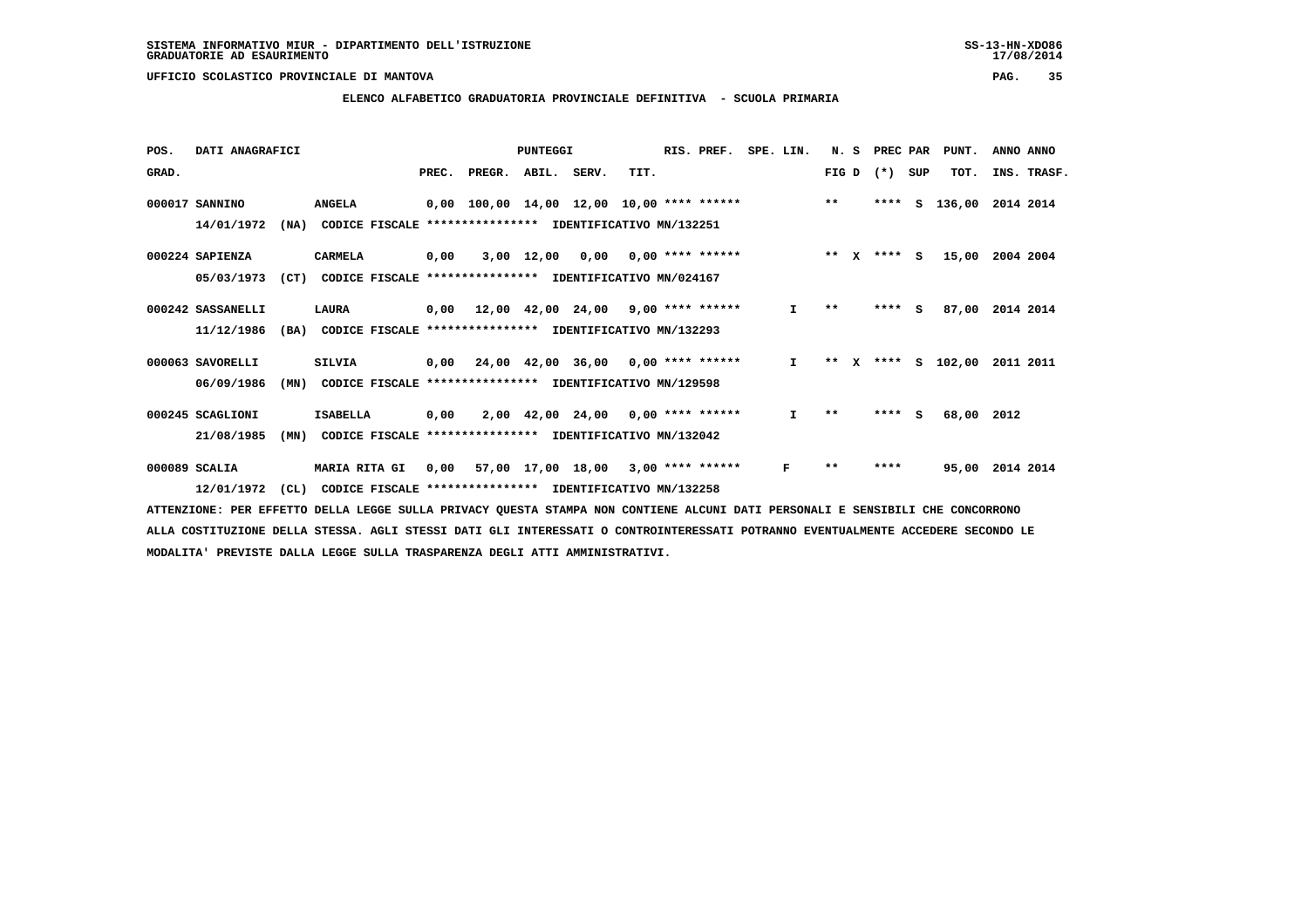#### **ELENCO ALFABETICO GRADUATORIA PROVINCIALE DEFINITIVA - SCUOLA PRIMARIA**

| POS.  | DATI ANAGRAFICI  |      |                                                          |       |                    | PUNTEGGI     |                                             |      | RIS. PREF.              | SPE. LIN.    | N. S          | PREC PAR |     | PUNT.    | ANNO ANNO   |
|-------|------------------|------|----------------------------------------------------------|-------|--------------------|--------------|---------------------------------------------|------|-------------------------|--------------|---------------|----------|-----|----------|-------------|
| GRAD. |                  |      |                                                          | PREC. | PREGR. ABIL. SERV. |              |                                             | TIT. |                         |              | FIG D $(*)$   |          | SUP | TOT.     | INS. TRASF. |
|       | 000218 SCALICI   |      | MARIA CONCETT                                            | 0,00  |                    | $5,00$ 13,00 |                                             |      | $0,00$ 1,00 **** ****** |              | ** $X$ **** S |          |     | 19,00    | 2014 2014   |
|       | 17/04/1974       | (PA) | CODICE FISCALE                                           |       |                    |              | *************** IDENTIFICATIVO MN/132294    |      |                         |              |               |          |     |          |             |
|       | 000102 SCANSANI  |      | <b>ILARIA</b>                                            |       |                    |              | $0,00$ 12,00 42,00 36,00 0,00 **** ****** J |      |                         | $\mathbf{I}$ | $\star\star$  | $***$ S  |     | 90,00    | 2007        |
|       | 06/08/1986       | (MN) | CODICE FISCALE **************** IDENTIFICATIVO MN/026035 |       |                    |              |                                             |      |                         |              |               |          |     |          |             |
|       | 000023 SCARFO'   |      | <b>FRANCESCA</b>                                         | 0,00  |                    |              | 74,00 15,00 36,00 4,00 **** ******          |      |                         |              | $***$         | ****     |     | S 129,00 | 2014 2014   |
|       | 02/04/1953       | (RC) | CODICE FISCALE                                           |       |                    |              | **************** IDENTIFICATIVO MN/132260   |      |                         |              |               |          |     |          |             |
|       | 000052 SCEBERRAS |      | <b>ANGELA</b>                                            |       |                    |              | $0,00$ 53,00 15,00 36,00 1,00 **** ******   |      |                         | I.           | $* *$         | ****     | S.  | 105,00   | 2007 2007   |
|       | 04/08/1977       | (EN) | CODICE FISCALE **************** IDENTIFICATIVO MN/026226 |       |                    |              |                                             |      |                         |              |               |          |     |          |             |
|       | 000090 SCHIAVONE |      | <b>SABINA</b>                                            | 0,00  |                    |              | 43,00 16,00 36,00 0,00 **** ******          |      |                         | I.           | $* *$         | ****     | S.  | 95,00    | 2014 2014   |
|       | 01/09/1971       | (SR) | CODICE FISCALE                                           |       |                    |              | **************** IDENTIFICATIVO MN/132261   |      |                         |              |               |          |     |          |             |
|       | 000182 SCHILLACI |      | OLGA                                                     | 0.00  | 27,00 16,00        |              | 2,00                                        |      | $3,00$ **** ******      | $\mathbf{I}$ | $* *$         | ****     | s   | 48,00    | 2014 2014   |
|       | 01/08/1974       | (CT) | CODICE FISCALE **************** IDENTIFICATIVO MN/132346 |       |                    |              |                                             |      |                         |              |               |          |     |          |             |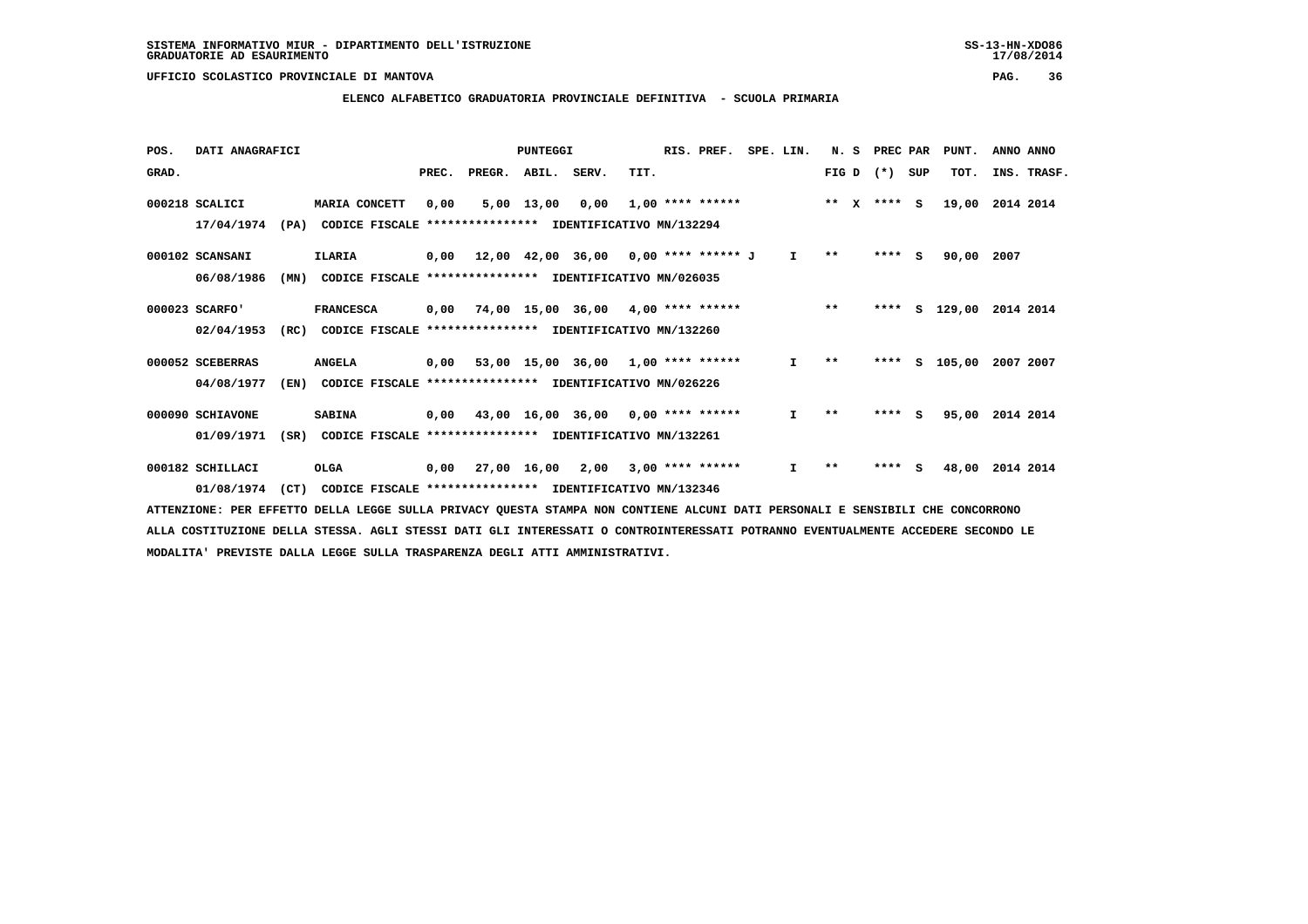#### **ELENCO ALFABETICO GRADUATORIA PROVINCIALE DEFINITIVA - SCUOLA PRIMARIA**

| POS.  | DATI ANAGRAFICI   |      |                                                          | PUNTEGGI |        |                   |                                           |      | RIS. PREF. | N.S                       |              | PREC PAR |              | PUNT.   | ANNO ANNO |            |             |  |
|-------|-------------------|------|----------------------------------------------------------|----------|--------|-------------------|-------------------------------------------|------|------------|---------------------------|--------------|----------|--------------|---------|-----------|------------|-------------|--|
| GRAD. |                   |      |                                                          | PREC.    | PREGR. | ABIL. SERV.       |                                           | TIT. |            |                           |              | FIG D    |              | $(*)$   | SUP       | TOT.       | INS. TRASF. |  |
|       | 000010 SERIO      |      | <b>MARIA GIUSEPP</b>                                     | 0,00     |        | 99,00 15,00 34,00 |                                           |      |            | $6,00$ **** ******        |              | $**$     |              | ****    | s         | 154,00     | 2014 2014   |  |
|       | 04/12/1980        | (BR) | CODICE FISCALE                                           |          |        |                   | *************** IDENTIFICATIVO MN/132263  |      |            |                           |              |          |              |         |           |            |             |  |
|       | 000198 SICILIANO  |      | <b>MARIA PIA</b>                                         |          |        |                   | $0,00$ 10,00 16,00 0,00 0,00 **** ******  |      |            |                           | $\mathbf{I}$ | $***$    | $\mathbf{x}$ | $***$ S |           | 26,00      | 2014 2014   |  |
|       | 09/09/1962        | (PA) | CODICE FISCALE **************** IDENTIFICATIVO MN/132265 |          |        |                   |                                           |      |            |                           |              |          |              |         |           |            |             |  |
|       | 000239 SIMONCELLI |      | <b>SERENA</b>                                            | 0,00     | 0.00   | 6,00              |                                           |      |            | $0,00$ $0,00$ **** ****** |              | $***$    |              | **** S  |           | 6,00       | 2009        |  |
| s     | 04/11/1988        | (BS) | CODICE FISCALE **************** IDENTIFICATIVO MN/127534 |          |        |                   |                                           |      |            |                           |              |          |              |         |           |            |             |  |
|       | 000058 SIMONE     |      | <b>DANIELA</b>                                           |          |        |                   | $0,00$ 57,00 11,00 36,00 0,00 **** ****** |      |            |                           |              | $* *$    |              | ****    |           | S 104,00   | 2011 2011   |  |
|       | 24/04/1970        | (BR) | CODICE FISCALE **************** IDENTIFICATIVO MN/129604 |          |        |                   |                                           |      |            |                           |              |          |              |         |           |            |             |  |
|       | 000067 SINAGUGLIA |      | <b>MIRELLA</b>                                           | 0,00     |        |                   | 51,00 15,00 36,00 0,00 **** ******        |      |            |                           | $\mathbf{I}$ | $* *$    |              | ****    |           | $S$ 102,00 | 2014 2014   |  |
|       | 18/06/1974        | (AG) | CODICE FISCALE                                           |          |        |                   | **************** IDENTIFICATIVO MN/132267 |      |            |                           |              |          |              |         |           |            |             |  |
|       | 000140 SPEZZANO   |      | <b>FRANCESCA</b>                                         | 0,00     |        |                   | $0,00$ 41,00 36,00 0,00 **** ****** J     |      |            |                           | I.           | $* *$    |              | ****    | - 5       | 77,00      | 2007        |  |
|       | 26/08/1984        | (CS) | CODICE FISCALE **************** IDENTIFICATIVO MN/026229 |          |        |                   |                                           |      |            |                           |              |          |              |         |           |            |             |  |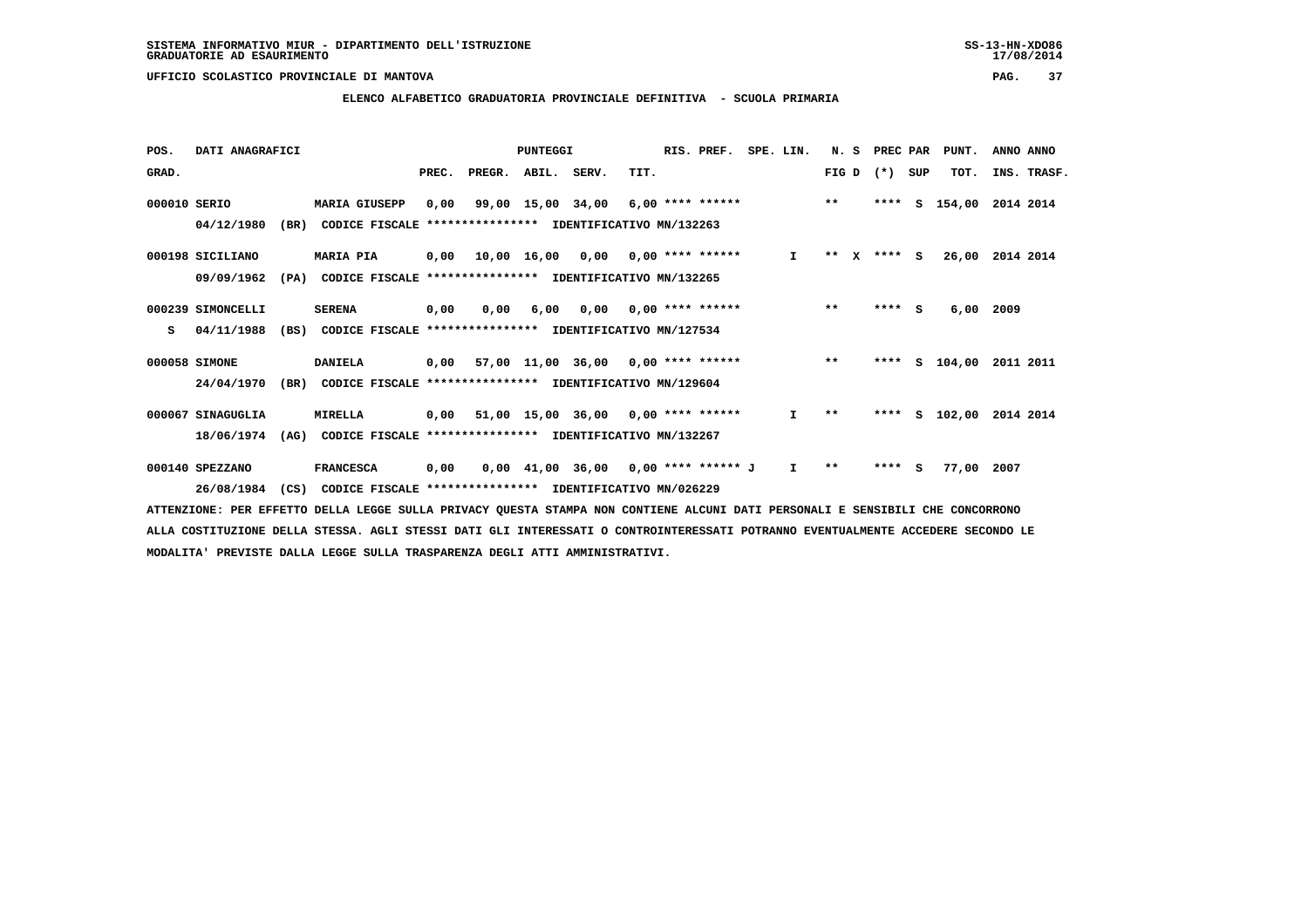#### **ELENCO ALFABETICO GRADUATORIA PROVINCIALE DEFINITIVA - SCUOLA PRIMARIA**

| POS.         | DATI ANAGRAFICI  |      |                                                                                                                             |       |                                            | PUNTEGGI |                                                               |      | RIS. PREF. | SPE. LIN.       |              | N. S | PREC PAR |     | PUNT.              | ANNO ANNO |             |
|--------------|------------------|------|-----------------------------------------------------------------------------------------------------------------------------|-------|--------------------------------------------|----------|---------------------------------------------------------------|------|------------|-----------------|--------------|------|----------|-----|--------------------|-----------|-------------|
| GRAD.        |                  |      |                                                                                                                             | PREC. | PREGR. ABIL. SERV.                         |          |                                                               | TIT. |            |                 | FIG D        |      | $(*)$    | SUP | TOT.               |           | INS. TRASF. |
| 000138 SPOTO |                  |      | <b>GIULIA</b>                                                                                                               | 0,00  |                                            |          | $0.00 \quad 42.00 \quad 36.00 \quad 0.00 \quad *** \quad ***$ |      |            | $\mathbf{I}$    | $* *$        |      | $***$ S  |     | 78,00              | 2009      |             |
|              | 17/03/1988       | (MN) | CODICE FISCALE                                                                                                              |       | **************** IDENTIFICATIVO MN/127535  |          |                                                               |      |            |                 |              |      |          |     |                    |           |             |
|              | 000059 TABARELLI |      | <b>TANIA</b>                                                                                                                | 0,00  | 41,00 17,00 36,00 9,00 **** ******         |          |                                                               |      |            | $\star \star$ x |              |      |          |     | **** S 103,00 2007 |           |             |
|              | 11/12/1973       | (MN) | CODICE FISCALE **************** IDENTIFICATIVO MN/025931                                                                    |       |                                            |          |                                                               |      |            |                 |              |      |          |     |                    |           |             |
|              | 000130 TADIELLO  |      | <b>ELISABETTA</b>                                                                                                           | 0,00  |                                            |          | $0,00$ 42,00 36,00 3,00 **** ****** J                         |      |            | $\mathbf{I}$    | $\star\star$ |      | $***$ S  |     | 81,00              | 2009      |             |
|              | 04/01/1988       | (MN) | CODICE FISCALE **************** IDENTIFICATIVO MN/127537                                                                    |       |                                            |          |                                                               |      |            |                 |              |      |          |     |                    |           |             |
|              | 000004 TAVERNESE |      | <b>CONCETTA</b>                                                                                                             |       | $0,00$ 109,00 15,00 36,00 0,00 **** ****** |          |                                                               |      |            | $***$ X         |              |      |          |     | **** S 160,00      | 2014 2014 |             |
|              | 19/07/1969       | (CS) | CODICE FISCALE **************** IDENTIFICATIVO MN/132295                                                                    |       |                                            |          |                                                               |      |            |                 |              |      |          |     |                    |           |             |
| 000053 TERZI |                  |      | MARIA LETIZIA                                                                                                               |       | $0,00$ 24,00 42,00 36,00 3,00 **** ******  |          |                                                               |      |            | Ι.              | $\star\star$ |      | ****     |     | s 105,00           | 2009      |             |
|              | 11/06/1980       | (MN) | CODICE FISCALE **************** IDENTIFICATIVO MN/127545                                                                    |       |                                            |          |                                                               |      |            |                 |              |      |          |     |                    |           |             |
|              | 000025 TESONE    |      | <b>MARIA</b>                                                                                                                | 0,00  |                                            |          | $87,00$ 14,00 24,00 3,00 **** ******                          |      |            | $\mathbf{I}$    | $\star\star$ |      | ****     |     | S 128,00           | 2014 2014 |             |
|              | 06/09/1973       | (MA) | CODICE FISCALE **************** IDENTIFICATIVO MN/132296                                                                    |       |                                            |          |                                                               |      |            |                 |              |      |          |     |                    |           |             |
|              |                  |      | AMMONICIANO, ADA DODOMNA ADILA IDAGO AULIA ANTUAR AULANA AMANAA NAN GANWIDUD ALANI AARI ADAGANALI O GONGIALI AUD GANGAARANA |       |                                            |          |                                                               |      |            |                 |              |      |          |     |                    |           |             |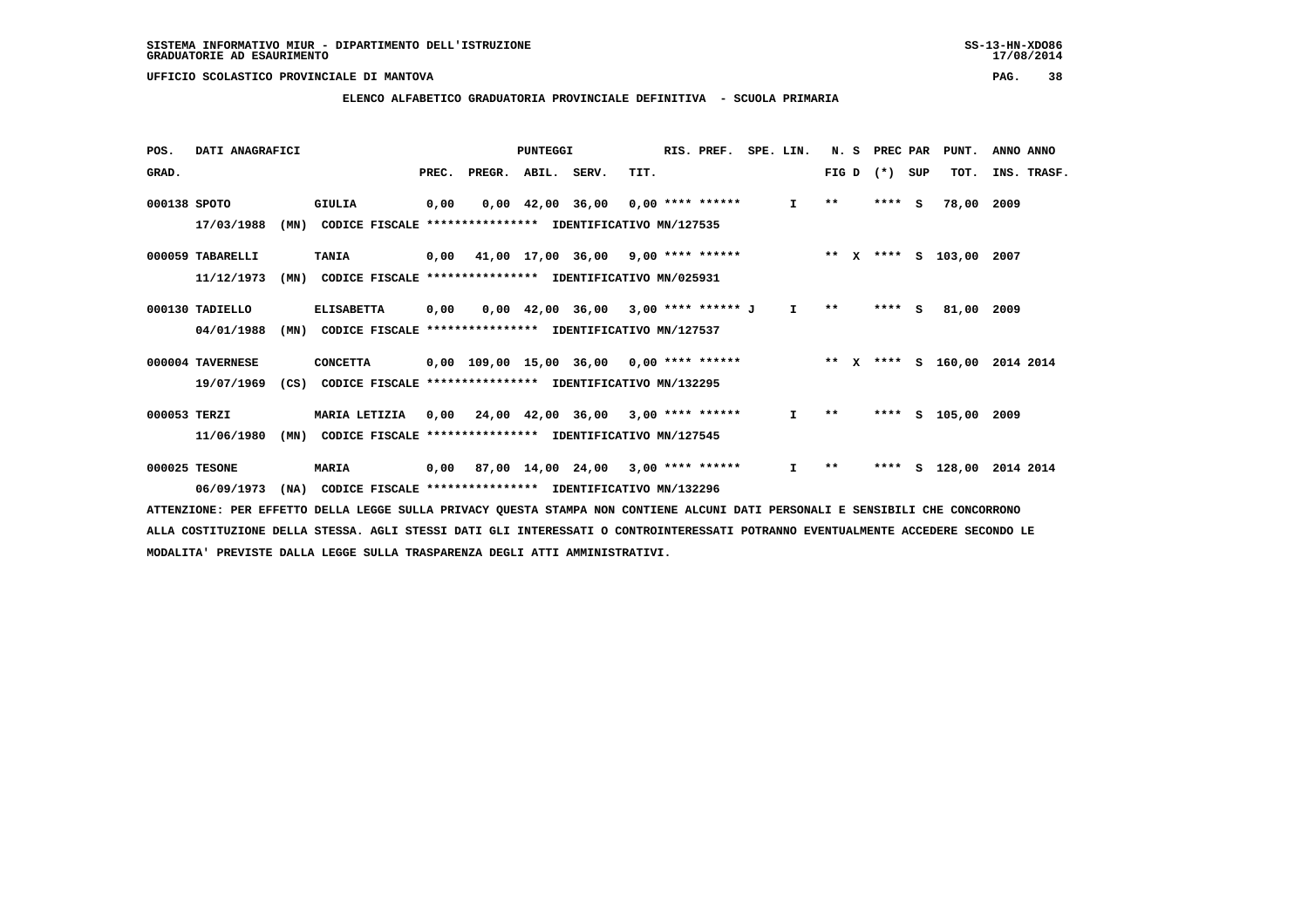#### **ELENCO ALFABETICO GRADUATORIA PROVINCIALE DEFINITIVA - SCUOLA PRIMARIA**

| POS.         | DATI ANAGRAFICI  |      |                                                               | PUNTEGGI |                    |  |                                                 |      | RIS. PREF. | SPE. LIN.    | N. S<br>PREC PAR |         | PUNT. | ANNO ANNO     |                         |
|--------------|------------------|------|---------------------------------------------------------------|----------|--------------------|--|-------------------------------------------------|------|------------|--------------|------------------|---------|-------|---------------|-------------------------|
| GRAD.        |                  |      |                                                               | PREC.    | PREGR. ABIL. SERV. |  |                                                 | TIT. |            |              | FIG D            | $(*)$   | SUP   | TOT.          | INS. TRASF.             |
|              | 000015 TIRENDI   |      | <b>NUNZIATA</b>                                               | 0,00     |                    |  | 87,00 16,00 36,00 0,00 **** ****** K I **       |      |            |              |                  | ****    | s     | 139,00        | 2014 2014               |
|              | 28/10/1973       |      | (CT) CODICE FISCALE **************** IDENTIFICATIVO MN/132205 |          |                    |  |                                                 |      |            |              |                  |         |       |               |                         |
|              | 000024 TOMASELLO |      | LUCIA                                                         |          |                    |  | 0,00 72,00 15,00 36,00 6,00 **** ******         |      |            | $\mathbf{F}$ | $**$             |         |       |               | **** S 129,00 2014 2014 |
|              | 15/03/1965       | (CT) | CODICE FISCALE **************** IDENTIFICATIVO MN/132297      |          |                    |  |                                                 |      |            |              |                  |         |       |               |                         |
|              | 000003 TOMASINO  |      | <b>CRISTINA</b>                                               |          |                    |  | 0,00 114,00 14,00 36,00 0,00 **** ****** *** ** |      |            |              |                  | ****    |       | S 164,00      | 2014 2014               |
|              | 14/11/1971       |      | (PA) CODICE FISCALE **************** IDENTIFICATIVO MN/132202 |          |                    |  |                                                 |      |            |              |                  |         |       |               |                         |
| 000043 TONDO |                  |      | <b>MARIA ROSA</b>                                             |          |                    |  | 0,00 60,00 14,00 36,00 0,00 **** ******         |      |            |              | $***$            | ****    |       | s 110,00      | 2014 2014               |
|              | 22/06/1973       | (BR) | CODICE FISCALE **************** IDENTIFICATIVO MN/132357      |          |                    |  |                                                 |      |            |              |                  |         |       |               |                         |
|              | 000101 TREVISAN  |      | <b>CARMEN</b>                                                 | 0,00     | 48,00              |  | $6,00$ 36,00 0,00 **** ******                   |      |            |              | $***$            | $***$ S |       | 90,00         | 2007                    |
| s            | 06/08/1978       |      | (SA) CODICE FISCALE **************** IDENTIFICATIVO MN/025934 |          |                    |  |                                                 |      |            |              |                  |         |       |               |                         |
|              | 000062 TROMBIN   |      | CRISTINA                                                      |          |                    |  | $0,00$ 21,00 42,00 36,00 3,00 **** ******       |      |            | $\mathbf{I}$ | $* *$            | ****    |       | S 102,00 2009 |                         |
|              | 23/10/1968       | (MN) | CODICE FISCALE **************** IDENTIFICATIVO MN/127546      |          |                    |  |                                                 |      |            |              |                  |         |       |               |                         |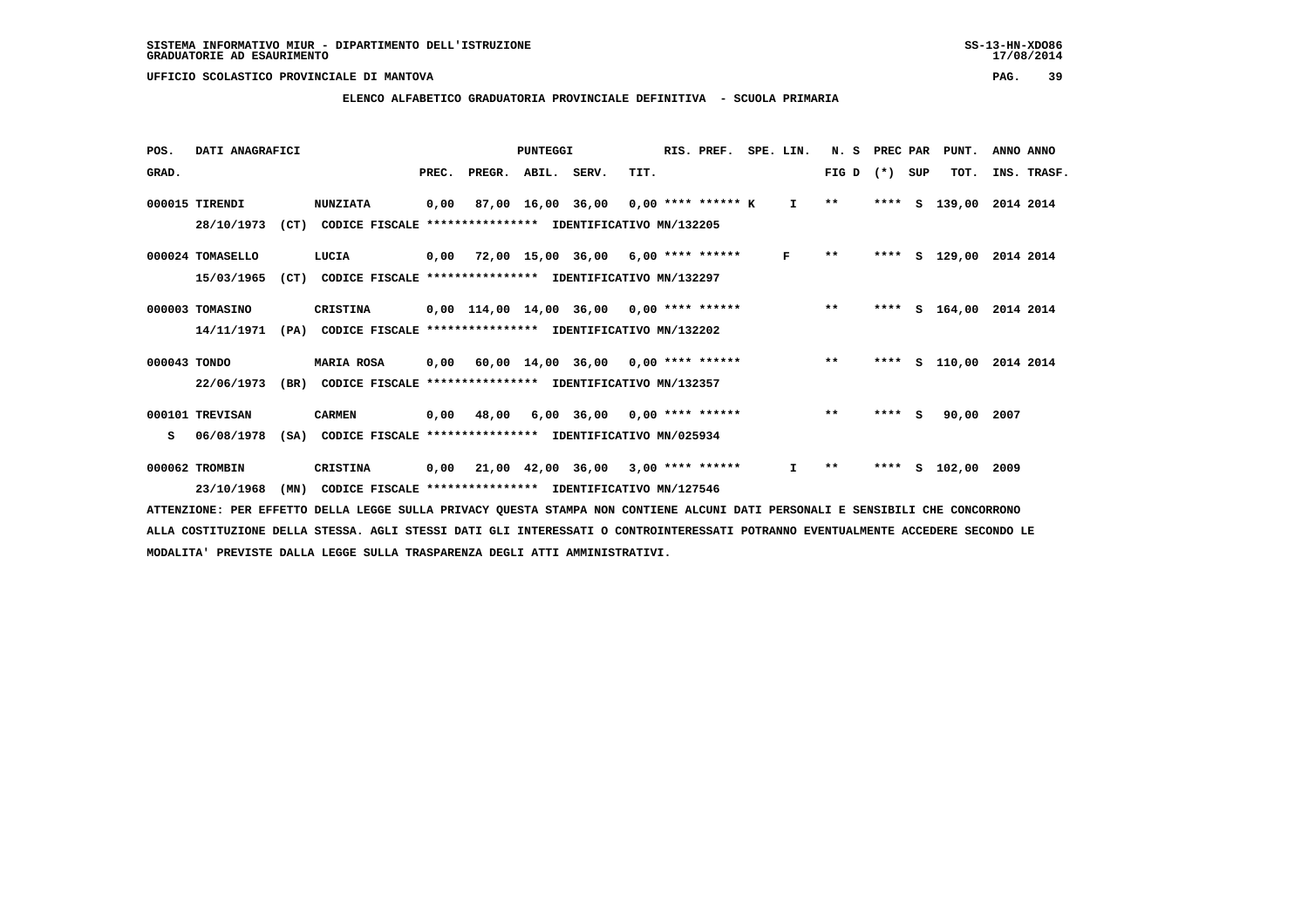#### **ELENCO ALFABETICO GRADUATORIA PROVINCIALE DEFINITIVA - SCUOLA PRIMARIA**

| POS.         | DATI ANAGRAFICI   |      |                                                          | PUNTEGGI |        |                    |                                           |      | RIS. PREF.         | SPE. LIN. |              | N.S   | PREC PAR |          | PUNT. | ANNO ANNO   |
|--------------|-------------------|------|----------------------------------------------------------|----------|--------|--------------------|-------------------------------------------|------|--------------------|-----------|--------------|-------|----------|----------|-------|-------------|
| GRAD.        |                   |      |                                                          | PREC.    | PREGR. | ABIL. SERV.        |                                           | TIT. |                    |           |              | FIG D | $(*)$    | SUP      | TOT.  | INS. TRASF. |
|              | 000178 TUMBARELLO |      | <b>GIUSEPPA MARI</b>                                     | 0,00     |        | 33,00 14,00        | 0,00                                      |      | $3,00$ **** ****** |           |              | $***$ | ****     | - S      | 50,00 | 2014 2014   |
|              | 04/06/1974        | (TP) | CODICE FISCALE **************** IDENTIFICATIVO MN/132198 |          |        |                    |                                           |      |                    |           |              |       |          |          |       |             |
| 000122 TURCO |                   |      | LEONORA DANIE                                            | 0,00     |        |                    | 22,00 15,00 38,00 9,00 **** ******        |      |                    |           | $\mathbf{I}$ | $* *$ | $***$ S  |          | 84,00 | 2014 2014   |
|              | 19/02/1975        | (AG) | CODICE FISCALE                                           |          |        |                    | **************** IDENTIFICATIVO MN/132298 |      |                    |           |              |       |          |          |       |             |
|              | 000215 VASSALLO   |      | <b>MARIA VALERIA</b>                                     | 0,00     |        | $6,00 \quad 14,00$ | 0,00                                      |      | $0.00$ **** ****** |           |              | $***$ | ****     | <b>S</b> | 20,00 | 2014 2014   |
|              | 28/04/1976        | (PA) | CODICE FISCALE **************** IDENTIFICATIVO MN/132197 |          |        |                    |                                           |      |                    |           |              |       |          |          |       |             |
|              | 000118 VENTRICE   |      | <b>ELISA</b>                                             | 0,00     |        |                    | 3,00 42,00 36,00                          |      | $3,00$ **** ****** |           | $\mathbf{I}$ | $* *$ | $***$ S  |          | 84,00 | 2007        |
|              | 20/10/1975        | (TN) | CODICE FISCALE                                           |          |        |                    | **************** IDENTIFICATIVO MN/025885 |      |                    |           |              |       |          |          |       |             |
|              | 000162 VIRZI'     |      | ANNA MARIA                                               | 0,00     |        | 9,00 15,00 36,00   |                                           |      | $3,00$ **** ****** |           | F            | $* *$ | ****     | s        | 63,00 | 2011 2011   |
|              | 26/08/1967        | (CT) | CODICE FISCALE **************** IDENTIFICATIVO MN/129647 |          |        |                    |                                           |      |                    |           |              |       |          |          |       |             |
|              | 000087 VITAGLIANO |      | ANNA                                                     | 0,00     |        |                    | $54,00$ 18,00 24,00 0,00 **** ******      |      |                    |           | I.           | $* *$ | ****     | s        | 96,00 | 2014 2014   |
|              | 23/07/1982        | (NA) | CODICE FISCALE **************** IDENTIFICATIVO MN/132299 |          |        |                    |                                           |      |                    |           |              |       |          |          |       |             |